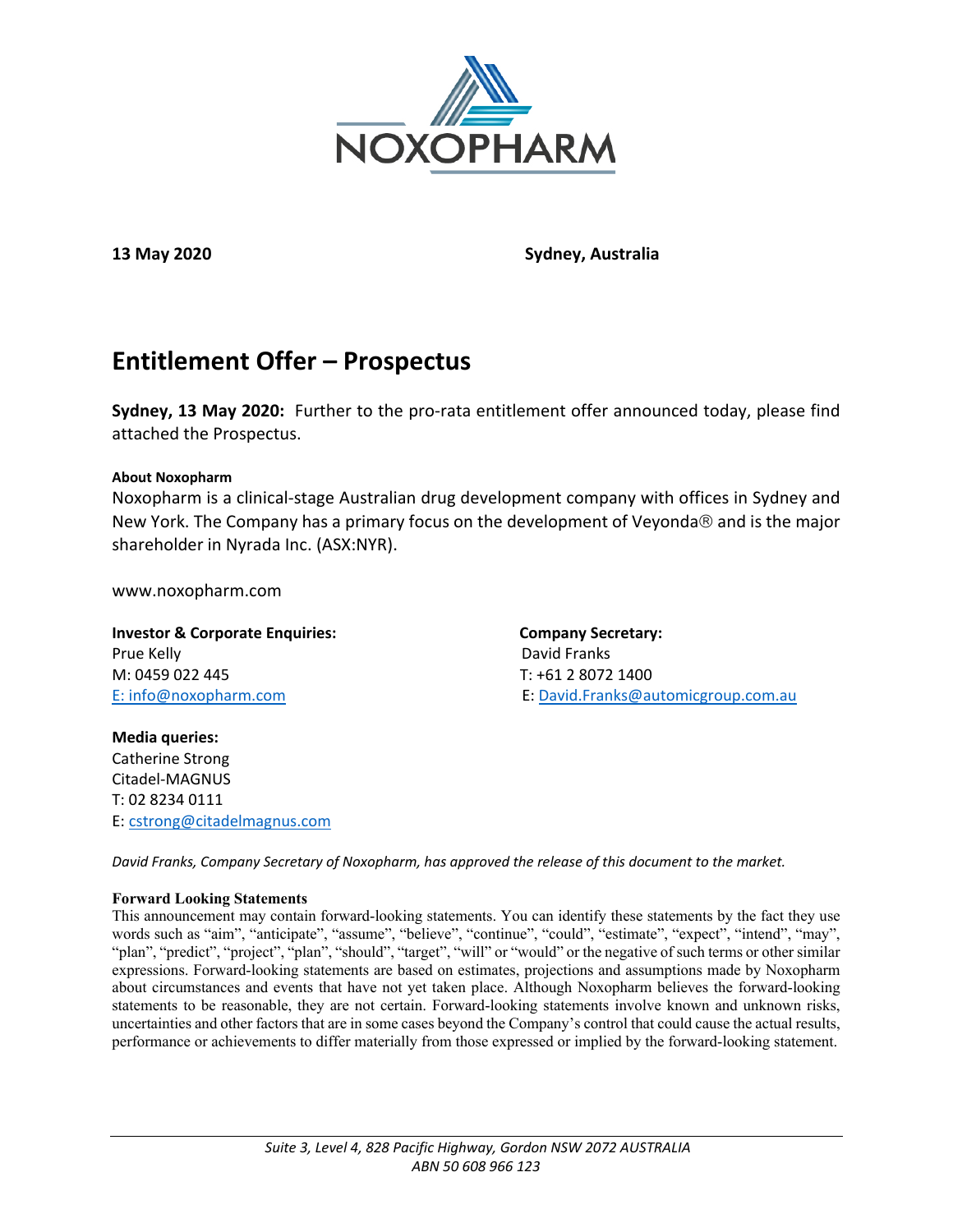**Noxopharm Limited ACN 608 966 123**

# **PRO-RATA NON-RENOUNCEABLE RIGHTS ISSUE PROSPECTUS**

For the non-renounceable rights issue of approximately 60,914,458 New Shares at \$0.13 per New Share on the basis of 1 New Share for every 2.5 Shares held by Eligible Shareholders as at the Record Date to raise up to a total of \$7,918,879 and the grant of approximately 20,304,819 New Options for no additional consideration on the basis of 1 New Option for every 3 New Shares subscribed for under this **Prospectus** 

The Offer is fully underwritten by Canaccord Genuity (Australia) Limited

# **IMPORTANT NOTICE**

**This Prospectus is a transaction specific prospectus issued in accordance with section 713 of the** *Corporations Act 2001* **(Cth). This is an important document which requires your immediate attention and should be read in its entirety. If you are in doubt about what to do, you should consult your stockbroker, accountant, solicitor, or other professional adviser.**

**An investment in the securities offered by this Prospectus should be considered speculative in nature.**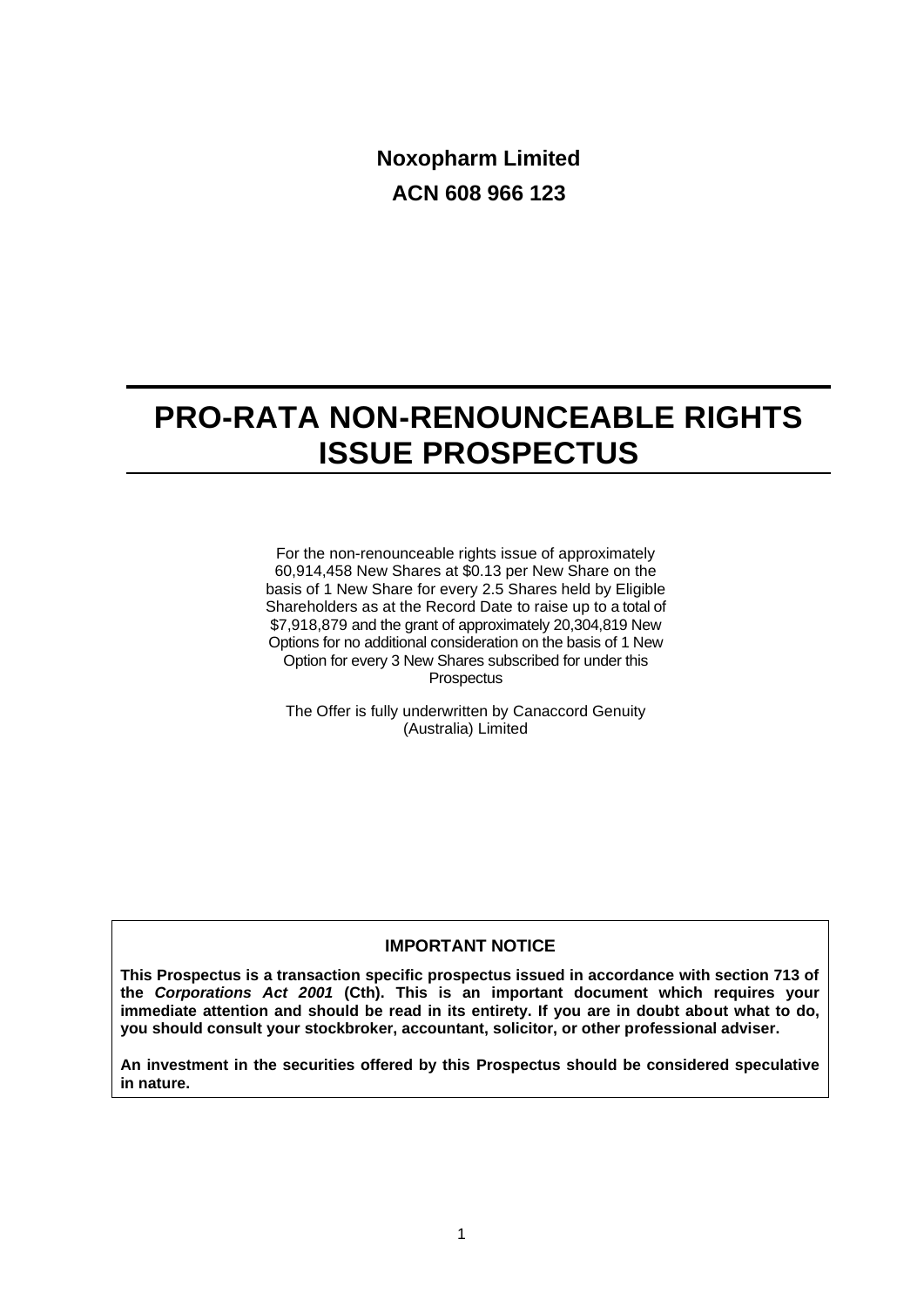### **IMPORTANT NOTICES**

### **General**

This Prospectus is dated 13 May 2020 and was lodged with ASIC on that date. None of ASIC, ASX or their respective officers or employees takes any responsibility for the contents of this Prospectus or the merits of the investment to which this Prospectus relates.

This Prospectus is issued by Noxopharm Limited (ACN 608 966 123) (**Company**) and contains an invitation to eligible persons to acquire fully paid ordinary shares in the Company (**New Shares**) at an issue price of \$0.13 per New Share and, for no additional consideration, options over fully paid ordinary shares in the Company (**New Options**) (the New Shares and the New Options are together the **New Securities**).

The Offer is fully underwritten by Canaccord Genuity (Australia) Limited (**Underwriter**).

It is important that you read this Prospectus carefully and in full before deciding whether to subscribe for New Securities and invest in the Company. In particular, you should consider the risk factors set out in Section [4](#page-27-0) which could affect the financial performance of the Company in light of your personal circumstances (including financial and taxation issues).

### **Interpretation**

In this Prospectus:

- a reference to "the Company", "we", "our" or "us" is to Noxopharm Limited (ACN 608 966 123);
- a reference to "you" or "your" is to a person to whom the Offer is made (see further Sectio[n 2.7\(a\)\)](#page-17-0);
- a reference to "Section" is to a section of this Prospectus;
- the words "include", "including", "for example", "such as" and similar expressions are not used as words of limitation and, when introducing specific examples, do not limit the meaning of the words to which those examples relate or examples of a similar kind; and
- headings, boldings, italics and underlines are for convenience only and do not affect the interpretation of this Prospectus.

#### **Defined terms**

Some of the terms used in this Prospectus have defined meanings. These are capitalised and are defined in the Glossary in Section [7.](#page-43-0)

#### **Continuously quoted securities**

In preparing this Prospectus, regard has been had to the fact that the Company is a disclosing entity for the purposes of the Corporations Act and that certain matters may reasonably be expected to be known to investors and their professional advisers. This Prospectus is issued pursuant to section 713 of the Corporations Act. This Prospectus is intended to be read in conjunction with the publicly available information in relation to the Company which has been notified to ASX and does not include all information that would be included in a prospectus for an initial public offering.

### **Exposure period**

No exposure period applies to the Offer.

### **Expiry date**

No New Securities will be issued on the basis of this Prospectus any later than 13 months after the date of this Prospectus.

### **Not financial product advice**

The information in this Prospectus is not financial product advice and has been prepared without taking into account your financial and investment objectives, financial situation or particular needs (including financial or taxation issues).

It is important that you read this Prospectus carefully and in full before deciding whether to invest in the Company. In particular, in considering the prospects of the Company, you should consider the risks that could affect the financial performance of the Company. You should carefully consider these risks in light of your financial and investment objectives, financial situation and particular needs (including financial and taxation issues) and seek professional advice from your accountant, financial adviser, stockbroker, lawyer, tax adviser or other independent and qualified professional adviser if you have any questions.

Some of the risks that Eligible Shareholders and their professional advisers should consider before deciding whether to invest in the Company are set out in Section [4.](#page-27-0) There may be additional risks to those set out in Section [4](#page-27-0) that should be considered in light of your personal circumstances.

### **Disclaimer**

No person is authorised to give any information or make any representation in connection with the Offer which is not contained in this Prospectus. Any information or representation not contained in this Prospectus may not be relied on as having been authorised by the Company, the Board or any other person in connection with the Offer.

An investment in the New Securities should be considered speculative. Refer to Section [4](#page-27-0) for details of the key risks applicable to an investment in the Company.

Except to the extent required by law, no person named in this Prospectus, nor any other person, warrants or guarantees the performance of the Company, the repayment of capital by the Company, the payment of a return on the Shares (including New Shares) or the New Options, or the future value of the Shares (including New Shares) or the New Options. The business, financial condition, operating results and prospects of the Company may change after the date of this Prospectus. You should be aware that past performance is not indicative of future performance. Any new or change in circumstances that arise after the date of this Prospectus will be disclosed by the Company to the extent required and in accordance with the Corporations Act.

#### **No cooling-off rights**

Cooling-off rights do not apply to an investment in New Securities issued under this Prospectus. This means that, in most circumstances, you cannot withdraw your Application once it has been accepted.

#### **Geographical restrictions**

The distribution of this Prospectus in jurisdictions outside Australia may be restricted by law. Persons residing in any such jurisdiction who come into possession of this Prospectus should seek advice on and observe any such restrictions. Any failure to comply with such restrictions may constitute a violation of law.

This Prospectus does not constitute an offer to issue or sell, or invitation to apply for or buy, New Securities in any jurisdiction in which, or to any person to whom, it would be unlawful to make such an offer or invitation. No action has been taken to register or qualify the New Securities or to otherwise permit an offer of the New Securities outside of Australia.

Before making an Application for New Securities, it is your personal responsibility, as an investor, to ensure that you have complied with the applicable laws of each jurisdiction that may be relevant to your Application. By submitting an Application Form, you are taken to have warranted and represented to the Company that you are not restricted by law from applying for New Securities and have observed the applicable laws of all relevant jurisdictions in making the Application.

Nominees and custodians may not distribute this Prospectus and may not permit any beneficial shareholder to participate in the Offer, in any country other than Australia except where the Company has determined it is lawful and practical to make the Offer and provided its written consent.

#### **Notice to U.S. residents**

This Prospectus may not be distributed to, or relied upon by, persons in the U.S. New Securities have not been, and will not be. registered under the U.S. Securities Act or the securities laws of any state or other jurisdiction of the U.S. and may not be offered or sold, directly or indirectly, in the U.S., except in a transaction exempt from, or not subject to, registration under the U.S. Securities Act and applicable state securities laws of the U.S. Hedging transactions involving Shares (including New Shares) or New Options may not be conducted except in accordance with the U.S. Securities Act.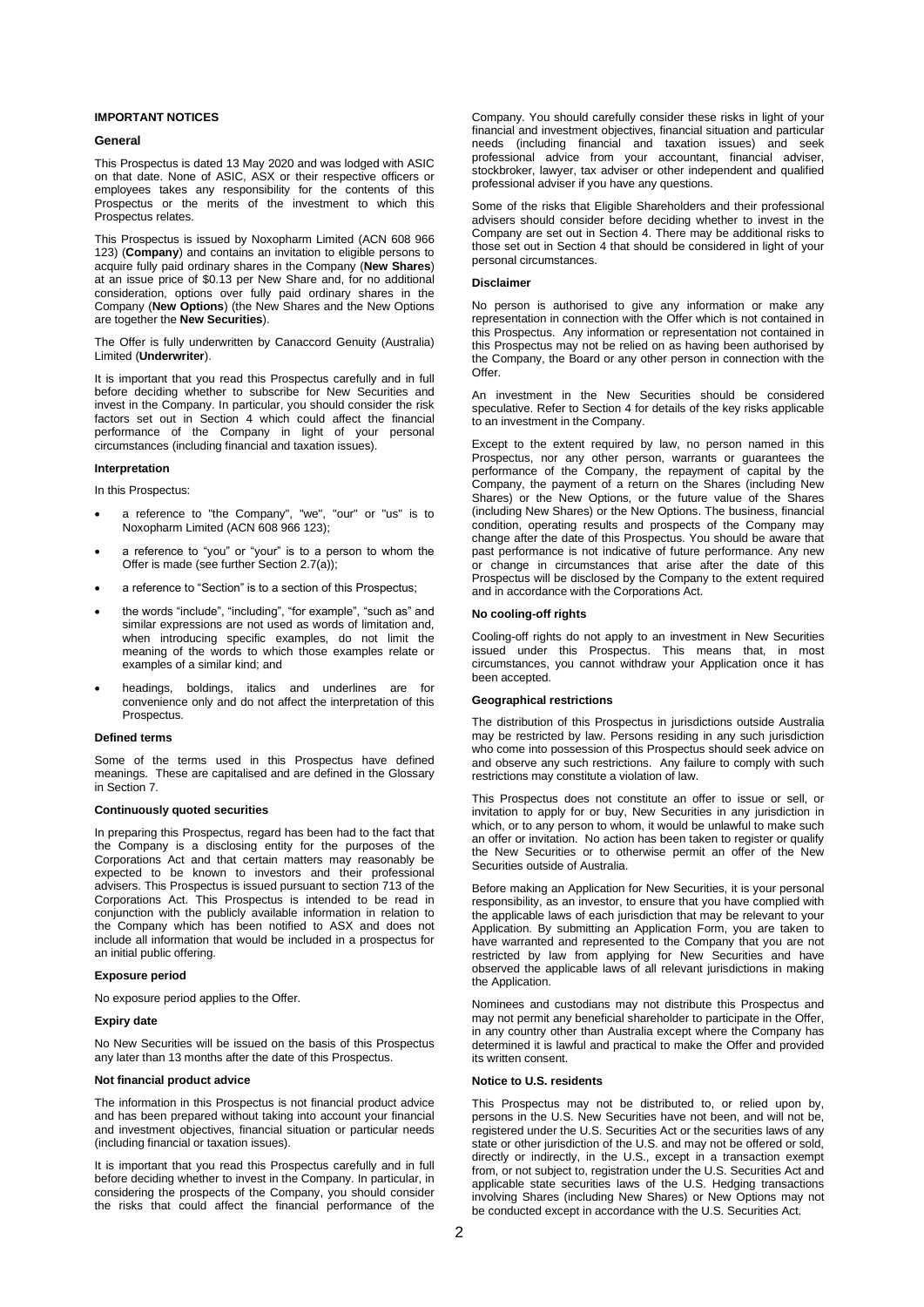#### **New Zealand**

The New Securities are not being offered to the public within New Zealand other than to existing shareholders of the Company with registered addresses in New Zealand to whom the offer of these securities is being made in reliance on the Financial Markets Conduct Act 2013 and the Financial Markets Conduct (Incidental Offers) Exemption Notice 2016.

This document has been prepared in compliance with Australian law and has not been registered, filed with or approved by any New Zealand regulatory authority. This document is not a product disclosure statement under New Zealand law and is not required to, and may not, contain all the information that a product disclosure statement under New Zealand law is required to contain.

#### **Obtaining a copy of this Prospectus**

You can obtain a hard copy of this Prospectus, free of charge, by contacting the Company Secretary, David Franks, on +61 2 8098 1169 between 8.00am and 6.00pm (AEST), Monday to Friday, or by email at David.Franks@automicgroup.com.au, during the Offer Period.

This Prospectus is also available in electronic form on the Company's website: https://www.noxopharm.com.

Where this Prospectus has been dispatched to or accessed by persons other than Eligible Shareholders, this Prospectus is provided for information purposes only.

New Securities will only be issued under the electronic version of this Prospectus on receipt by the Company of a printed copy of the personalised Application Form provided to the relevant Applicant together with the electronic version of this Prospectus. If you access the electronic version of this Prospectus, you should ensure that you download and consider the document in full.

By submitting an Application Form, you are taken to have warranted and represented to the Company that you were given access to this Prospectus, together with the Application Form. The Corporations Act prohibits any person from passing on to another person an Application Form unless it is attached to, or accompanied by, a paper version of this Prospectus or a complete and unaltered electronic version of this Prospectus.

#### **Forward looking statements**

Some of the statements appearing in this Prospectus are in the nature of forward looking statements, including statements of intention, opinion and belief and predictions as to possible future events. Such statements are not statements of fact and are subject to inherent risks and uncertainties (both known and unknown) which may or may not be within the control of the Company. You can identify these statements by words such as "aim", "anticipate", "assume", "believe", "could", "estimate", "expect", "goal", "intend", "may", "objective", "plan", "predict", "potential", "should", "target" and other similar expressions that are predictions or indicative of future events and trends.

Although the Directors believe that the expectations reflected by the forward looking statements in this Prospectus (including the assumptions on which they are based) are reasonable as at the date of this Prospectus, no assurance can be given that such expectations or assumptions will prove to be correct. Actual outcomes, events or results may differ – possibly to a material extent – from the outcomes, events or results expressed or implied in any forward looking statement in this Prospectus. Factors that may cause such differences include the risks described in Section [4](#page-27-0) of this Prospectus. You are urged to consider these factors carefully in evaluating the forward looking statements contained in this Prospectus, and are cautioned not to place undue reliance on such statements.

None of the Company nor its directors, officers, employees or advisers, nor any other person named in or involved in the preparation of this Prospectus, makes any representation, warranty or guarantee (expressed or implied) as to the accuracy or likelihood of fulfilment of any forward looking statement in this Prospectus, or any outcome expressed or implied in any such statement.

The forward looking statements in this Prospectus reflect views held only as at the date of this Prospectus. The Company does not intend to publicly update or revise such statements to reflect new or changes in circumstances arising after the date of this

Prospectus except to the extent required by the Corporations Act.

#### **Website**

No document or information included on the Company's website is incorporated by reference into this Prospectus.

#### **Privacy**

The Application Form accompanying this Prospectus requires you to provide information that may be "personal information" for the purposes of the *Privacy Act 1988* (Cth) (**Privacy Act**) to the Company, its officers, employees, agents, contractors, third party service providers (such as the Share Registry) (collectively, **Collecting Parties**). The personal information collected may include your full name, date of birth, address and phone number.

The collection and management of your personal information will be conducted in accordance with the Privacy Act, which governs the use of a person's personal information and sets out principles governing the ways in which organisations should treat personal information.

The personal information that the Collecting Parties collect from you on the Application Form will be used to evaluate your Application for New Shares and if your Application is successful, to issue securities in the Company to you and provide services and appropriate administration in relation to your security holdings in the Company. In particular, if you become a security holder in the Company, the Corporations Act, ASX Settlement Operating Rules and Australian taxation legislation require that the Company includes information about you (including your name, address and details of the securities that you held) in its public register. The information contained in the Company's public register must remain there even if you cease to be a security holder. Information contained in the Company's registers may be used, from time to time, to:

- facilitate dividend and distribution payments;
- facilitate corporate communications (including the Company's financial results, annual report and other information that the Company may wish to communicate to its security holders);
- inform security holders about other products and services offered by the Company that it considers may be of interest to security holders; and
- comply with legal and regulatory requirements.

The types of agents and service providers that may be provided with your personal information and the circumstances in which such information may be shared include:

- the Company's share registry for ongoing administration of the Company's share register;
- printers and mail houses for the purpose of preparing, distributing and mailing statements and other communications;
- market research companies for the purpose of analysing the Company's investor base; and
- legal and accounting firms, auditors, contractors, consultants and other professional advisers for the purpose of administering the Shares and advising on the Company's rights and obligations with respect to Shareholders and associated actions.

If the Collecting Parties are obliged to do so by law, your personal information will be passed on to other parties in accordance with legal requirements. Once personal information is no longer needed for the Company's records, the Collecting Parties will destroy or deidentify it.

By submitting an Application Form, you agree that the Collecting Parties may:

- hold and use any information on your Application Form for the purposes set out in this privacy disclosure statement and may disclose it for those purposes to the Share Registry, the Company and its officers, employees, agents, contractors, third party service providers (including printers, mailing houses) and professional advisers, and to ASX, ASIC and other regulatory authorities; and
- disclose your personal information to recipients in Australia for the purposes set out in this privacy disclosure statement or as otherwise required by law.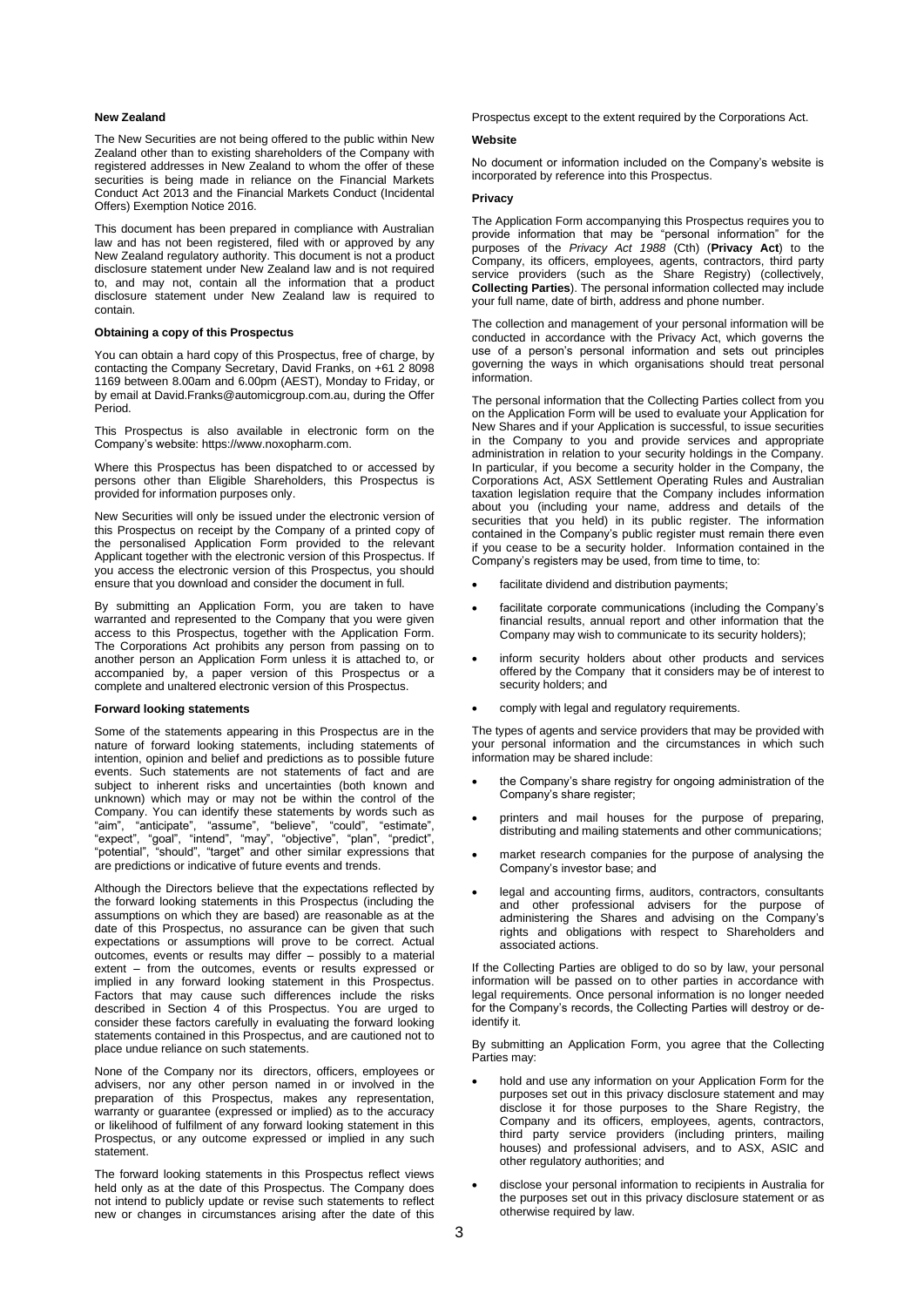If you do not provide the information required on the Application Form, the Collecting Parties (as relevant) may not be able to accept or process your Application.

You have a right to gain access to the information that the Collecting Parties hold about you subject to certain exemptions under law. A fee may be charged for access. Access requests must be made in writing to the relevant Collecting Party's registered office. If you wish to make an access request to the Company or the Share Registry, please direct your request to the Company's Privacy Officer at *[info@noxopharm.com](mailto:info@noxopharm.com)* or the Share Registry's Privacy Officer at +61 2 9698 5414 or [AlistairMcKeough@automicgroup.com.au](mailto:AlistairMcKeough@automicgroup.com.au) (as applicable).

### **Currency and time**

Unless otherwise specified in this Prospectus, a reference to a monetary amount is a reference to that amount in Australian dollars and a reference to a time is a reference to Australian Eastern Standard Time (AEST).

#### **Rounding adjustments**

Some of the numerical figures included in this Prospectus have been subject to rounding adjustments. Accordingly, the numerical figures shown as totals in certain tables may not be an arithmetic aggregation of the figures that preceded them.

### **Questions**

If you have any other questions in relation to the Offer, please:

- contact the Company Secretary, David Franks, on +61 2 8098 1169 between 8.00am and 6.00pm (AEST), Monday to Friday, during the Offer Period; and/or
- seek professional advice from your accountant, financial adviser, stockbroker, lawyer, tax adviser or other independent and qualified professional adviser.

**This is an important document and should be read in its entirety before making any investment decision in relation to the Company and the New Securities.**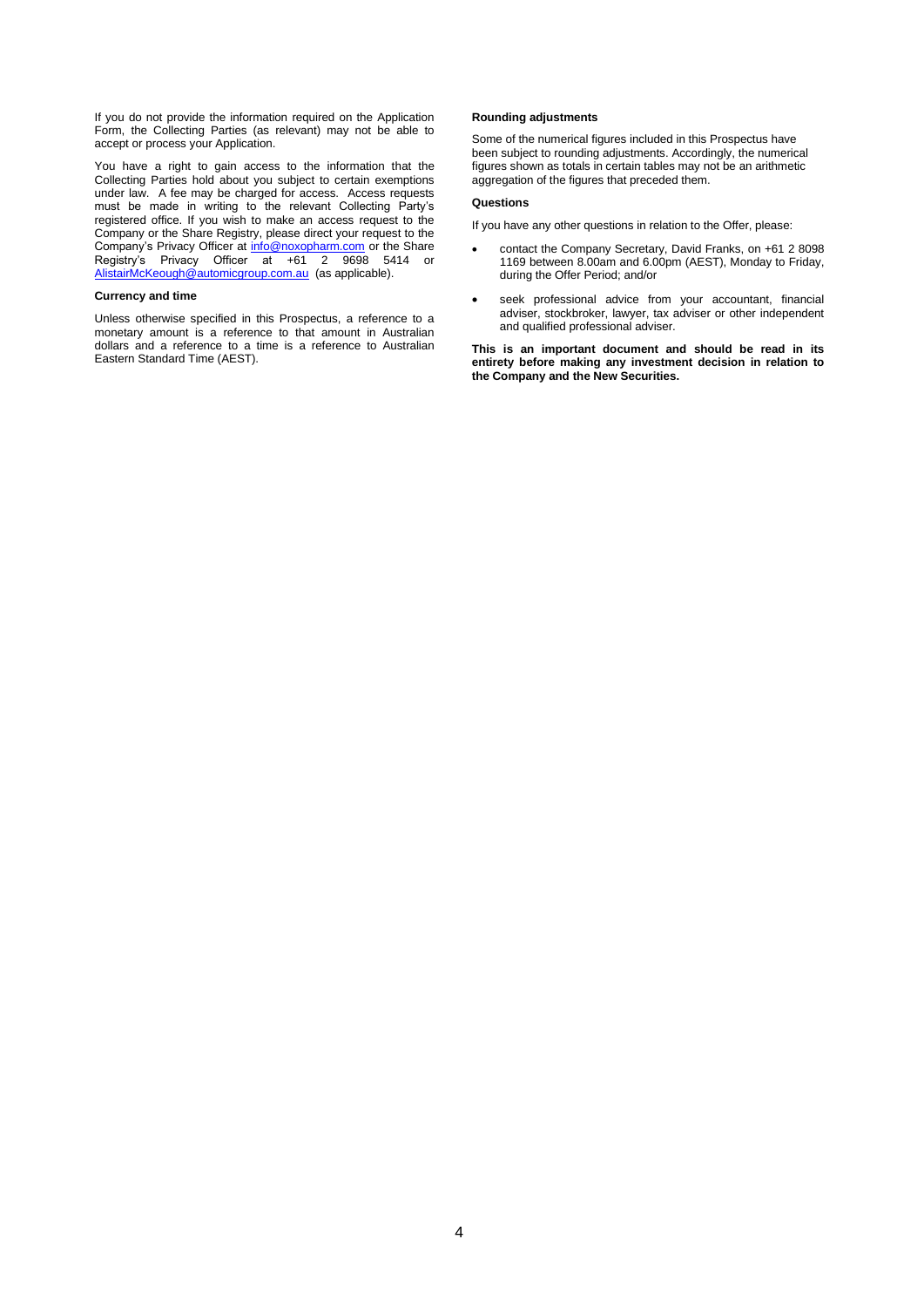# **Key Dates**

| <b>Event</b>                                                                                   | Date         |
|------------------------------------------------------------------------------------------------|--------------|
| Lodgement of Prospectus with ASIC and ASX                                                      | 13 May 2020  |
| Ex Date                                                                                        | 19 May 2020  |
| <b>Record Date</b>                                                                             | 20 May 2020  |
| Anticipated despatch of Prospectus and Application Forms                                       | 21 May 2020  |
| <b>Offer Opening Date</b>                                                                      | 21 May 2020  |
| <b>Offer Closing Date</b>                                                                      | 11 June 2020 |
| New Shares quoted on deferred settlement basis                                                 | 12 June 2020 |
| Issue of New Shares and grant of New Options                                                   | 18 June 2020 |
| Anticipated date for despatch of holding statements for New Shares and<br><b>New Options</b>   | 18 June 2020 |
| Anticipated trading of quotation of New Shares and New Options on ASX<br>and trading commences | 19 June 2020 |

Other than the date of lodgement of this Prospectus with ASIC, the above dates are indicative only and subject to change. The Company reserves the right to vary the dates and times of the Offer, including, subject to the ASX Listing Rules and the Corporations Act, to close the Offer early, to extend the Closing Date or to accept late Applications for New Shares (either generally or in particular cases), without notifying any recipient of this Prospectus or any Applicants. The Company also reserves the right to cancel or withdraw the Offer at any time before New Shares are issued to successful Applicants. Any extension of the Closing Date will have a consequential effect on the date of issue of New Shares and grant of New Options. If the Offer is cancelled or withdrawn before the issue of the New Shares, all Application Money received by or on behalf of the Company will be refunded to Applicants, without interest, within the time prescribed by or otherwise permitted in accordance with the Corporations Act.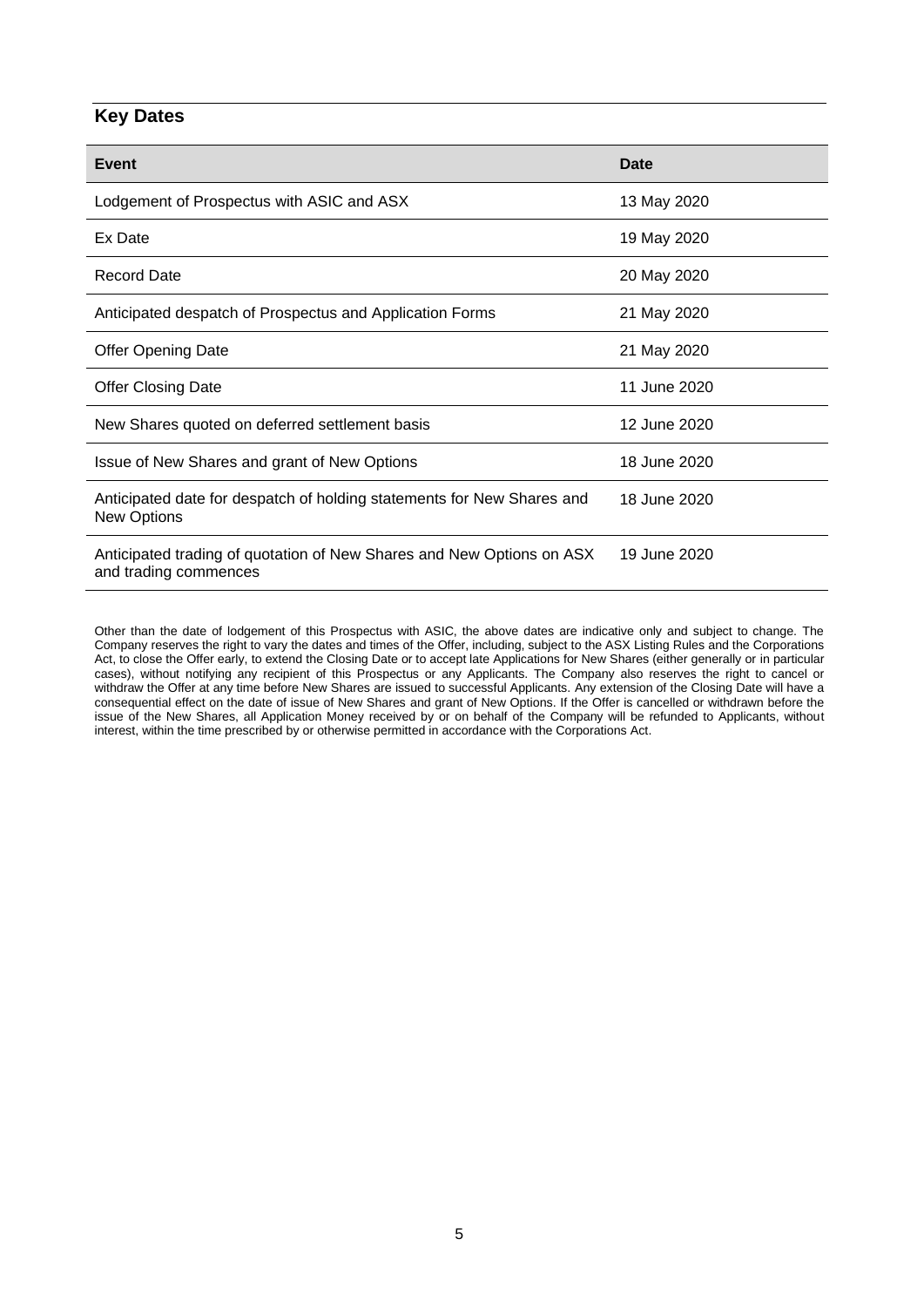# **Chairman's Letter**

Dear Shareholders

On behalf of Noxopharm Limited ACN 608 966 123 (**Company**), I am pleased to invite you to participate in the Company's non-renounceable pro-rata rights issue of securities on the basis that for every 2.5 Shares held as at the Record Date, Eligible Shareholders will have the right to subscribe for 1 New Share at an issue price of \$0.13 each. Each subscriber will also be entitled to receive 1 New Option (exercisable at \$0.30 on or before the date which is 3 years from the date of grant) for every 3 New Shares subscribed for and received under this Prospectus, for no additional consideration.

The New Options will comprise a new class of listed security, subject to satisfying the Official Quotation conditions.

As outlined in this Prospectus, the purpose of the Offer is to raise up to \$7,918,879 (before costs) in order to fund:

- preparation for commencement in early 2021 of the DARRT-2 Phase 2b clinical trial of Veyonda® in late stage prostate cancer patients;
- completion of the Company's LuPIN Phase 2 trial, currently in its final stages;
- continued building of a pipeline of first-in-class drugs, starting with a focus on the treatment of brain cancer and pancreatic and bile duct cancers;
- initiation of a dose-response study in the U.S. and other territories testing the ability of Veyonda<sup>®</sup> to block the development of septic shock syndrome in patients with COVID-19; and
- working capital costs of the Company and the costs of the Offer.

Accompanying the hard copy of this Prospectus is a personalised Application Form which details your invitation to participate in the Offer. Before deciding whether or not to participate, you should consider the key risk factors associated with an investment in the Company outlined in Section [4](#page-27-0) of this Prospectus.

Further information about the Company and its operations is contained in publicly available documents lodged by the Company with ASX and ASIC. This Prospectus should be read in conjunction with this material.

On behalf of the Board, I invite you to consider this investment opportunity.

Yours faithfully

JA HUE

**Dr Graham Kelly Executive Chairman**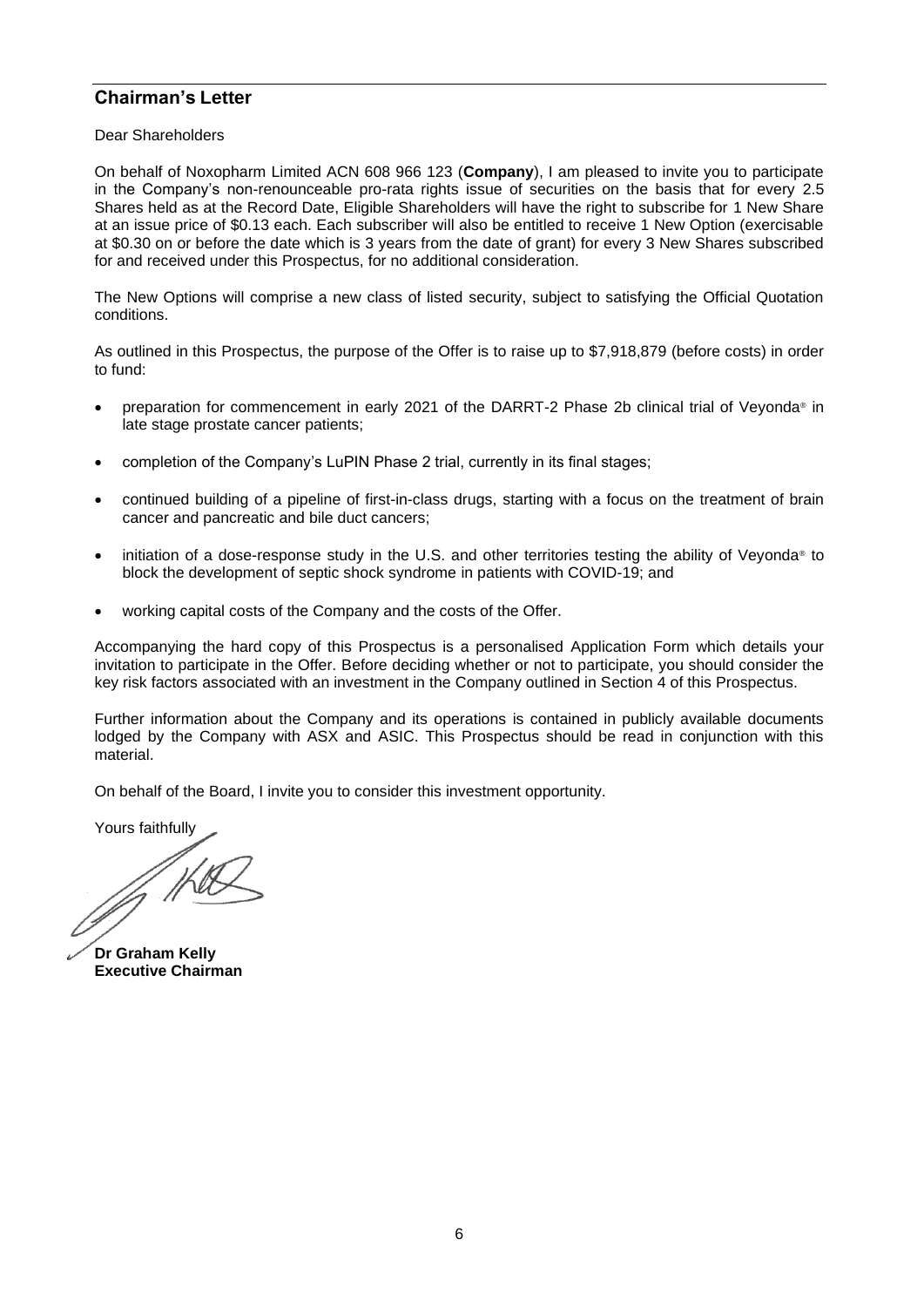# **Table of Contents**

| 2.               |  |
|------------------|--|
| $\overline{3}$ . |  |
| $\overline{4}$ . |  |
| 5.               |  |
| 6.               |  |
| $\overline{7}$ . |  |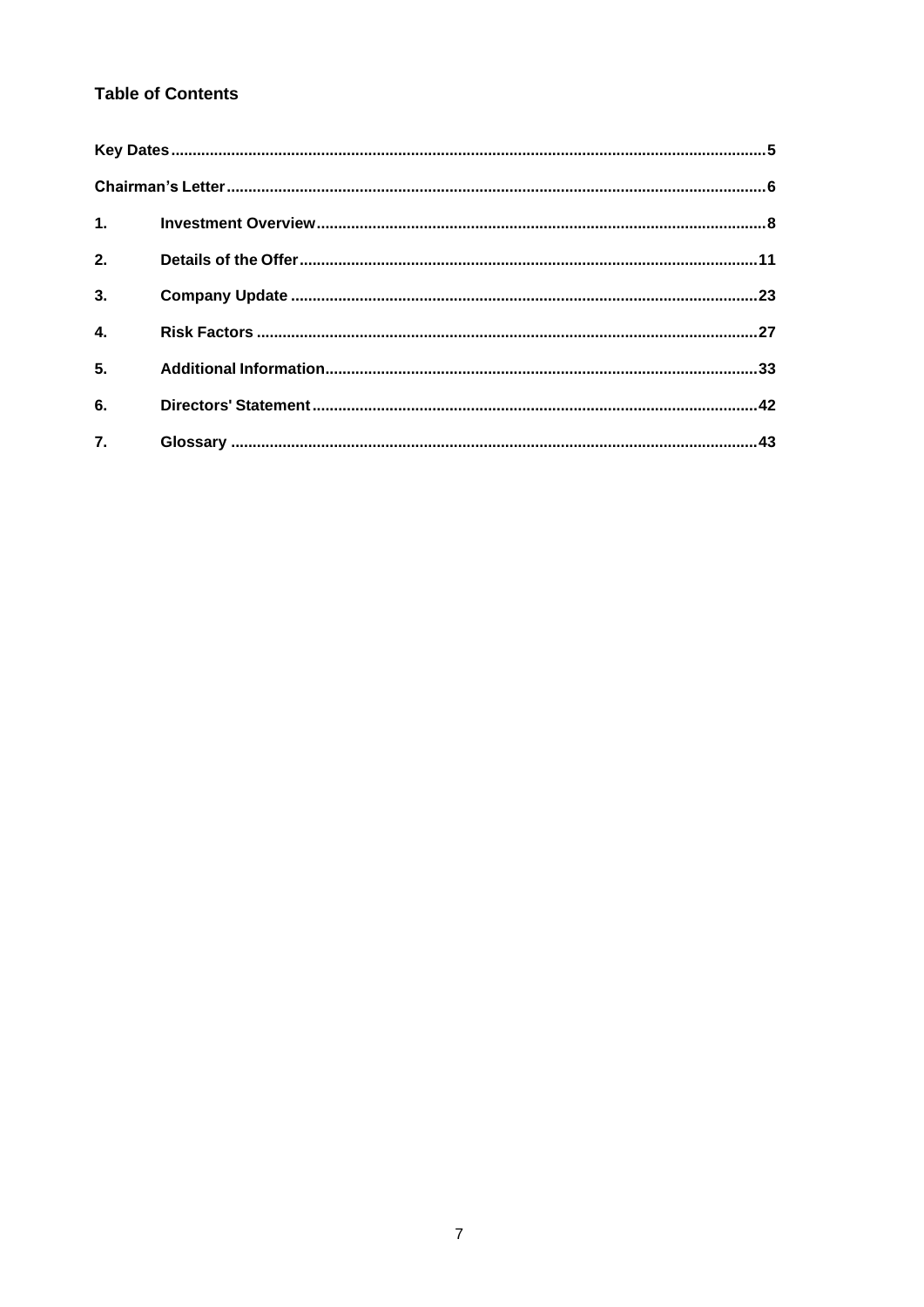# **1. Investment Overview**

| Question                                                                                  | <b>Answer</b>                                                                                                                                                                                                                                                                                                                                                                                                                                                                                                                    | <b>Further</b><br><b>Information</b> |  |
|-------------------------------------------------------------------------------------------|----------------------------------------------------------------------------------------------------------------------------------------------------------------------------------------------------------------------------------------------------------------------------------------------------------------------------------------------------------------------------------------------------------------------------------------------------------------------------------------------------------------------------------|--------------------------------------|--|
| Who is the issuer of<br>this Prospectus?                                                  | Noxopharm Limited (ACN 608 966 123) (ASX: NOX) (Company).                                                                                                                                                                                                                                                                                                                                                                                                                                                                        | N/A                                  |  |
| What is the Offer?                                                                        | The Offer is a non-renounceable pro-rata rights issue of securities on the<br>basis that for every 2.5 Shares held as at the Record Date, Eligible<br>Shareholders will have the right to subscribe for 1 New Share at an issue<br>price of \$0.13 each. Each subscriber will also be entitled to receive 1 New<br>Option (exercisable at \$0.30 on or before the date which is 3 years from<br>the date of grant) for every 3 New Shares subscribed for and received<br>under this Prospectus, for no additional consideration. | Section 2.1                          |  |
|                                                                                           | The Offer is fully underwritten by Canaccord Genuity (Australia) Limited<br>(Underwriter).                                                                                                                                                                                                                                                                                                                                                                                                                                       |                                      |  |
| What is the purpose of<br>the Offer?                                                      | The purpose of the Offer is to fund the ongoing R&D activities of the<br>Company and to provide additional working capital for the Company to<br>continue its activities.                                                                                                                                                                                                                                                                                                                                                        | Section 2.5                          |  |
| Who is eligible to<br>participate in the                                                  | The Offer is made to Eligible Shareholders, being Shareholders who:                                                                                                                                                                                                                                                                                                                                                                                                                                                              | Section 2.1                          |  |
| Offer?                                                                                    | is registered as a holder of Shares as at the Record Date;<br>$\bullet$                                                                                                                                                                                                                                                                                                                                                                                                                                                          |                                      |  |
|                                                                                           | has a registered address on the Register in Australia or New<br>$\bullet$<br>Zealand or is otherwise eligible under all applicable securities laws to<br>receive an offer to subscribe for New Shares under the Offer; and                                                                                                                                                                                                                                                                                                       |                                      |  |
|                                                                                           | is not in the United States and is not acting for the account or benefit<br>$\bullet$<br>of a person in the United States.                                                                                                                                                                                                                                                                                                                                                                                                       |                                      |  |
| What is the issue price<br>for the New Shares?                                            | New Shares are being offered for issue at an issue price of \$0.13 per<br>Share (Offer Price). The Offer Price represents a 33.2% discount to the<br>volume weighted average trading price of the Shares on ASX for the 15<br>days ended 6 May 2020, being the last day on which Shares were traded<br>prior to the date of this Prospectus.                                                                                                                                                                                     |                                      |  |
| What are the minimum<br>and maximum<br>amounts that will be<br>raised under the<br>Offer? | The maximum amount that will be raised under the Offer is \$7,918,879<br>(before costs). There is no minimum subscription level.                                                                                                                                                                                                                                                                                                                                                                                                 |                                      |  |
| How will the proceeds<br>of the Offer be used?                                            | The proceeds of the Offer will be used to fund:                                                                                                                                                                                                                                                                                                                                                                                                                                                                                  | Section 2.5                          |  |
|                                                                                           | preparation for commencement in early 2021 of the DARRT-2 Phase<br>$\bullet$<br>2b clinical trial of Veyonda® in late stage prostate cancer patients;                                                                                                                                                                                                                                                                                                                                                                            |                                      |  |
|                                                                                           | completion of the Company's LuPIN Phase 2 trial, currently in its<br>$\bullet$<br>final stages;                                                                                                                                                                                                                                                                                                                                                                                                                                  |                                      |  |
|                                                                                           | continued building of a pipeline of first-in-class drugs, starting with a<br>$\bullet$<br>focus on the treatment of brain cancer and pancreatic and bile duct<br>cancers;                                                                                                                                                                                                                                                                                                                                                        |                                      |  |
|                                                                                           | initiation of a dose-response study in the U.S. and other territories<br>$\bullet$<br>testing the ability of Veyonda® to block the development of septic<br>shock syndrome in patients with COVID-19; and                                                                                                                                                                                                                                                                                                                        |                                      |  |
|                                                                                           | working capital costs of the Company and the costs of the Offer.<br>$\bullet$                                                                                                                                                                                                                                                                                                                                                                                                                                                    |                                      |  |
| What is the effect of<br>the Offer on the                                                 | If the Offer is fully subscribed, then the effect of the Offer on the                                                                                                                                                                                                                                                                                                                                                                                                                                                            | Section                              |  |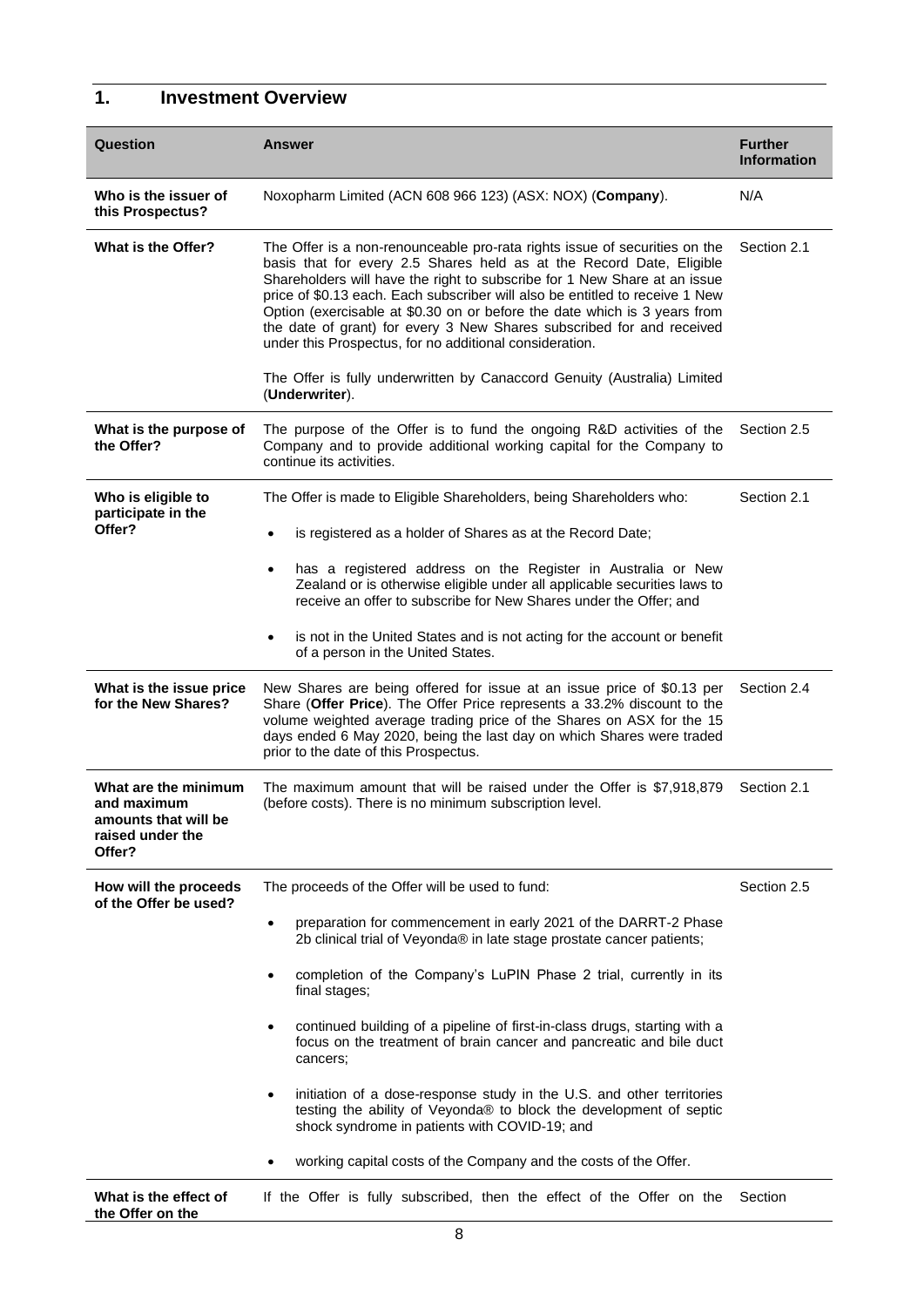| Company?                                                                      | Company's cash reserves and issued capital will be to:<br>2.6(a)                                                                                                                                                                                                                                                                                                                                                                                                                                                                                                                                                                                                                                                                                                                                                                                                                                                                                                                                                                                                                                                                                                                                                                                                                                                                                                                                                                                                                                                                                                                                                                                                                                                                                                                                                                                                                                                                                                                                                                                                                                                                                                                                                                                              |           |  |  |
|-------------------------------------------------------------------------------|---------------------------------------------------------------------------------------------------------------------------------------------------------------------------------------------------------------------------------------------------------------------------------------------------------------------------------------------------------------------------------------------------------------------------------------------------------------------------------------------------------------------------------------------------------------------------------------------------------------------------------------------------------------------------------------------------------------------------------------------------------------------------------------------------------------------------------------------------------------------------------------------------------------------------------------------------------------------------------------------------------------------------------------------------------------------------------------------------------------------------------------------------------------------------------------------------------------------------------------------------------------------------------------------------------------------------------------------------------------------------------------------------------------------------------------------------------------------------------------------------------------------------------------------------------------------------------------------------------------------------------------------------------------------------------------------------------------------------------------------------------------------------------------------------------------------------------------------------------------------------------------------------------------------------------------------------------------------------------------------------------------------------------------------------------------------------------------------------------------------------------------------------------------------------------------------------------------------------------------------------------------|-----------|--|--|
|                                                                               | increase the Company's cash reserves by \$7,918,879 before the<br>costs of the Offer;                                                                                                                                                                                                                                                                                                                                                                                                                                                                                                                                                                                                                                                                                                                                                                                                                                                                                                                                                                                                                                                                                                                                                                                                                                                                                                                                                                                                                                                                                                                                                                                                                                                                                                                                                                                                                                                                                                                                                                                                                                                                                                                                                                         |           |  |  |
|                                                                               | increase the total number of Shares on issue from 152,286,146 to<br>$\bullet$<br>213,200,604 (subject to rounding); and                                                                                                                                                                                                                                                                                                                                                                                                                                                                                                                                                                                                                                                                                                                                                                                                                                                                                                                                                                                                                                                                                                                                                                                                                                                                                                                                                                                                                                                                                                                                                                                                                                                                                                                                                                                                                                                                                                                                                                                                                                                                                                                                       |           |  |  |
|                                                                               | increase the total number of Options on issue from 30,814,617 to<br>٠<br>76,424,255 (subject to rounding).                                                                                                                                                                                                                                                                                                                                                                                                                                                                                                                                                                                                                                                                                                                                                                                                                                                                                                                                                                                                                                                                                                                                                                                                                                                                                                                                                                                                                                                                                                                                                                                                                                                                                                                                                                                                                                                                                                                                                                                                                                                                                                                                                    |           |  |  |
| What is the effect of<br>the Offer on control of<br>the Company?              | The Offer is not expected to have any material effect on the control of the<br>Section<br>Company as Shareholders are restricted under the Corporations Act from<br>2.6(b)<br>acquiring New Shares that would increase their Voting Power in the<br>Company to a level that is above 20%, unless they make an off-market<br>takeover bid for all of the Shares in the Company or are able to rely on<br>another statutory exception. As at the date of this Prospectus, the<br>Directors are not aware of any proposal by any person to make a takeover<br>bid for the Company.                                                                                                                                                                                                                                                                                                                                                                                                                                                                                                                                                                                                                                                                                                                                                                                                                                                                                                                                                                                                                                                                                                                                                                                                                                                                                                                                                                                                                                                                                                                                                                                                                                                                               |           |  |  |
| What is the maximum<br>possible dilutionary<br>effect of the Offer?           | There are currently 152,286,146 Shares on issue. If the maximum number<br>of New Shares offered under the Offer are issued (being approximately<br>60,914,458 New Shares), those New Shares would<br>represent<br>approximately 40% of the current number of Shares on issue.                                                                                                                                                                                                                                                                                                                                                                                                                                                                                                                                                                                                                                                                                                                                                                                                                                                                                                                                                                                                                                                                                                                                                                                                                                                                                                                                                                                                                                                                                                                                                                                                                                                                                                                                                                                                                                                                                                                                                                                 |           |  |  |
| What are the key risks<br>associated with an<br>investment in the<br>Company? | An investment in the Company has risks that you should consider before<br>making a decision to invest. These risks include (but are not limited to):<br>the Company's ability to commercialise its intellectual property is<br>reliant on its ability to generate clinical data, starting with gaining the<br>necessary approvals to conduct clinical trials. There are numerous<br>regulatory issues to pass before agencies might be prepared to grant<br>permission for a drug candidate to undergo human studies. Further,<br>there is no certainty that any of the drug candidates will ever receive<br>that permission.<br>the Company's current business strategy is to focus on drug<br>٠<br>discovery and to develop each asset to a stage of value<br>determination leading to a commercial realisation. Typically that will<br>be a trade sale or license of individual drug candidates to a third party<br>with greater resources and expertise to undertake late-stage drug<br>development, regulatory approvals, and sales and marketing. There<br>is no certainty that any of the Company's drug candidates will be of<br>interest to such a third party or, if a drug candidate is of interest to<br>such a third party, that terms can be negotiated that are commercially<br>acceptable to the Company or will adequately realise the value of the<br>drug candidate.<br>pharmaceutical R&D activities require a high level of funding over a<br>$\bullet$<br>protracted period of time. Notwithstanding the money raised under<br>the Offer, additional development costs may arise during this period<br>and the Company may require additional funding to meet its stated<br>objectives or may decide to accelerate or diversify its activities within<br>the same area.<br>the Company relies on its trade secrets, including information relating<br>$\bullet$<br>to the manufacture, development and administration of its drug<br>candidates. The protective measures employed by the Company may<br>not provide adequate protection for its trade secrets. This may erode<br>the Company's competitive advantage and materially harm its<br>business.<br>Please carefully consider these risks and the information contained in the | Section 4 |  |  |
|                                                                               | other Sections before deciding whether or not to apply for New Shares.                                                                                                                                                                                                                                                                                                                                                                                                                                                                                                                                                                                                                                                                                                                                                                                                                                                                                                                                                                                                                                                                                                                                                                                                                                                                                                                                                                                                                                                                                                                                                                                                                                                                                                                                                                                                                                                                                                                                                                                                                                                                                                                                                                                        |           |  |  |
| Is any brokerage,<br>commission or stamp                                      | No brokerage, commission or stamp duty is payable by Applicants on Section 2.14<br>acquisition of New Securities under the Offer.                                                                                                                                                                                                                                                                                                                                                                                                                                                                                                                                                                                                                                                                                                                                                                                                                                                                                                                                                                                                                                                                                                                                                                                                                                                                                                                                                                                                                                                                                                                                                                                                                                                                                                                                                                                                                                                                                                                                                                                                                                                                                                                             |           |  |  |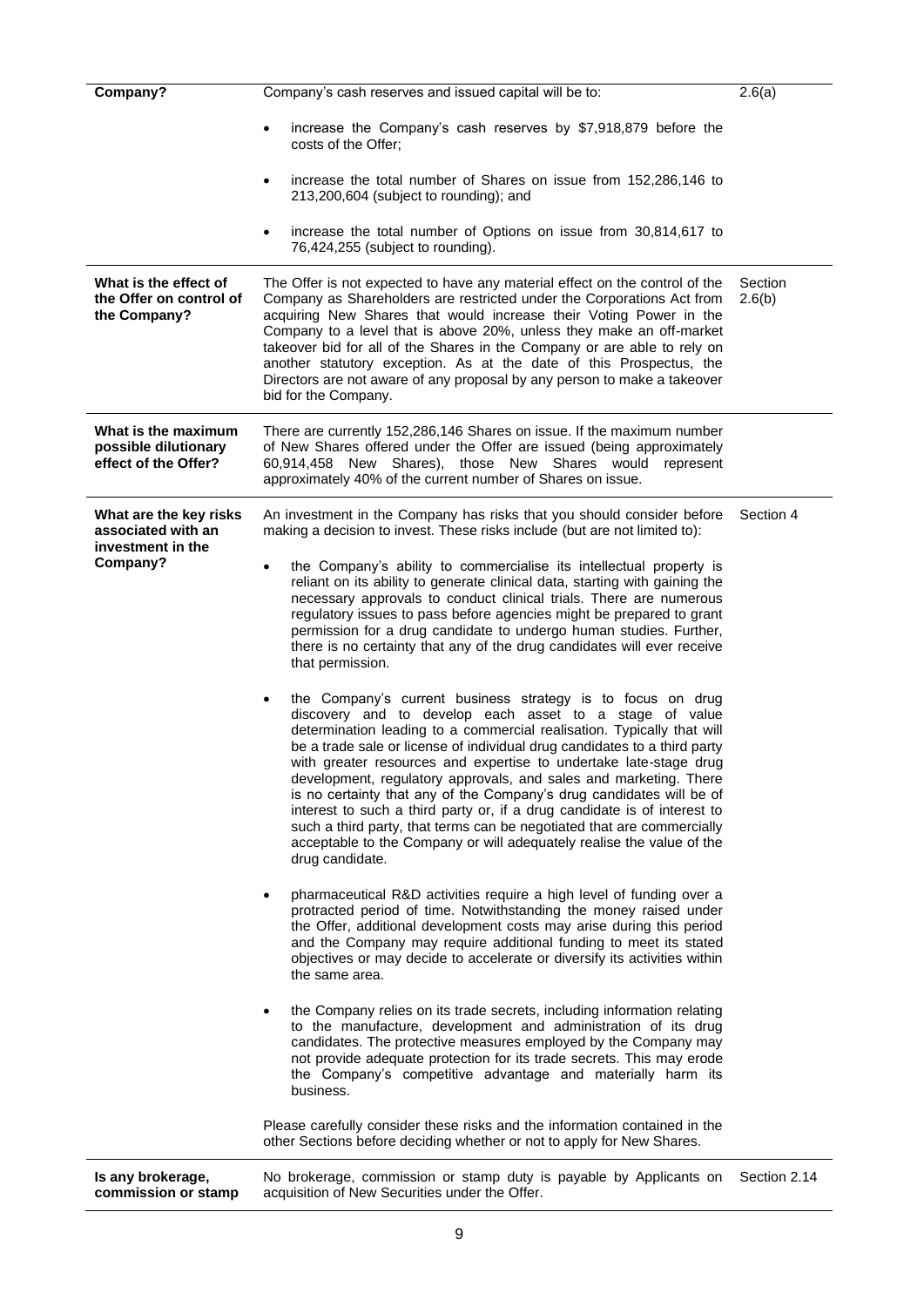| duty payable?                                                      |                                                                                                                                                                                                                                                                                                                                                                                                                             |              |
|--------------------------------------------------------------------|-----------------------------------------------------------------------------------------------------------------------------------------------------------------------------------------------------------------------------------------------------------------------------------------------------------------------------------------------------------------------------------------------------------------------------|--------------|
| What are the tax<br>implications of<br>investing in New<br>Shares? | Shareholders may be subject to Australian tax on dividends and<br>potentially capital gains tax on a future disposal. The tax consequences of<br>any investment in New Shares (and New Options) will depend upon an<br>investor's particular circumstances. Applicants should obtain their own tax<br>advice prior to investing.                                                                                            | Section 2.15 |
| What are the key dates<br>of the Offer?                            | Please see page 5 of this Prospectus – "Key Dates".                                                                                                                                                                                                                                                                                                                                                                         | Page 5       |
| Where can I find more<br>information?                              | Enquiries relating to this Prospectus should be directed to the Company<br>Secretary, David Franks, on +61 2 8098 1169 between 8.00am and<br>6.00pm (AEST), Monday to Friday, during the Offer Period.<br>You should read this document in its entirety before making any<br>investment decision. If after reading this document, you have any<br>questions about the Offer, you should speak to your professional adviser. | N/A          |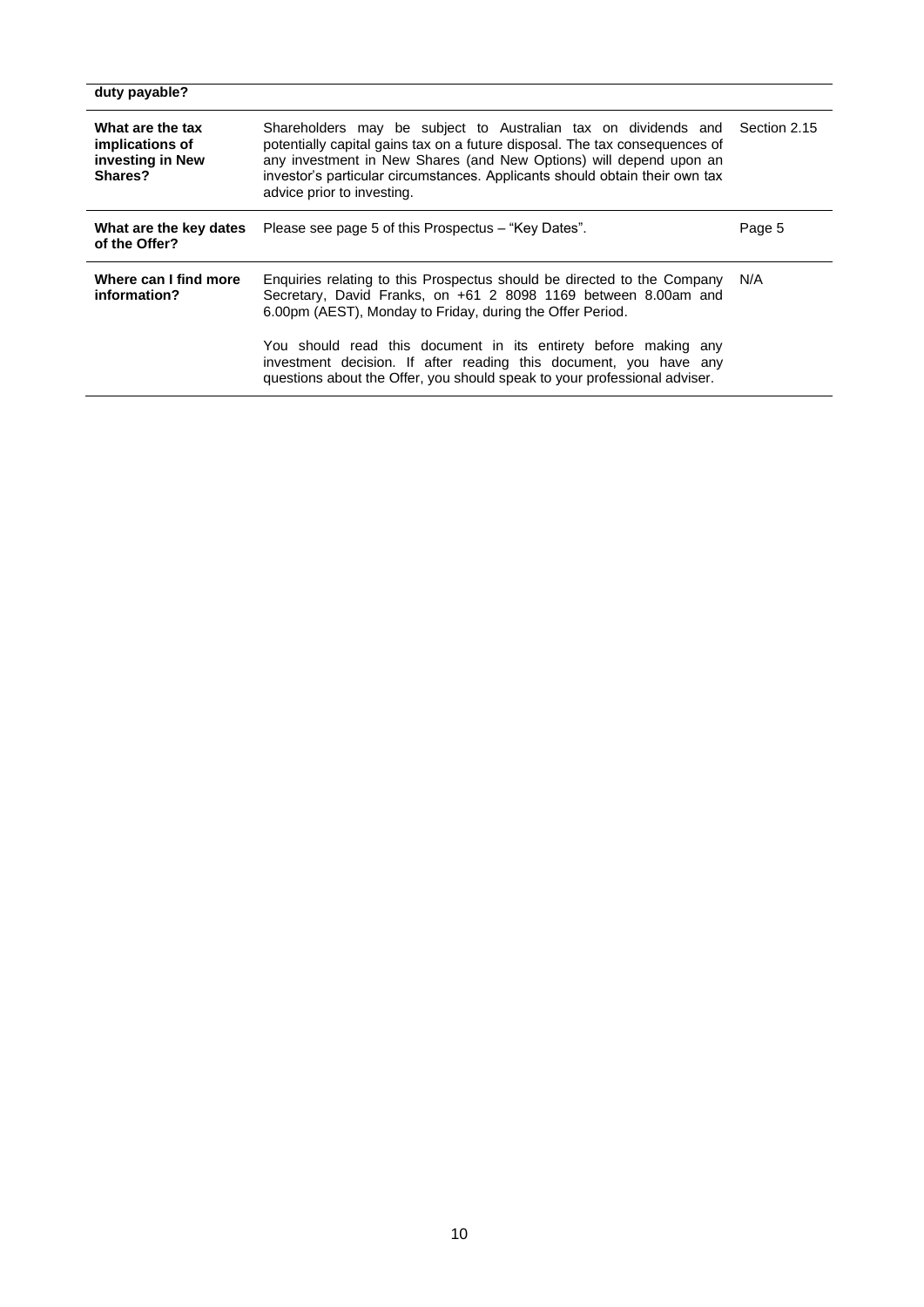# **2. Details of the Offer**

# <span id="page-11-0"></span>2.1 **The Offer**

The Company is making a non-renounceable pro-rata issue of New Shares to Shareholders who are registered as at 7.00pm AEST on 20 May 2020 (**Record Date**) and have a registered address in Australia or New Zealand.

The Offer is made on the basis that for every 2.5 Shares held as at the Record Date, Eligible Shareholders will have the right to subscribe for 1 New Share at an issue price of \$0.13 each. Each Eligible Shareholder will be entitled to receive 1 New Option for every 3 New Shares subscribed for and received under this Prospectus for no additional consideration. The exercise price of the New Options is \$0.30 and the exercise period is three years from the date of grant.

In the calculation of any Entitlement, fractions will be rounded to the nearest whole number.

Assuming the Offer is fully subscribed, whereby all Eligible Shareholders subscribe for the maximum number of New Shares that they are invited to apply for, it is expected that, on Completion of the Offer, the Company will raise gross proceeds of \$7,918,879 and the total number of Shares on issue will be approximately 213,200,604, including approximately 60,914,458 New Shares (constituting approximately 28.57% of the total issued capital) and the total number of Options on issue will be approximately 76,424,255, including approximately 20,304,819 New Options.

The Offer is made on a non-renounceable basis, which means that Eligible Shareholders may not sell or transfer all or part of the Entitlement. If an Entitlement is not taken up under the Offer by the Closing Date, the Entitlement will lapse.

The Entitlement of each Eligible Shareholder is shown on the Application Form accompanying this Prospectus.

The Offer has no minimum subscription level. There is no shortfall offer to Shareholders for any Entitlement not taken up under the Offer.

The Offer is made on the terms, and is subject to the conditions, set out in this Prospectus.

# 2.2 **Underwriting**

The Offer is fully-underwritten by Canaccord Genuity (Australia) Limited ACN 075 071 466 (**Underwriter**). A summary of the terms of the underwriting agreement between the Company and the Underwriter is set out in Section [5.4.](#page-36-0)

# 2.3 **New Shares and New Options**

The New Shares offered under this Prospectus are fully paid and will, once issued, rank equally in all respects with all other Shares then on issue.

The rights, liabilities and obligations attaching to Shares (including New Shares) are governed by the Company's Constitution, the Corporations Act and general law. An overview of some of the key provisions of the Constitution relating to the rights and liabilities that attach to the Shares is contained in Section [5.1.](#page-33-0)

A full copy of the Company's Constitution is available on the Company's website at [https://www.noxopharm.com/site/investors/company-constitution.](https://www.noxopharm.com/site/investors/company-constitution)

The full terms of the New Options are set out in Section [5.3.](#page-35-0)

# <span id="page-11-1"></span>2.4 **Issue Price**

The Offer Price represents:

• a 33.2% discount to the volume weighted average trading price of the Shares on ASX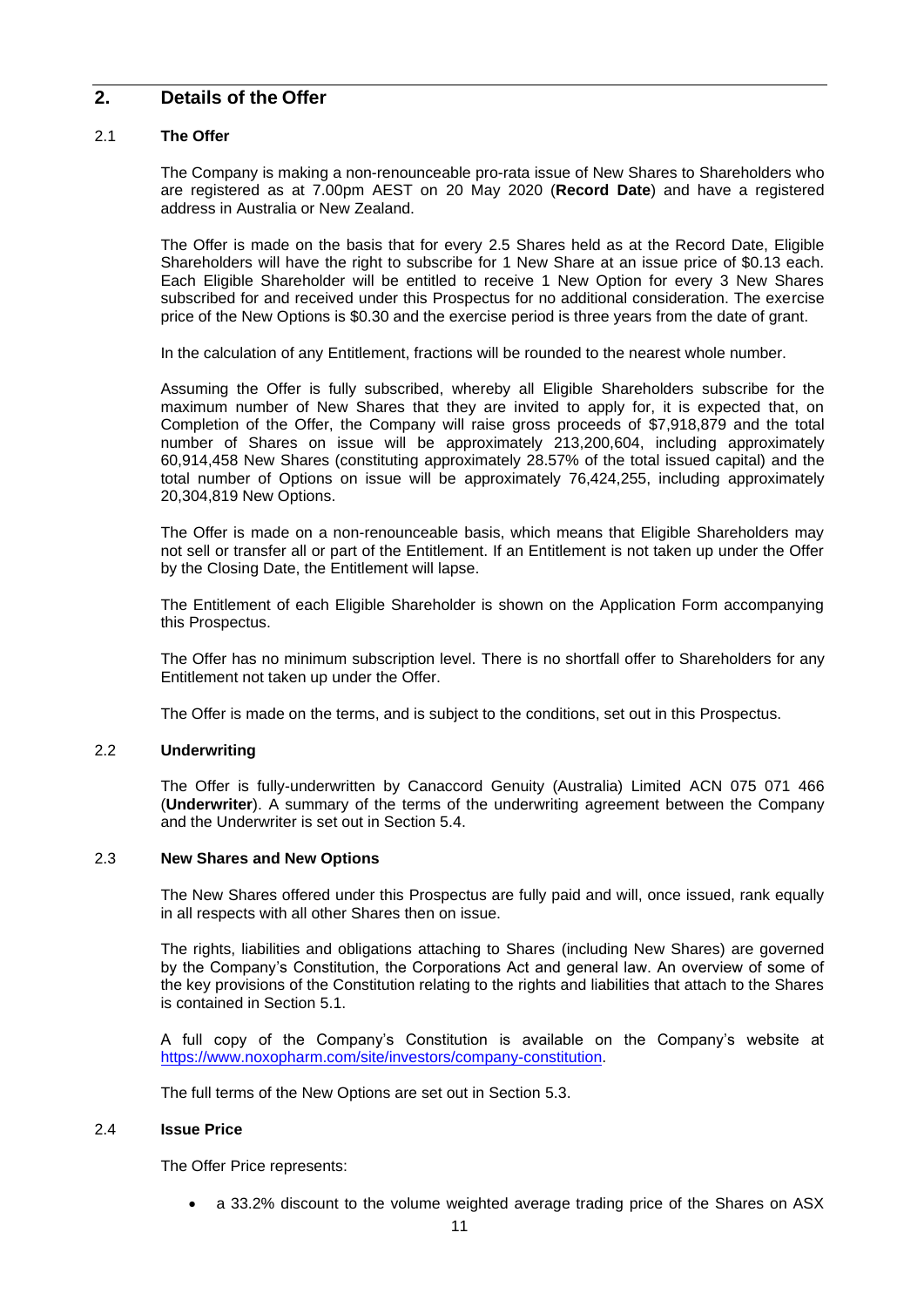for the 15 days ended 6 May 2020, (being the last day on which Shares were traded prior to the date of this Prospectus); and

• a 33.3% discount to the closing price of the Shares on ASX on 6 May 2020 (being the last day on which Shares were traded prior to the date of this Prospectus).

Eligible Shareholders are cautioned that the price at which Shares trade on the ASX from time to time may be different to the Offer Price.

For the highest and lowest closing market price of Shares on ASX during the three months preceding the date of this Prospectus and the closing price of Shares on the last day on which Shares were traded prior to 13 May 2020, see Section [3.2.](#page-26-0)

### <span id="page-12-0"></span>2.5 **Purpose of Offer and proposed use of Offer proceeds**

The purpose of the Offer is to fund the ongoing R&D activities of the Company and to provide additional working capital for the Company to continue its activities.

It is expected that the Company will receive, from the issue of New Shares, gross proceeds of up to \$7,918,879.

As at the date of this Prospectus, it is proposed that the proceeds of the Offer will be applied as follows:

| <b>Proposed expenditure</b>                                                                                                                                                                                                                | Amount (\$m) |
|--------------------------------------------------------------------------------------------------------------------------------------------------------------------------------------------------------------------------------------------|--------------|
| Clinical programs (including planning and preparation for the DARRT-2<br>Phase 2b clinical trial in early-2021, completion of the Phase 2a LuPIN-1 trial,<br>and preparation for initiation of a dose-response trial in COVID-19 patients) | 5.4          |
| Ongoing development of the pre-clinical pipeline drug candidates                                                                                                                                                                           | 1.0          |
| Costs of Offer (see Sections 5.6 and 5.9)                                                                                                                                                                                                  | 0.7          |
| Working capital                                                                                                                                                                                                                            | 0.8          |
| <b>Total</b>                                                                                                                                                                                                                               | 7.9          |

The above expenditure table reflects the intention of the Directors as at the date of this Prospectus, based on the current condition of, and the Board's current plans for, the Company and its business. Please note however that, as with any budget, the allocation of funds may change (possibly to a significant extent) depending on a number of factors, including changes in the scope of planned R&D projects, variations in the cost of laboratory work and clinical trials, variation in cost and number of staff required to undertake R&D and changes in the costs of manufacture, transportation and storage of chemical compounds and drugs. In light of this, the Board reserves the right to alter the way the Company ultimately applies its funds as well as the commercial objectives and priorities of the Company.

It is expected that the Offer will be fully subscribed, whether by Eligible Shareholders or with the shortfall being made up by the Underwriter. However, if the Offer is undersubscribed (and the Underwriting Agreement is terminated) and the Company raises not less than \$4,000,000 (before costs) from the issue of New Shares, the Directors intend to apply the net proceeds of the Offer to undertake prioritised pre-clinical (\$0.8m) and clinical programs (\$2.0m) and with the balance to fund working capital.

Completion of the Offer is not subject to meeting any minimum level of subscription.

The Board considers that on Completion of the Offer the Company will have adequate capital to enable it to carry out its business plans until February 2021. The Company will need to raise additional funding before February 2021 in order to continue implementation of its business strategy after that date.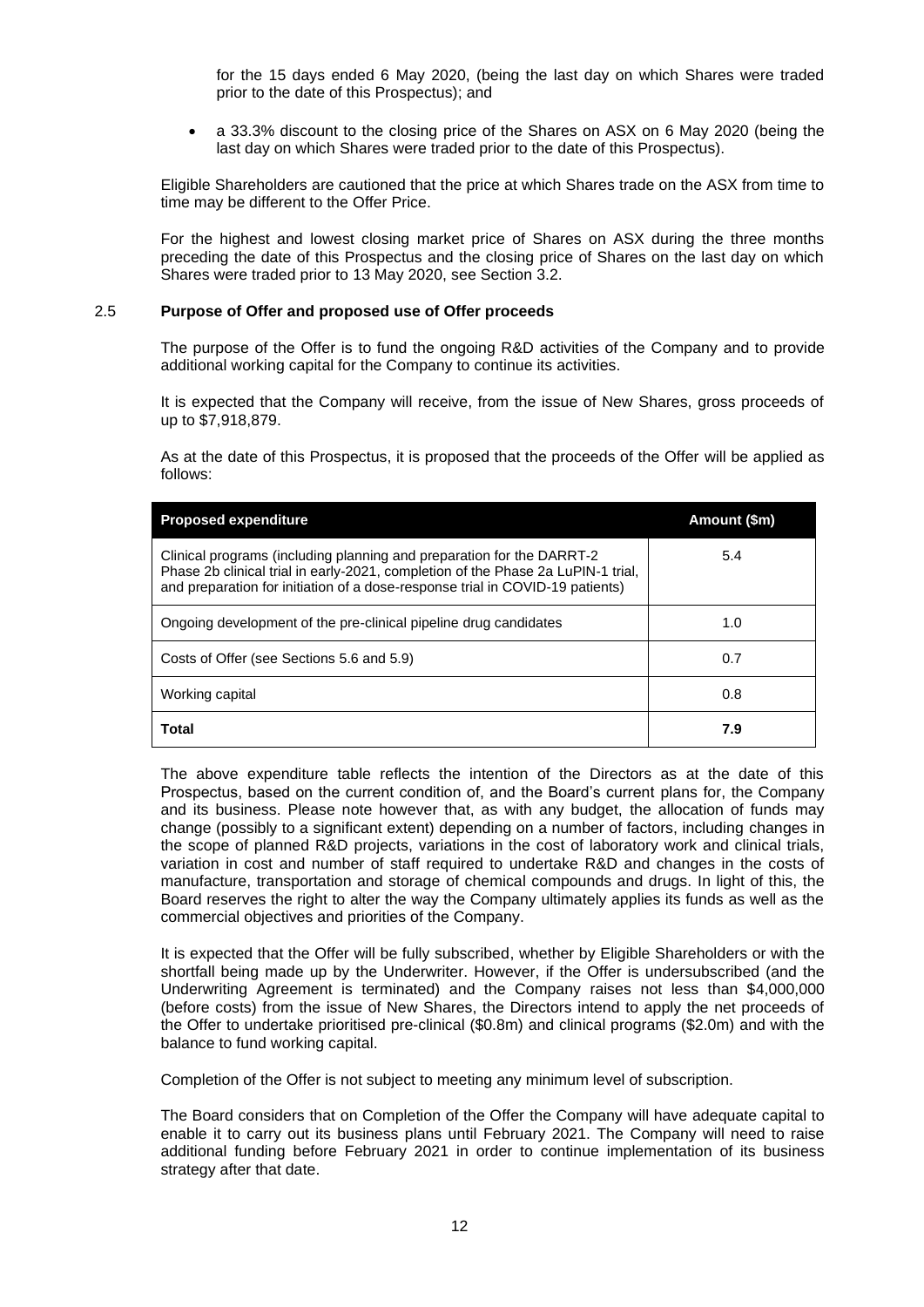# <span id="page-13-0"></span>2.6 **Effect of the Offer**

# (a) Effect on capital structure

The capital structure of the Company as at the date of this Prospectus comprises 152,286,146 Shares and 30,814,617 Options. Specifically,

• the following persons (or their associates) hold Relevant Interests in 5% or more (by number) of the total Shares on issue in the capital of the Company (based on the last Notice of change of interests of substantial holder released to the ASX by each person):

| <b>Shareholder</b>        | <b>Number of Shares</b><br>before Offer | % of total issued capital<br>before Offer |
|---------------------------|-----------------------------------------|-------------------------------------------|
| <b>Directors</b>          |                                         |                                           |
| Dr Graham Kelly           | 31,540,756                              | 20.71%                                    |
| <b>Other Shareholders</b> |                                         |                                           |
| Eleanore Goodridge        | 10,628,590                              | 6.99%                                     |

# • the following persons (or their associates) hold Options that are exercisable into Shares at the exercise prices specified below:

| <b>Optionholder</b>        | <b>Total number of</b><br><b>Options held</b> | <b>Exercise price per</b><br>Option* | <b>Expiry date</b> |
|----------------------------|-----------------------------------------------|--------------------------------------|--------------------|
| <b>Directors</b>           |                                               |                                      |                    |
| Dr Graham Kelly            | 12,075,000                                    | \$0.30                               | 28 February 2021   |
| Dr Graham Kelly            | 162,037**                                     | Various prices                       | Various dates      |
| <b>Mr Peter Marks</b>      | 200,000                                       | \$0.30                               | 28 February 2021   |
| <b>Mr Peter Marks</b>      | 250,000                                       | \$1.0158                             | 27 November 2020   |
| <b>Mr Peter Marks</b>      | 250,000                                       | \$1.2189                             | 27 November 2020   |
| Dr Ian Dixon               | 700,000                                       | \$0.30                               | 28 February 2021   |
| Dr Ian Dixon               | 250,000                                       | \$1.0158                             | 27 November 2020   |
| Dr Ian Dixon               | 250,000                                       | \$1.2189                             | 27 November 2020   |
| <b>Other Optionholders</b> |                                               |                                      |                    |
| 10 holders                 | 7,268,216                                     | \$0.30                               | 28 February 2021   |
| 2 holders                  | 4,722,222                                     | \$0.58                               | 23 July 2023       |
| 2 holders                  | 2,666,666                                     | \$0.325                              | 3 December 2023    |
| ESOP***                    | 2,020,476                                     | Various prices                       | Various dates      |

\*The exercise price per Option may be adjusted as a result of the Offer in accordance with the ASX Listing Rules.

\*\*These Options have been issued under the Company's employee share option plan (**ESOP**).

\*\*\*ESOP rights and options cannot exceed 5% of the issued share capital of the Company.

The following table sets out the expected capital structure of the Company immediately after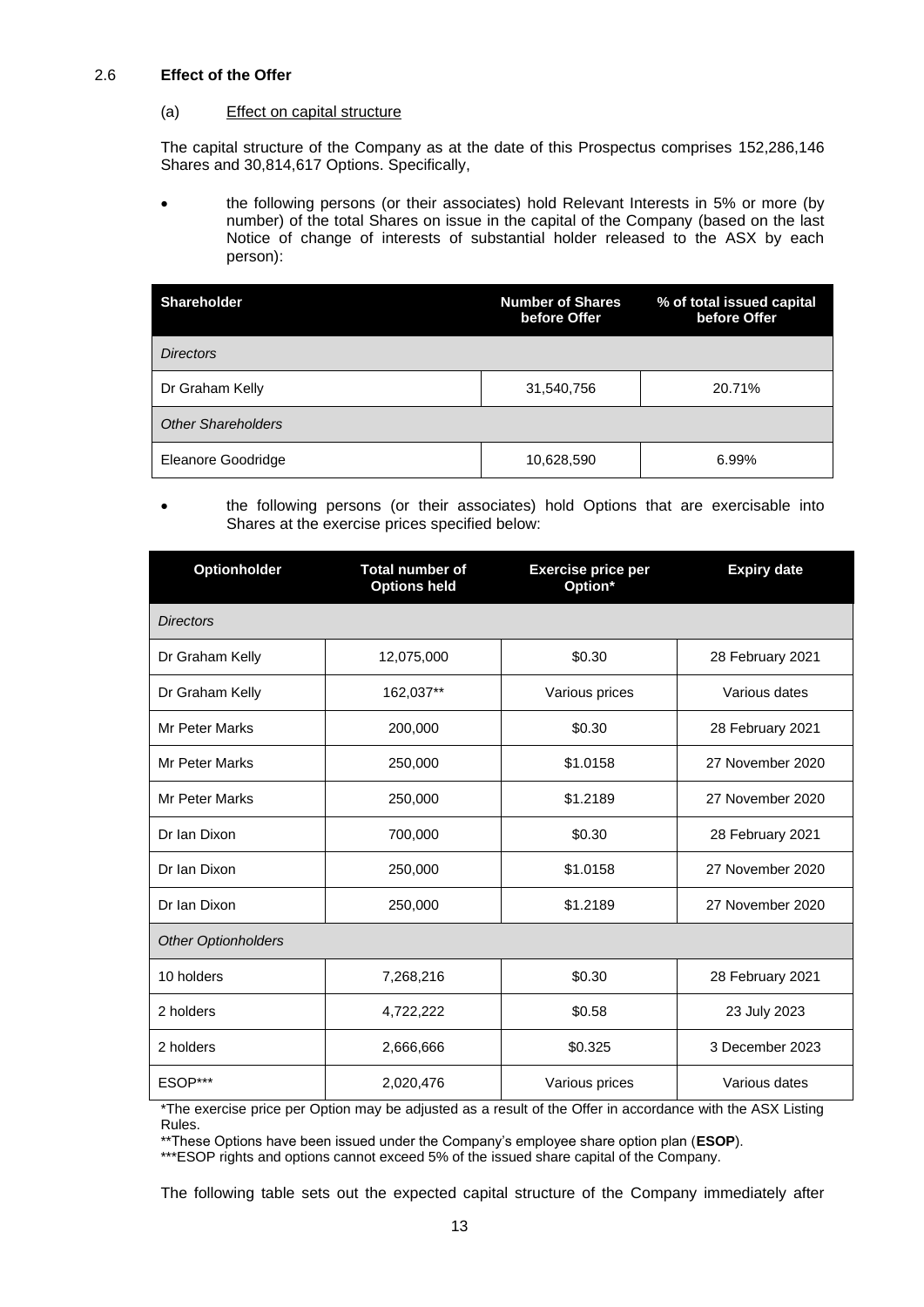Completion of the Offer, on an undiluted and fully diluted basis (subject to rounding):

|                                                | If 25%                 | If 50%                 | If 75%                 | If maximum             |
|------------------------------------------------|------------------------|------------------------|------------------------|------------------------|
|                                                | subscription           | subscription           | subscription           | subscription           |
|                                                | achieved               | achieved               | achieved               | achieved*              |
| <b>Undiluted basis</b>                         |                        |                        |                        |                        |
| Shares currently on issue                      | 152,286,146            | 152,286,146            | 152,286,146            | 152,286,146            |
|                                                | $(90.9\%)$             | (83.3%)                | (76.9%)                | $(71.4\%)$             |
| New Shares to be issued                        | 15,228,614             | 30,457,229             | 45,685,843             | 60,914,458             |
| under the Offer                                | $(9.1\%)$              | (16.7%)                | $(23.1\%)$             | (28.6%)                |
| Total Shares on issue on                       | 167,514,760            | 182,743,375            | 197,971,989            | 213,200,604            |
| <b>Completion of the Offer</b>                 | $(100.0\%)$            | $(100.0\%)$            | $(100.0\%)$            | $(100.0\%)$            |
| Fully diluted basis                            |                        |                        |                        |                        |
| Shares currently on issue                      | 152,286,146            | 152,286,146            | 152,286,146            | 152,286,146            |
|                                                | (66.5%)                | $(61.1\%)$             | (56.5%)                | (52.6%)                |
| Options currently on issue                     | 30,814,617             | 30,814,617             | 30,814,617             | 30,814,617             |
|                                                | (13.5%)                | $(12.4\%)$             | $(11.4\%)$             | $(10.6\%)$             |
| New Shares to be issued                        | 15,228,614             | 30,457,229             | 45,685,843             | 60,914,458             |
| under the Offer                                | $(6.7\%)$              | $(12.2\%)$             | $(17.0\%)$             | $(21.1\%)$             |
| New Options to be issued                       | 5,076,205              | 10,152,410             | 15,228,614             | 20,304,819             |
| under the Offer                                | $(2.2\%)$              | $(4.1\%)$              | $(5.7\%)$              | $(7.0\%)$              |
| Options to be<br>issued<br>to<br>Underwriter** | 5,000,000<br>$(2.2\%)$ | 5,000,000<br>$(2.0\%)$ | 5,000,000<br>$(1.9\%)$ | 5,000,000<br>$(1.7\%)$ |
| Options to be issued to sub-                   | 20,304,819             | 20,304,819             | 20,304,819             | 20,304,819             |
| underwriters**                                 | $(8.9\%)$              | $(8.2\%)$              | $(7.5\%)$              | $(7.0\%)$              |
| Total Shares on issue on                       | 228,710,401            | 249,015,221            | 269,320,039            | 289,624,859            |
| <b>Completion of the Offer</b>                 | $(100.0\%)$            | $(100.0\%)$            | $(100.0\%)$            | $(100.0\%)$            |

\*The Offer is fully underwritten, so, unless the Underwriting Agreement is terminated, this is the outcome expected by the Company. Please see Sectio[n 5.4](#page-36-0) for further information. \*\*Please see Section [5.4](#page-36-0) for further information.

# <span id="page-14-0"></span>(b) Effect on control

The Offer is not expected to have any material effect on the control of the Company as Shareholders are restricted under the Corporations Act from acquiring New Shares that would increase their Voting Power in the Company to a level that is above 20%, unless they make an off-market takeover bid for all of the Shares in the Company or are able to rely on another statutory exception. As at the date of this Prospectus, the Directors are not aware of any proposal by any person to make a takeover bid for the Company.

# *(i) Underwriter*

As detailed in Section [5.4,](#page-36-0) the Underwriter has agreed to fully underwrite the Offer.

The Underwriter has advised the Company that neither it, nor any of its associates, currently has a Relevant Interest in any Shares and will not, as a result of the Offer, have a Voting Power of 20% or more in the Company.

The Underwriter's Relevant Interest in the Company following Completion of the Offer will depend upon the number of New Shares taken up and the number of New Shares subscribed for by sub-underwriters.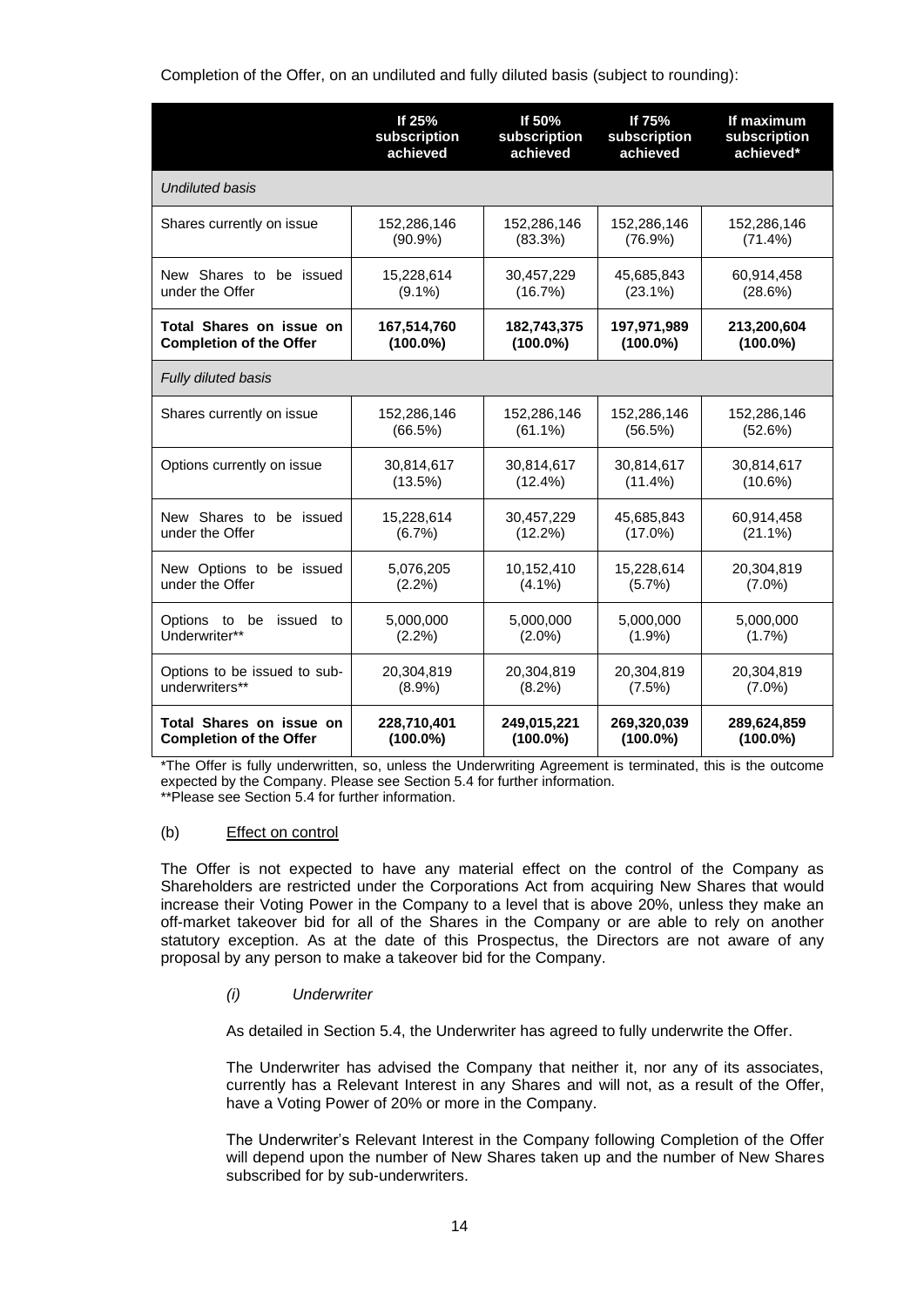Assuming no further Shares are issued prior to the Record Date, the maximum number of Shares the Underwriter will have a Relevant Interest in and its Voting Power will be approximately 5%.

# *(ii) Substantial Shareholders*

As at the date of this Prospectus (based on the last Notice of change of interests of substantial holder released to the ASX by each person), the following persons hold Relevant Interests in 5% or more (by number) of the total Shares on issue in the capital of the Company (**Substantial Shareholders**):

| <b>Shareholder</b>                                                                        | <b>Number of Shares</b><br>before Offer | % Voting Power before<br>Offer |
|-------------------------------------------------------------------------------------------|-----------------------------------------|--------------------------------|
| Milligene Pty Limited as trustee for The GE and PR<br>Kelly Fam Trust and its associates* | 31.540.756                              | 20.71%                         |
| Eleanore Goodridge**                                                                      | 10,628,590                              | 6.99%                          |

\*An entity associated with Graham Kelly, a director of the Company. Dr Kelly has advised that he intends to take up a proportion of his Entitlement subject to his Voting Power not exceeding 27.65%. As the Offer is fully underwritten, it is unlikely that this Dr Kelly's Voting Power will increase as a result of the Offer. \*\*Elenore Goodridge has not indicated whether she will elect to take up her Entitlements. If she takes up her Entitlements, it is expected her Voting Power will remain the same. If she does not take up her Entitlements, then her Voting Power will decrease as a result of the Offer.

Accordingly, based on a fully underwritten Offer and subject to rounding, it is expected that, immediately after Completion of the Offer, the Relevant Interests of the Substantial Shareholders in Shares will be within the levels specified in the below table:

| <b>Shareholder</b>                                                                      | % Voting Power with<br>no Entitlements<br>taken up by the<br><b>Substantial</b><br><b>Shareholder</b> | % Voting Power with full<br>Entitlements taken up<br>by the Substantial<br><b>Shareholder</b> |
|-----------------------------------------------------------------------------------------|-------------------------------------------------------------------------------------------------------|-----------------------------------------------------------------------------------------------|
| Millegene Pty Limited as trustee for The GE and PR<br>Kelly Fam Trust and it associates | 14.79%                                                                                                | 20.71%                                                                                        |
| Eleanore Goodridge                                                                      | 4.98%                                                                                                 | 6.99%                                                                                         |

# (c) Financial impact – pro-forma statement of financial position

To illustrate the financial effect of the Offer on the Company, a pro forma balance sheet has been prepared based on the reviewed consolidated statement of financial position of the Company as at 31 December 2019 (**HY20 Balance Sheet**). The table below shows:

- the HY20 Balance Sheet;
- pro-forma adjustments to the HY20 Balance Sheet to take into account the impact of the Offer as if the Offer were fully subscribed (i.e. on the basis that 60,914,458 New Shares, 25,304,819 New Options and 45,609,638 Underwriting Options are offered and issued); and
- pro-forma adjusted HY20 Balance Sheet, showing the impact of the pro-forma adjustments, as detailed below. The primary adjustments relate to the:
	- $\circ$  the deconsolidation of Nyrada Inc. from the consolidated financial statements of the Company;
	- $\circ$  the Company raising \$4.2 million as a short-term loan from an existing Shareholder to pay out the convertible note balances; and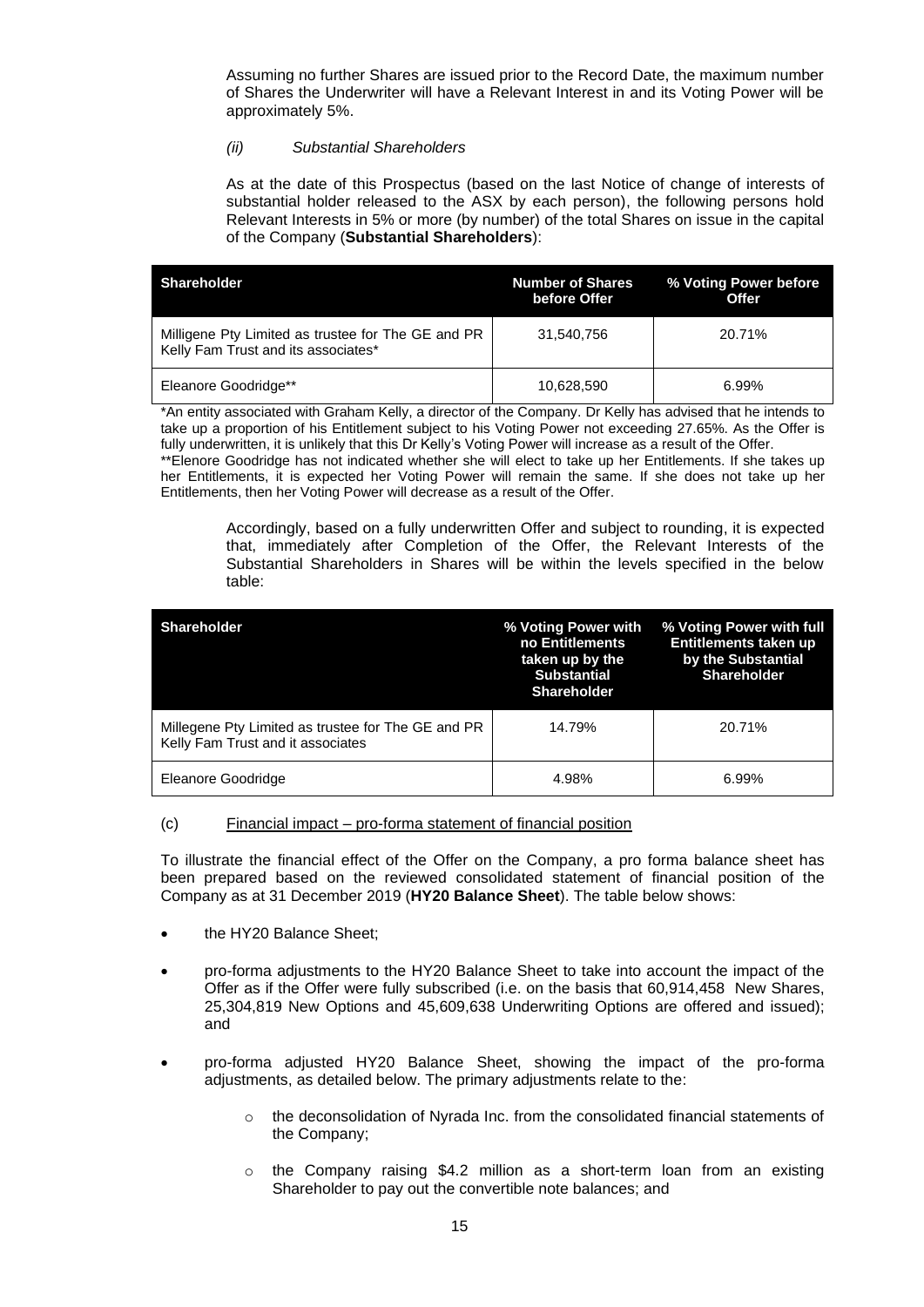# *Pro-forma Balance Sheet:*

|                                                                         | <b>Reviewed Accounts as</b><br>at 31 December 2019 | <b>Subsequent</b><br>events | Pro-Forma as at 31<br>December 2019<br>(unaudited) |
|-------------------------------------------------------------------------|----------------------------------------------------|-----------------------------|----------------------------------------------------|
| Assets                                                                  |                                                    |                             |                                                    |
| <b>Current assets</b>                                                   |                                                    |                             |                                                    |
| Cash and cash equivalents                                               | \$1,651,317                                        | \$10,624,842                | \$12,276,159                                       |
| Other                                                                   | \$859,598                                          | $-$200,000$                 | \$659,598                                          |
| Total current assets                                                    | \$2,510,915                                        |                             | \$12,935,757                                       |
| <b>Non-current assets</b>                                               |                                                    |                             |                                                    |
| Property, plant and equipment                                           | \$228,555                                          | $-$ \$6,032                 | \$222,523                                          |
| Right of use assets - building                                          | \$652,157                                          | \$-                         | \$652,157                                          |
| Intangibles                                                             | \$37,000                                           | $-$37,000$                  | \$-                                                |
| Investment in Nyrada Inc.                                               | $$-$                                               | \$6,674,649                 | 6,674,649                                          |
| Term deposit for rental agreement                                       | \$118,818                                          | \$-                         | \$118,818                                          |
| Nyrada Inc. Ioan (post IPO)                                             | \$-                                                | \$342,321                   | \$342,321                                          |
| Total non-current assets                                                | \$1,036,530                                        |                             | \$8,010,468                                        |
| <b>Total assets</b>                                                     | \$3,547,445                                        |                             | \$20,946,225                                       |
| <b>Liabilities</b>                                                      |                                                    |                             |                                                    |
| <b>Current liabilities</b>                                              |                                                    |                             |                                                    |
| Trade and other payables                                                | \$1,266,877                                        | -467,771                    | \$799,106                                          |
| Borrowings                                                              | \$3,573,613                                        | \$724,900                   | \$4,298,513                                        |
| Employee benefits                                                       | \$298,928                                          | $-$69,537$                  | \$229,391                                          |
| <b>Total current liabilities</b>                                        | \$5,139,418                                        |                             | \$5,327,010                                        |
| <b>Non-current liabilities</b>                                          |                                                    |                             |                                                    |
| <b>Borrowings</b>                                                       | \$3,890,080                                        | -\$3,336,436                | \$553,644                                          |
| Provisions                                                              | \$29,658                                           | $-$7,795$                   | \$21,863                                           |
| Total non-current liabilities                                           | \$3,919,738                                        |                             | \$575,507                                          |
| <b>Total liabilities</b>                                                | \$9,059,156                                        |                             | \$5,902,517                                        |
| <b>Net liabilities</b>                                                  | $-$ \$5,511,711                                    |                             | \$15,043,708                                       |
|                                                                         |                                                    |                             |                                                    |
| <b>Equity</b>                                                           |                                                    |                             |                                                    |
| <b>Issued capital</b>                                                   | \$30,090,897                                       | \$7,334,690                 | \$37,425,587                                       |
| Reserves                                                                | \$6,493,524                                        | \$1,641,172                 | \$8,134,696                                        |
| <b>Accumulated losses</b>                                               | $-$40,206,858$                                     | \$3,015,635                 | $-$ \$37,191,223                                   |
| Investment in Nyrada Inc.                                               |                                                    | \$6,674,649                 | \$6,674,649                                        |
| Deficiency in equity attributable to the<br>owners of Noxopharm Limited | $-$3,622,437$                                      | \$-                         | \$-                                                |
| Non-controlling interest                                                | -\$1,889,274                                       | \$1,889,274                 | \$-                                                |
| Total surplus/(deficiency) in equity                                    | $-$ \$5,511,711                                    | \$-                         | \$15,043,708                                       |

The historical and pro-forma financial information presented above is in an abbreviated form, and does not include all of the disclosures required by AAS applicable to annual financial statements. A copy of the Company's 2019 Annual Report and its half-year report for the period ending 31 December 2019 can be obtained free of charge by contacting the Company Secretary, David Franks, on +61 2 8098 1169 from 8.00am to 6.00pm (AEST), Monday to Friday, or by email at **David.Franks@automicgroup.com.au**, during the Offer Period.

The above pro-forma adjusted HY20 Balance Sheet has been prepared to show the impact on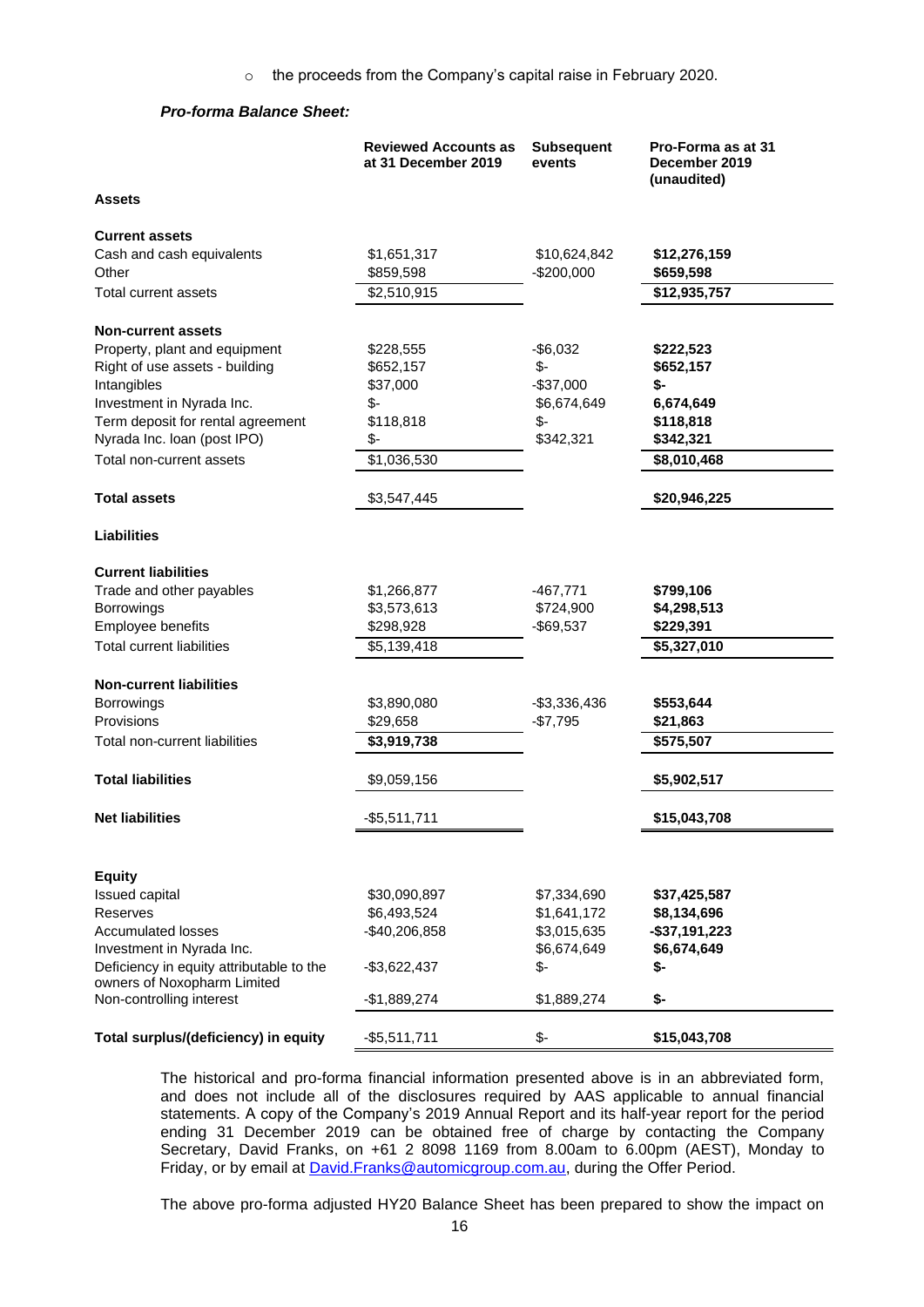the financial position of the Company as set out in its last reviewed financial report of the following matters only:

- deconsolidation of Nyrada Inc. from the Company's consolidated financial statements from the date of Nyrada Inc.'s listing on the ASX;
- proceeds from a loan to the Company by an existing Shareholder to pay out the convertible notes in February 2020;
- proceeds from the Company's capital raise in February 2020;
- Completion of the Offer, by way of full subscription (on the basis that 60,914,458 New Shares, 25,304,819 New Options and 45,609,638 Underwriting Options are offered and issued), raising \$7,918,879, and before the expenses of the Offer; and
- expenses of the Offer (assuming full subscription of New Shares) are estimated at \$727,825 (see further Sections [5.6](#page-40-0) and [5.9\)](#page-41-0). These costs have been offset against proceeds of the Offer.

Below are further details of the various items referred to above:

- the Company's consolidated financial statements at 31 December 2019 included the assets and liabilities of Nyrada Inc. as a subsidiary entity of the Company. As a consequence of Nyrada Inc.'s listing on the ASX, the Company no longer has control of Nyrada Inc, and it has subsequently been deconsolidated from the Company's financial statements. As a result of the deconsolidation, the Company has recognised its investment in Nyrada Inc., recognised the resulting gain from the deconsolidation, the extinguishment of part of the inter-company loan and removal of any residual asset and liability balances from the consolidated financial statements;
- the Company secured a \$4.2 million loan from an existing shareholder in February 2020. The proceeds of the loan were used to pay out the balance of the convertible notes on issue. This is a short-term loan and will be repaid from the proceeds of the Company's 2020 research and development rebate when received from the Australian Taxation Office; and
- the Company raised \$3.1 million through a capital raise in February 2020.

# <span id="page-17-1"></span><span id="page-17-0"></span>2.7 **General terms and conditions**

# (a) Eligibility to apply

The Offer in this Prospectus is being made to any Shareholder whose registered address is, as at the Record Date, situated in Australia or New Zealand.

Before making an Application for New Shares, it is the personal responsibility of each Applicant to ensure that it has complied with the applicable laws of each jurisdiction that may be relevant to its Application. By submitting an Application Form, Applicants are taken to have warranted and represented to the Company that it is not restricted by law from applying for New Securities and has observed the applicable laws of all relevant jurisdictions in making the application.

# (b) Discretions regarding Applications

The lodgement of an Application with the Company (or its authorised agents) constitutes an offer by the Applicant to the Company to subscribe for up to such number of New Shares as the Application Money specified in and accompanying the Application Form will pay for, at the Offer Price and on the terms and conditions of the Offer as set out in this Prospectus (including the acknowledgments and representations in Sections [2.7](#page-17-1)[\(a\),](#page-17-0) [2.9](#page-18-0) and [2.11\)](#page-20-0).

Applications and Application Money must be received by the Company by no later than 5.00pm (AEST) on the Closing Date, which will occur on 11 June 2020 unless varied by the Company at the discretion of the Board. You are therefore encouraged to submit your Application as early as possible.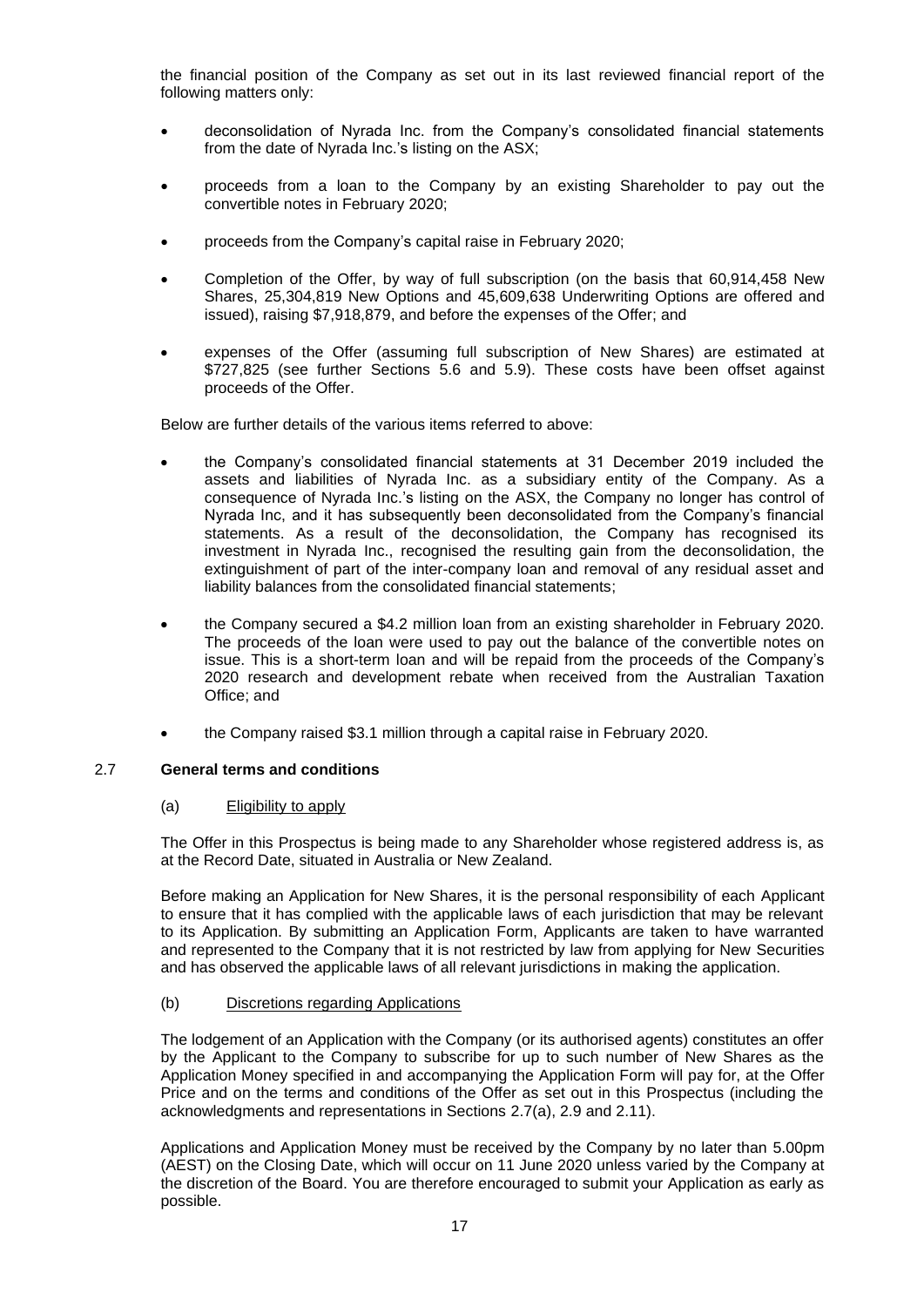Cooling-off rights do not apply to an investment in the New Shares offered under this Prospectus. This means that, in most circumstances, you cannot withdraw your Application once it has been accepted.

If the amount of your payment for Application Money is insufficient to pay for the total number of New Shares you have applied for, you may be taken to have applied for such lower number of New Shares as your cleared Application Money will pay for, or your Application may be rejected, at the discretion of the Board.

Applicants whose Applications are rejected, or who are allocated a lesser number of New Shares than the amount applied for, will receive a refund of all or the surplus portion of their Application Money, within the time prescribed by or otherwise permitted in accordance with the Corporations Act. Interest will not be paid on any Application Money refunded.

Pending the allotment and issue of the New Securities, or the payment of any refunds, all Application Money will be held by the Company in trust for Applicants in a separate bank account as required by the Corporations Act. By submitting an Application Form, each Applicant agrees that the Company is entitled to retain all interest that accrues on the bank account whether or not the issue of New Securities takes place, and waives its right to claim any such interest.

To the extent permitted by law, an Application is irrevocable, once submitted to the Company or any of its agents.

The Board retains its discretion not to allocate New Securities to an Applicant to the extent doing so would result in a breach of the Corporations Act or other applicable law (whether by the Applicant, the Company or otherwise), or would require regulatory approval to be obtained.

# (c) Discretions regarding the Offer

The Company reserves the right to:

- extend the Offer or any part of it;
- close the Offer or any part of it early; and
- not proceed with the Offer or any part of it,

at any time before the allocation of New Securities to Applicants.

If the Offer or any part of the Offer is cancelled or withdrawn, all Application Money that is received by or on behalf of the Company, or the relevant Application Money, will be refunded within the time prescribed by or otherwise permitted in accordance with the Corporations Act.

Interest will not be paid on any Application Money refunded.

# 2.8 **Timetable**

The key dates in relation to the Offer are set out page 5 of this Prospectus.

# <span id="page-18-0"></span>2.9 **How to apply for New Shares**

If you wish to take up all or part of your Entitlement, you must:

- (1) complete and submit the personalised Application Form attaching to or accompanying this Prospectus (or a printed copy of the personalised Application Form attached to the electronic version of this Prospectus), in accordance with the instructions on that form; and
- (2) mail or email your completed Application Form together with bank confirmation of electronic funds transfer of the relevant Application Money into the Company's bank account (as detailed in your personalised Application Form), to the following address: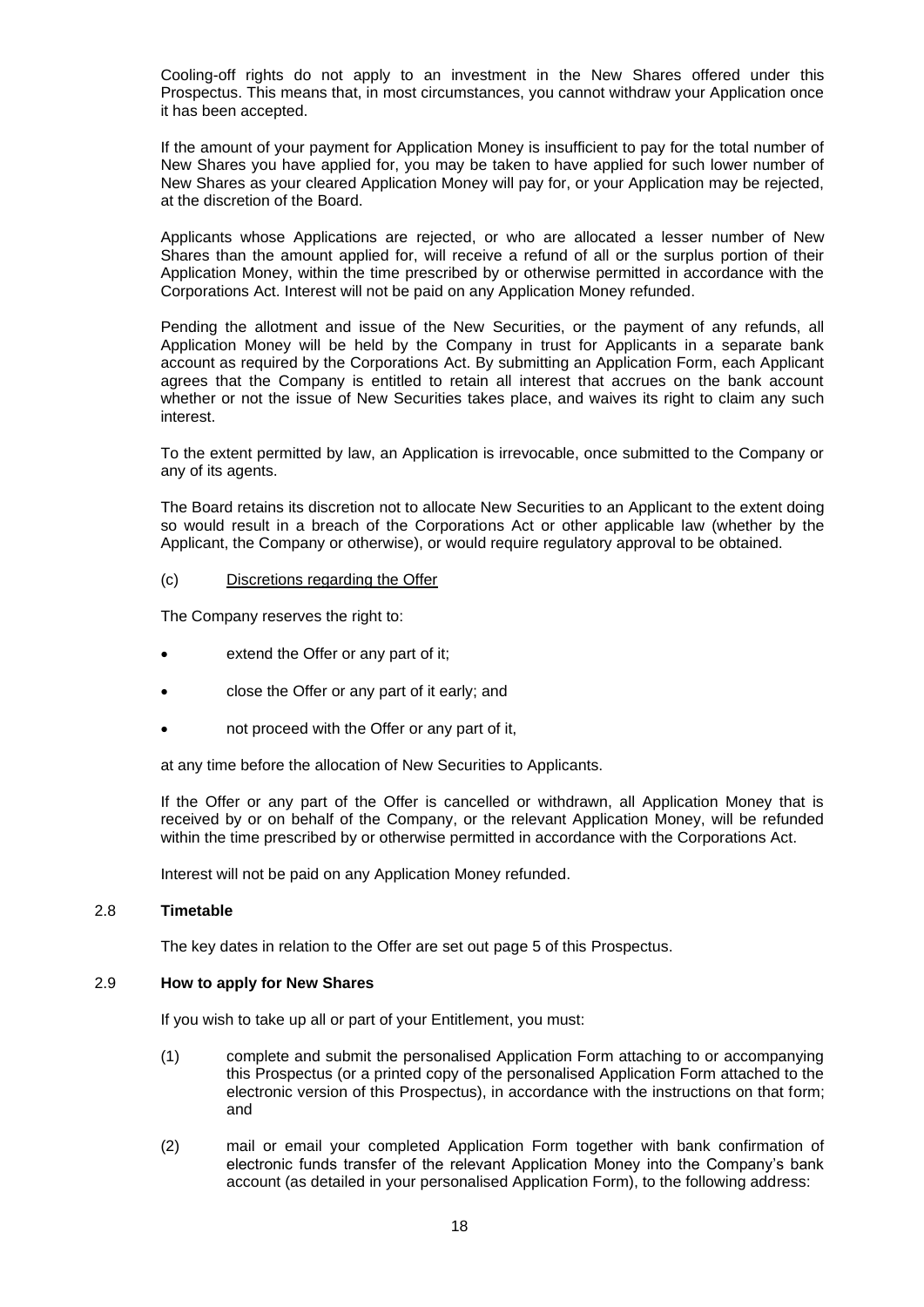Noxopharm Limited C/- Automic Registry Services GPO Box 5193 Sydney NSW 2001

# [Corporate.actions@automicgroup.com.au](mailto:Corporate.actions@automicgroup.com.au)

Payments must be in Australian currency.

**Alternatively, you can pay by BPAY® or electronic funds transfer (EFT) in accordance with the instructions on the Application Form. It is your responsibility to ensure that the payment is received by the Company no later than 5.00pm (AEST) on the Closing Date.** 

The Company accepts no responsibility for late or incorrectly completed BPAY® or EFT payments.

If paying by BPAY® or EFT in accordance with the instructions on the Application Form, there is no need to forward the completed Application Form to the Share Registry.

To allow sufficient time for your Application to be processed before the Offer is closed, please ensure that:

- you have adequate cleared funds in your bank account to pay for the New Shares that you have applied for in your Application Form. Otherwise, you may be taken to have applied for such lower number of New Shares as your cleared Application Money will pay for, or your Application may be rejected, at the discretion of the Board; and
- your Application Form (including Application Money) is received by the Company as soon as practicable after the Offer opens, but in any case, by no later than 5.00pm (AEST) on the Closing Date, which will occur on 11 June 2020, unless varied by the Company at the discretion of the Board.

Please be aware that your financial institution may implement earlier cut-off times with regard to electronic payment than the time at which the Offer close. You should take this into consideration when making payment. The Company takes no responsibility for any failure to receive Application Money before the Offer closes arising as a result of, among other things, delays in the processing of payments by financial institutions or acts and omissions of your broker in submitting your Application.

By submitting an Application Form, you are taken to have warranted and represented to the Company that you were given access to this Prospectus together with an Application Form.

The Corporations Act prohibits any person from passing an Application Form to another person unless it is attached to, or accompanied by, a hard copy of this Prospectus or the complete and unaltered electronic version of this Prospectus.

If you decide not to accept your Entitlement, you do not need to take any action.

# <span id="page-19-0"></span>2.10 **Trading of Shares and administration of Shareholdings**

### (a) Trading on market

The Company will apply to ASX for Official Quotation of the New Shares and New Options on ASX, within 7 days after the date of this Prospectus.

If ASX does not grant permission for the quotation of the New Shares offered under this Prospectus within three months after the date of this Prospectus (or such longer period permitted by the Corporations Act or with the consent of ASIC), the Offer will be withdrawn and all Application Money received by or on behalf of the Company will be refunded to Applicants, without interest, within the time prescribed by or otherwise permitted in accordance with the Corporations Act.

The New Options will comprise a new class of listed security, subject to satisfying the Official Quotation conditions. If the Official Quotation conditions are not satisfied, the New Options will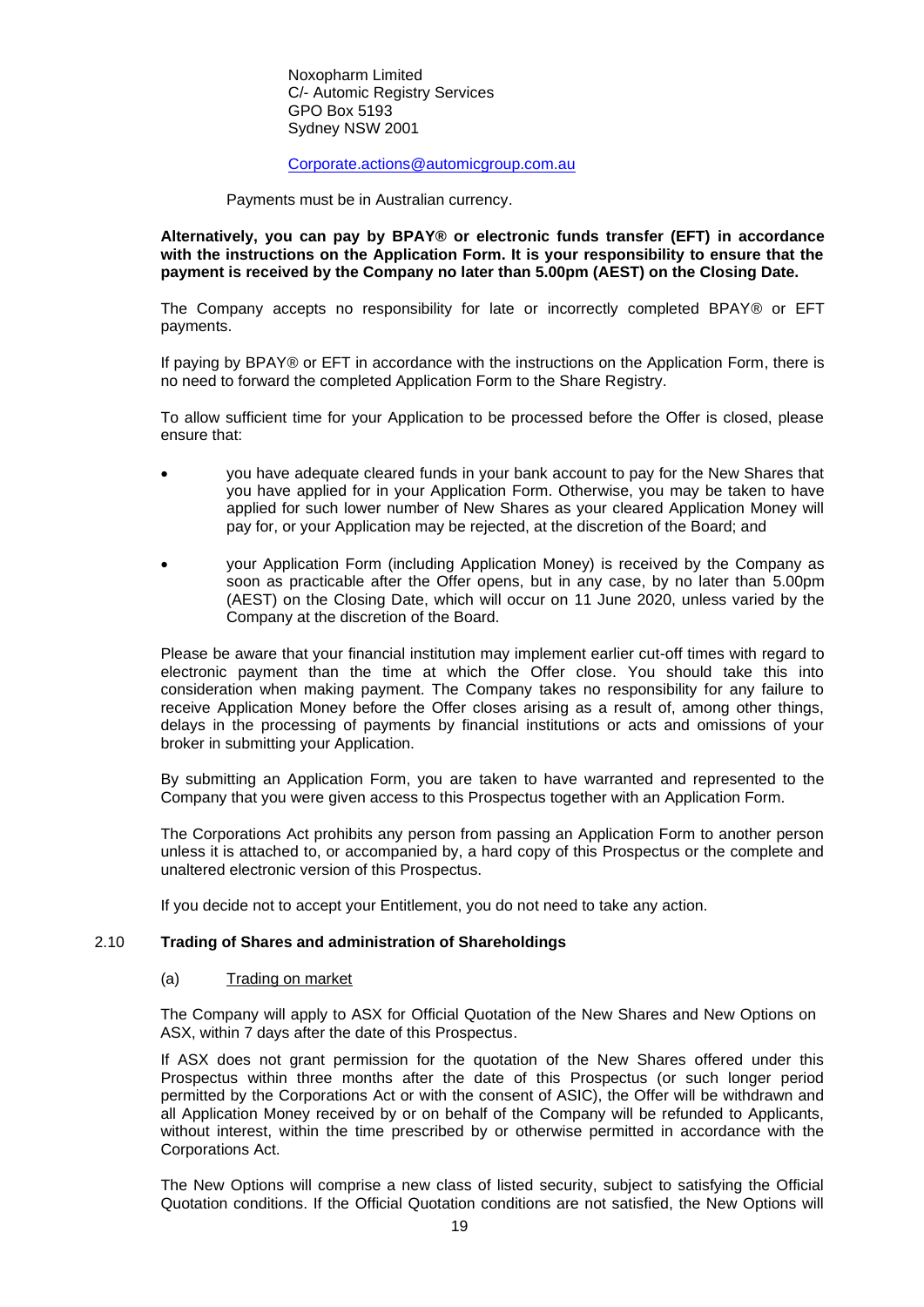remain unquoted until such time as those conditions are able to be satisfied.

A decision by ASX to grant official quotation of the New Shares or the New Options is not to be taken in any way as an indication of ASX's view as to the merits of the Company, the New Shares or the New Options. ASX and its officers do not take any responsibility for this Prospectus or the investment to which it relates.

Quotation of the New Shares and New Options issued under the Offer, if granted, is expected to commence on ASX under company code "NOX" on or about 19 June 2020, shortly after holding statements are despatched (see further Section [2.10](#page-19-0)[\(b\)\)](#page-20-1)).

It is the responsibility of each Applicant to confirm their holding before trading in Shares or Options. Applicants who sell Shares or Options before they receive an initial holding statement do so at their own risk. The Company disclaims all liability, whether in negligence or otherwise, if an Applicant sells Shares before receiving a holding statement, even if the Applicant obtained details of their holding from the Company or the Share Registry.

### <span id="page-20-1"></span>(b) CHESS and issuer sponsored holdings

The Company participates in ASX's Clearing House Electronic Sub-register System (**CHESS**), in accordance with the ASX Listing Rules and the ASX Settlement Operating Rules. CHESS is an electronic transfer and settlement system for transactions in securities quoted on ASX under which transfers are affected in an electronic form.

Holdings of New Shares and New Options, once issued, will be registered in one of two subregisters, an electronic CHESS sub-register or an issuer sponsored sub-register. For all Applicants, the Shares and Options of a Shareholder who is a participant in CHESS or a Shareholder sponsored by a participant in CHESS will be registered on the CHESS sub-register. All other Shares and New Options will be registered on the issuer sponsored sub-register.

Following Completion of the Offer, successful Applicants will be sent a holding statement that sets out the number of New Shares and New Options that they have been issued. This statement will also provide details of a Shareholder's Holder Identification Number (HIN) for CHESS holders or, where applicable, the Shareholder Reference Number (SRN) of issuer sponsored holders.

Shareholders will subsequently receive statements showing any changes to their shareholding. Share certificates and option certificates will not be issued.

Initial holding statements are expected to be despatched by post to relevant Applicants on or around 18 June 2020.

# <span id="page-20-0"></span>2.11 **Restrictions on distribution**

This Prospectus does not constitute an offer or invitation to subscribe for New Securities in any jurisdiction in which, or to any person to whom, it would not be lawful to make such an offer, invitation or issue under this Prospectus.

Where this Prospectus has been dispatched to or accessed by persons other than Eligible Shareholders, this Prospectus is provided for information purposes only.

No action has been taken to register or qualify this Prospectus, the New Securities or the Offer, or otherwise to permit a public offering of New Securities in any jurisdiction other than Australia, although Shareholders in New Zealand may be eligible to participate in the Offer and should refer to Section [2.12](#page-21-0) for further information. In particular, the Offer does not constitute an offer to sell, or solicitation of an offer to buy, securities in the United States. The New Securities have not been, and will not be, registered under the U.S. Securities Act or the securities laws of any state or other jurisdiction of the United States and may not be offered or sold, directly or indirectly, in the United States, except in transactions exempt from, or not subject to, the registration requirements of the U.S. Securities Act and applicable US state securities laws.

This Prospectus may not be released or distributed in the United States or any other jurisdiction outside of Australia, and may only be distributed to persons to whom the Offer may lawfully be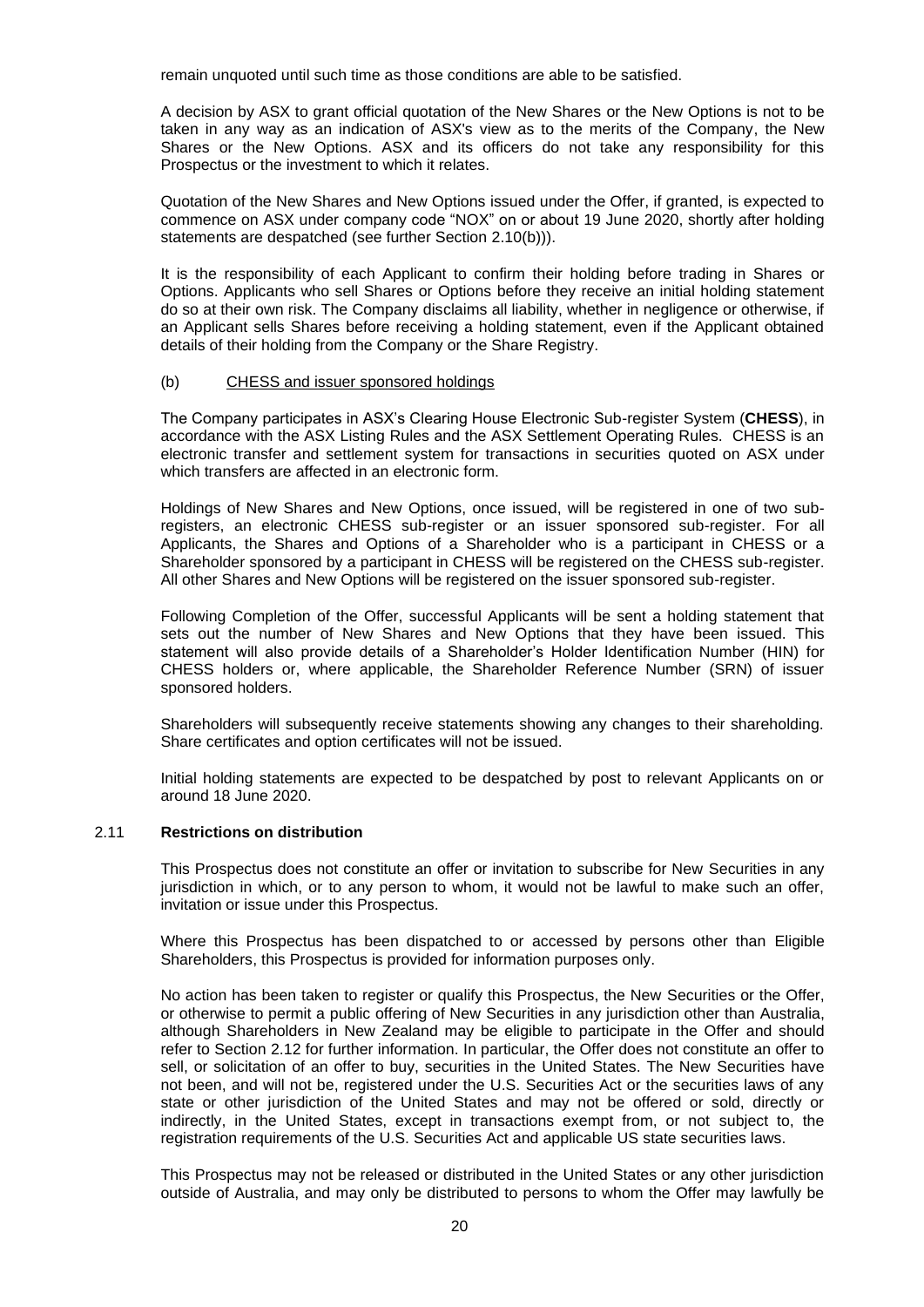made in accordance with the laws of any applicable jurisdiction.

By submitting an Application Form, you are taken to have represented, warranted and agreed that you:

- understand that the New Securities have not been, and will not be, registered under the U.S. Securities Act or the securities laws of any state of the United States and may not be offered, sold or resold in the United States except in transactions exempt from, or not subject to, registration requirements of the U.S. Securities Act and applicable US state securities laws;
- are not in the United States;
- have not and will not send this Prospectus or any other material relating to the Offer to any person in the United States; and
- will not offer or sell the Shares in the United States or in any other jurisdiction outside of Australia except in transactions exempt from, or not subject to, registration requirements of the U.S. Securities Act and in compliance with all applicable laws in the jurisdiction which Shares and Options are offered and sold.

# <span id="page-21-0"></span>2.12 **Overseas Shareholders**

The Offer in this Prospectus is not being extended to any Shareholder whose registered address is not, as at the Record Date, situated in Australia or New Zealand.

Recipients must not send or otherwise distribute this Prospectus or the Application Form to any person outside Australia (other than to Eligible Shareholders).

It is the responsibility of any Shareholder who submits an Application Form to obtain all necessary approvals for the allotment and issue of the New Securities under this Offer. The return of a completed Application Form will be taken by the Company to constitute a representation and warranty by the applicant to the Company that there has been no breach of such laws and that all relevant approvals have been obtained.

# **New Zealand Shareholders**

The New Securities are not being offered to the public within New Zealand other than to existing shareholders of the Company with registered addresses in New Zealand to whom the offer of these securities is being made in reliance on the Financial Markets Conduct Act 2013 and the Financial Markets Conduct (Incidental Offers) Exemption Notice 2016.

This Prospectus has been prepared in compliance with Australian law and has not been registered, filed with or approved by any New Zealand regulatory authority. This Prospectus is not a product disclosure statement under New Zealand law and is not required to, and may not, contain all the information that a product disclosure statement under New Zealand law is required to contain.

Persons resident outside Australia should consult their professional advisers as to whether any governmental or other consents are required, or whether formalities need to be observed, to enable them to accept the offer of New Securities under this Prospectus.

Given the relatively small number of Shareholders outside Australia and New Zealand, it is not reasonable for the Company to meet the requirements of the securities laws of countries other than Australia and New Zealand and the Offer has not been, and will not be, registered under the relevant securities laws of those jurisdictions. For that reason, no Application Forms can be or are being sent to Shareholders with registered addresses outside Australia and New Zealand, and this Prospectus is being sent to them for information purposes only.

# 2.13 **Beneficial holders, nominees, trustees and custodians**

Nominees and custodians should not that the Offer is available only to Eligible Shareholders. The Company is not required to determine whether or not any registered holder is acting as a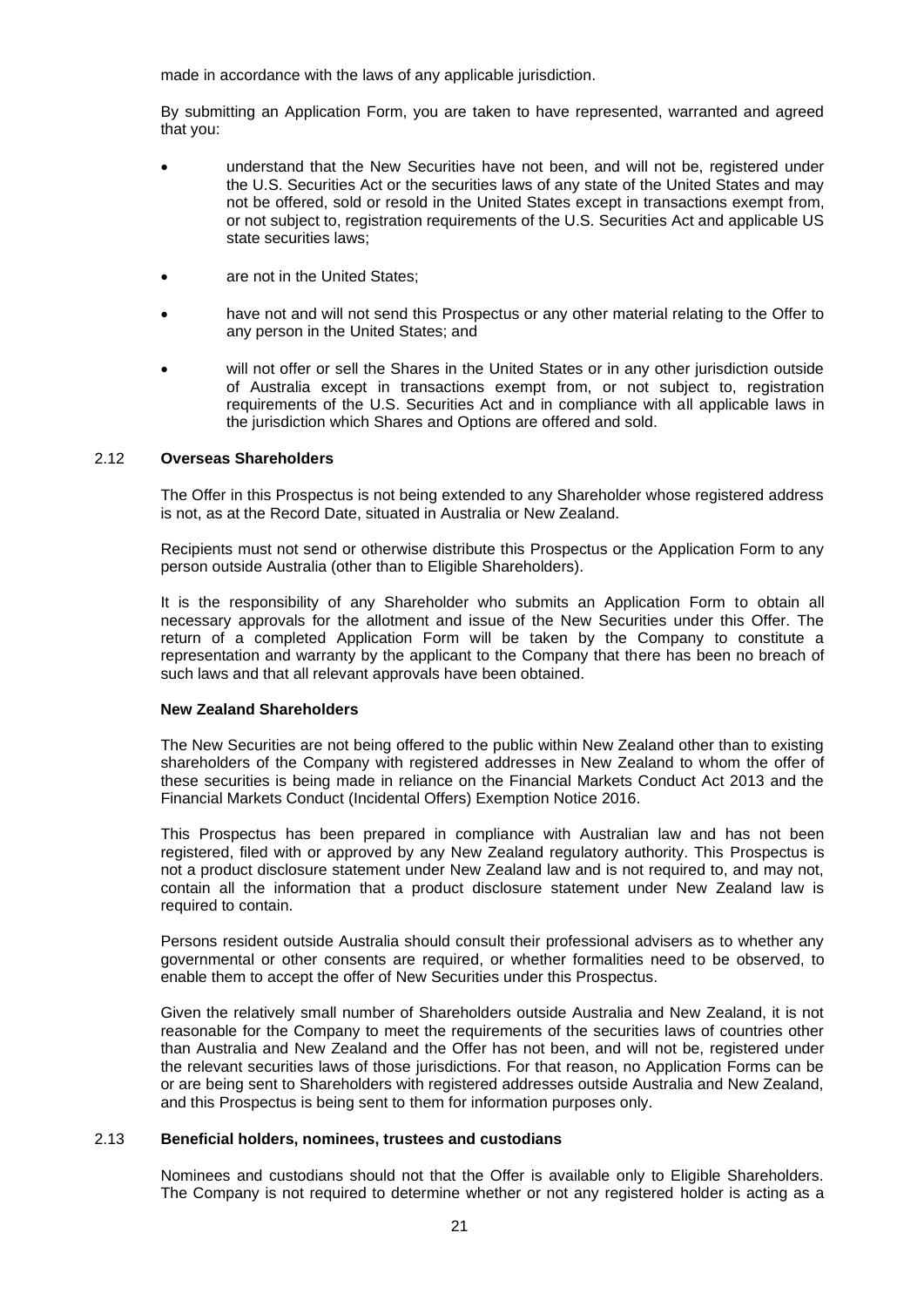nominee or the identity or residence of any beneficial owners of securities. If any nominee or custodian is acting on behalf of a foreign person, that holder, in dealing with the beneficiary, will need to assess whether indirect participation by the beneficiary in the Offer is compatible with applicable foreign laws.

# <span id="page-22-0"></span>2.14 **Brokerage, commission and stamp duty**

No brokerage, commission or stamp duty is payable by Applicants on the acquisition of New Securities under the Offer.

# <span id="page-22-1"></span>2.15 **Tax consequences**

As with any investment, there may be taxation implications associated with you applying for New Securities. The Directors do not consider that it is appropriate to give advice regarding the taxation consequences of applying for the New Securities offered under this Prospectus, as it is not possible to provide a comprehensive summary of the possible taxation consequences for individual investors.

The taxation consequences of an investment in the Company will depend upon your particular circumstances and it is your personal obligation to make your own enquiries or seek personalised professional tax advice about the taxation consequences of an investment in New Securities.

The Company, and its advisers, officers, employees and agents do not accept any responsibility or liability for any taxation consequences of investing in the Offer.

### 2.16 **Enquiries**

If you require more information about this Prospectus or the Offer, please contact the Company Secretary, David Franks, on +61 2 8098 1169 from 8.00am to 6.00pm (AEST), Monday to Friday, or by email at **David.Franks@automicgroup.com.au**, during the Offer Period.

You should read this Prospectus in its entirety, including the risk factors set out in Section [4,](#page-27-0) before deciding whether or not to invest in the Company.

If you are unclear about any matter or are uncertain as to whether New Securities in the Company is a suitable investment for you, you should seek professional advice from your accountant, financial adviser, stockbroker, lawyer, tax adviser or other independent professional adviser before deciding whether to invest.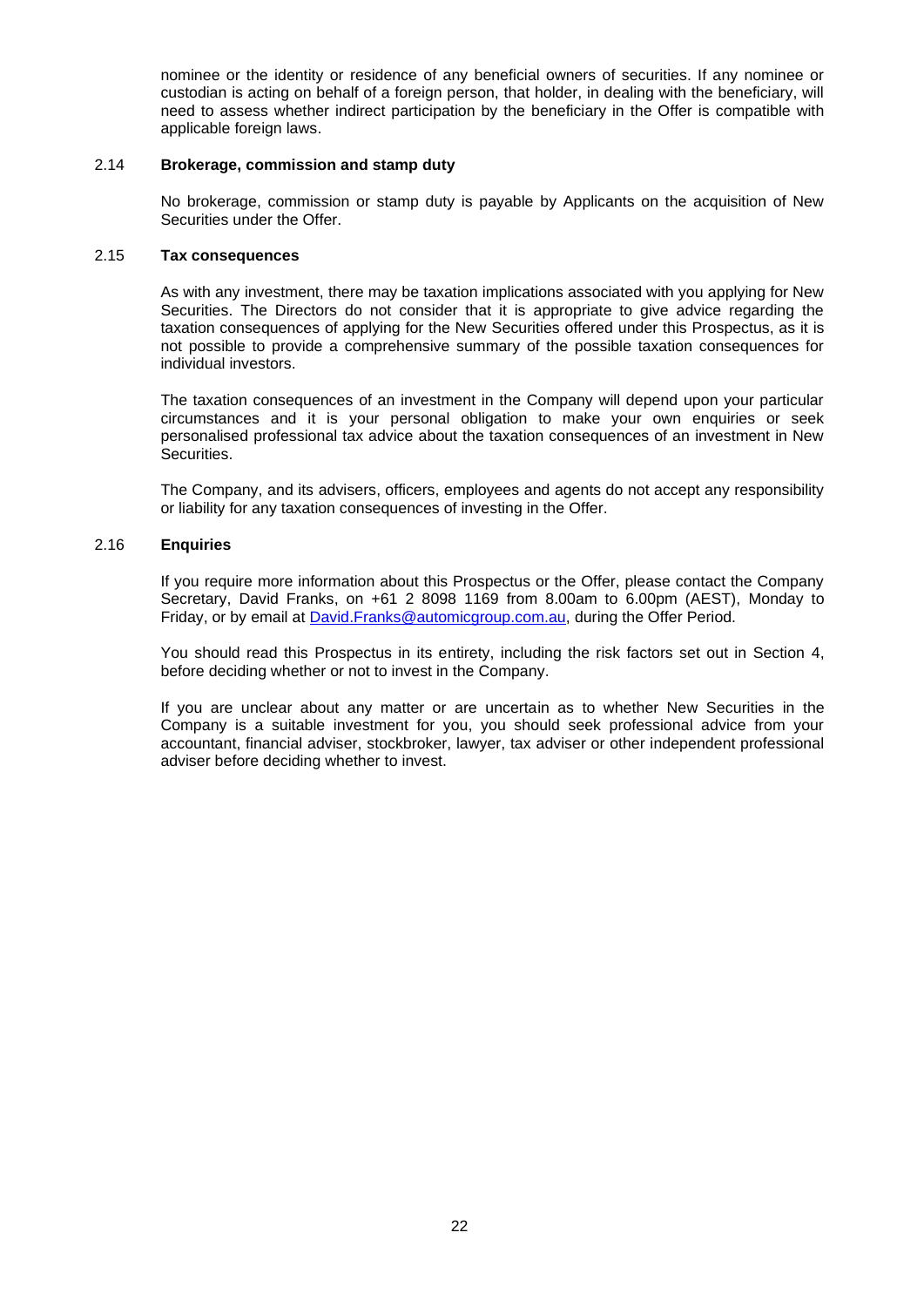# **3. Company Update**

# **3.1 Transaction-specific prospectus and continuous disclosure obligations**

The Company is a disclosing entity (as defined in section 111AC of the Corporations Act) and is therefore subject to regular reporting and disclosure obligations. Under those obligations, the Company is required to comply with all applicable continuous disclosure and reporting requirements in the Corporations Act and the ASX Listing Rules. In particular, the Company must comply with the requirement to disclose to ASX any information held by the Company which a reasonable person would expect to have a material effect on the price or the value of the Company's securities.

This Prospectus is a "transaction specific prospectus" to which the special content rules under section 713 of the Corporations Act apply. That provision allows the issue of a more concise prospectus in relation to an offer of securities in a class which has been continuously quoted by ASX in the 3 months prior to the date of the prospectus (or options to acquire those securities). In general terms, "transaction specific prospectuses" are only required to contain information in relation to the effect of the Offer on the Company and the rights and liabilities attaching to the securities offered. It is not required to provide information regarding the Company's assets and liabilities, financial position and performance, profits and losses or prospects on the basis that, as at the date of this Prospectus, the Company has not withheld from its continuous disclosure reporting any information about such matters that investors and their professional advisers would reasonably require to make an informed assessment of such matters and expect to find in this Prospectus.

This Prospectus is intended to be read in conjunction with the publicly available information in relation to the Company which has been notified to ASX and does not include all of the information that would be included in a prospectus for an initial public offering of securities in an entity that is not already listed on a stock exchange. Investors should therefore have regard to the other publicly available information in relation to the Company before making a decision whether or not to invest.

Generally, information that is already in the public domain has not been reported in this Prospectus other than to the extent considered necessary to make this Prospectus complete.

The Company, as a disclosing entity under the Corporations Act, confirms that:

- it is subject to regular reporting and disclosure obligations;
- copies of documents lodged with ASIC in relation to the Company may be obtained from, or inspected at, the offices of ASIC; and
- it will provide a copy of each of the following documents, free of charge, to any person on request provided the Company receives the request before the close of the Offer:
	- $\circ$  the annual financial report most recently lodged by the Company with ASIC, namely, its 2019 Annual Report;
	- o any half-year financial report lodged with ASIC after lodgement of the 2019 Annual Report and before lodgement of this Prospectus with ASIC; and
	- o any continuous disclosure notices given by the Company after the lodgement of the 2019 Annual Report and before the lodgement of this Prospectus with ASIC.

The Company lodged its 2019 Annual Report with ASIC on 26 September 2019. Since then, the Company has made the following announcements to ASX prior to the date of this Prospectus:

| Date       | Title of announcement                   |
|------------|-----------------------------------------|
| 08/05/2020 | Initial Director's Interest Notice - FB |
| 08/05/2020 | Appointment of New Board Member         |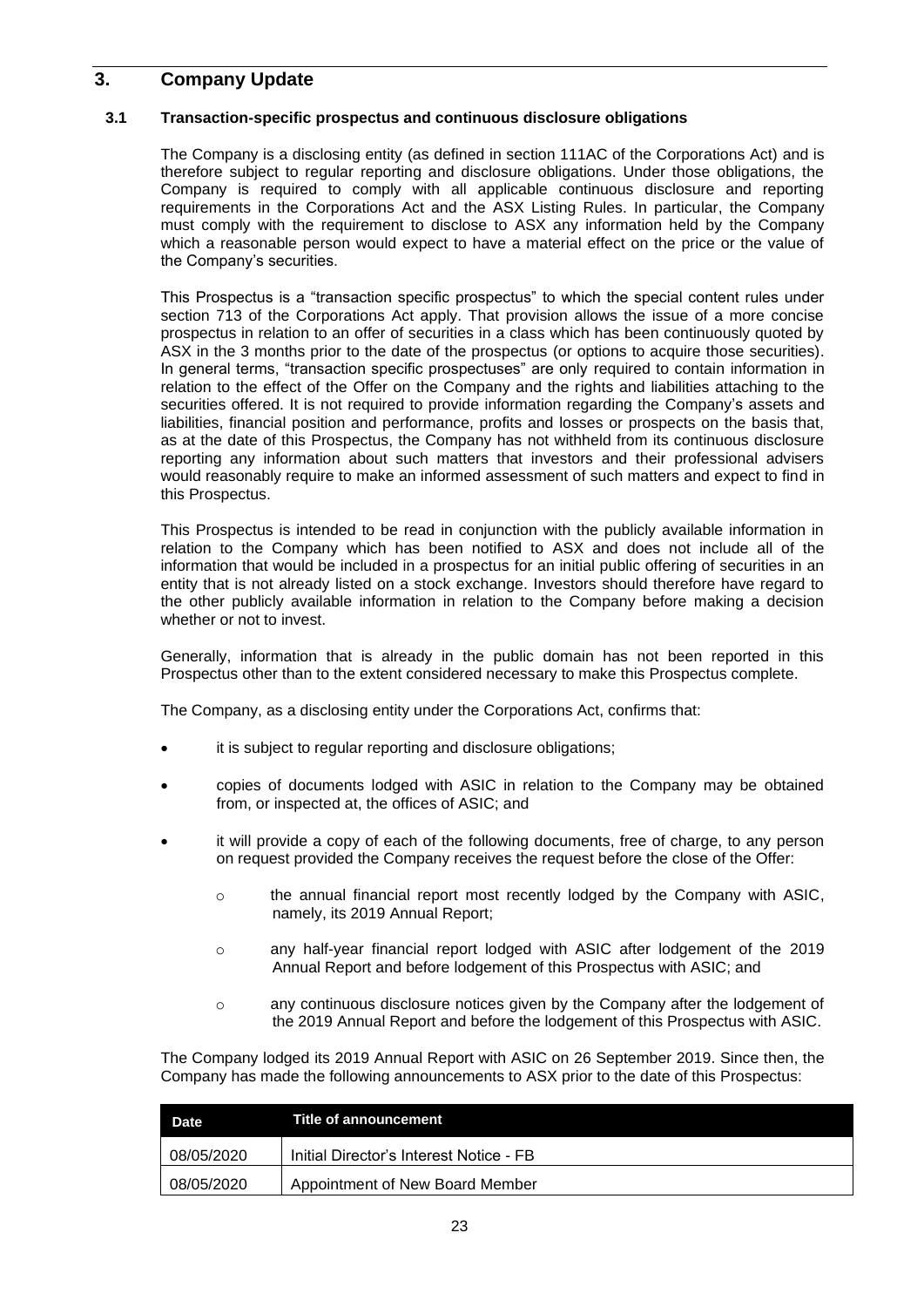| <b>Date</b> | <b>Title of announcement</b>                               |  |
|-------------|------------------------------------------------------------|--|
| 07/05/2020  | <b>Trading Halt</b>                                        |  |
| 01/05/2020  | Change in substantial holding                              |  |
| 01/05/2020  | Change in substantial holding                              |  |
| 30/04/2020  | Noxopharm March 2020 Quarterly Report & Appendix 4C        |  |
| 30/04/2020  | Abscopal Responses Achieved in Prostate Cancer             |  |
| 23/04/2020  | Pipeline Expands With Potential New Brain Cancer Treatment |  |
| 21/04/2020  | Approval to be sought for COVID-19 Clinical Study in U.S.  |  |
| 20/04/2020  | Receipt of cash payment for collateral shares              |  |
| 07/04/2020  | Noxopharm trial data to be presented at ASCO 2020          |  |
| 02/04/2020  | Updated Noxopharm Virtual Roadshow Corporate Presentation  |  |
| 01/04/2020  | Noxopharm Investigating Potential COVID-19 Treatment       |  |
| 31/03/2020  | Noxopharm Virtual Roadshow Corporate Presentation          |  |
| 26/03/2020  | <b>Initial Director's Interest Notice</b>                  |  |
| 26/03/2020  | Appointment of New Board Member                            |  |
| 17/03/2020  | Veyonda Awarded First Allowed Patent Application           |  |
| 13/03/2020  | Veyonda Clinical Program Update and Guidance               |  |
| 03/03/2020  | LuPIN Prostate Cancer Trial Fully Recruited                |  |
| 27/02/2020  | Noxopharm Corporate Presentation February 2020             |  |
| 25/02/2020  | Half Year Accounts and Chairman Letter                     |  |
| 21/02/2020  | Section 708 Certificate                                    |  |
| 21/02/2020  | Appendix 2A                                                |  |
| 21/02/2020  | FDA grants IND approval to Veyonda                         |  |
| 18/02/2020  | <b>Termination of Convertible Loan</b>                     |  |
| 18/02/2020  | Section 708 Certificate                                    |  |
| 18/02/2020  | Appendix 2A                                                |  |
| 18/02/2020  | Noxopharm Alliance With GenesisCare                        |  |
| 14/02/2020  | Proposed issue of Securities - NOX                         |  |
| 14/02/2020  | \$8.1M Financing & Re-Set of Capital Structure             |  |
| 14/02/2020  | Pronounced survival benefit in LuPIN interim trial data    |  |
| 12/02/2020  | <b>Trading Halt</b>                                        |  |
| 11/02/2020  | LuPIN interim trial data to be presented at ASCO GU 2020   |  |
| 06/02/2020  | Lapsing of Unlisted Options                                |  |
| 31/01/2020  | Noxopharm Dec 2019 Appendix 4C                             |  |
| 29/01/2020  | Noxopharm Non-Deal Roadshow Presentation                   |  |
| 20/01/2020  | Appendix 3B                                                |  |
| 16/01/2020  | Listing of Nyrada Inc. spin-off on ASX                     |  |
| 16/01/2020  | Becoming a substantial holder for NYR                      |  |
| 15/01/2020  | Noxopharm Corporate Presentation                           |  |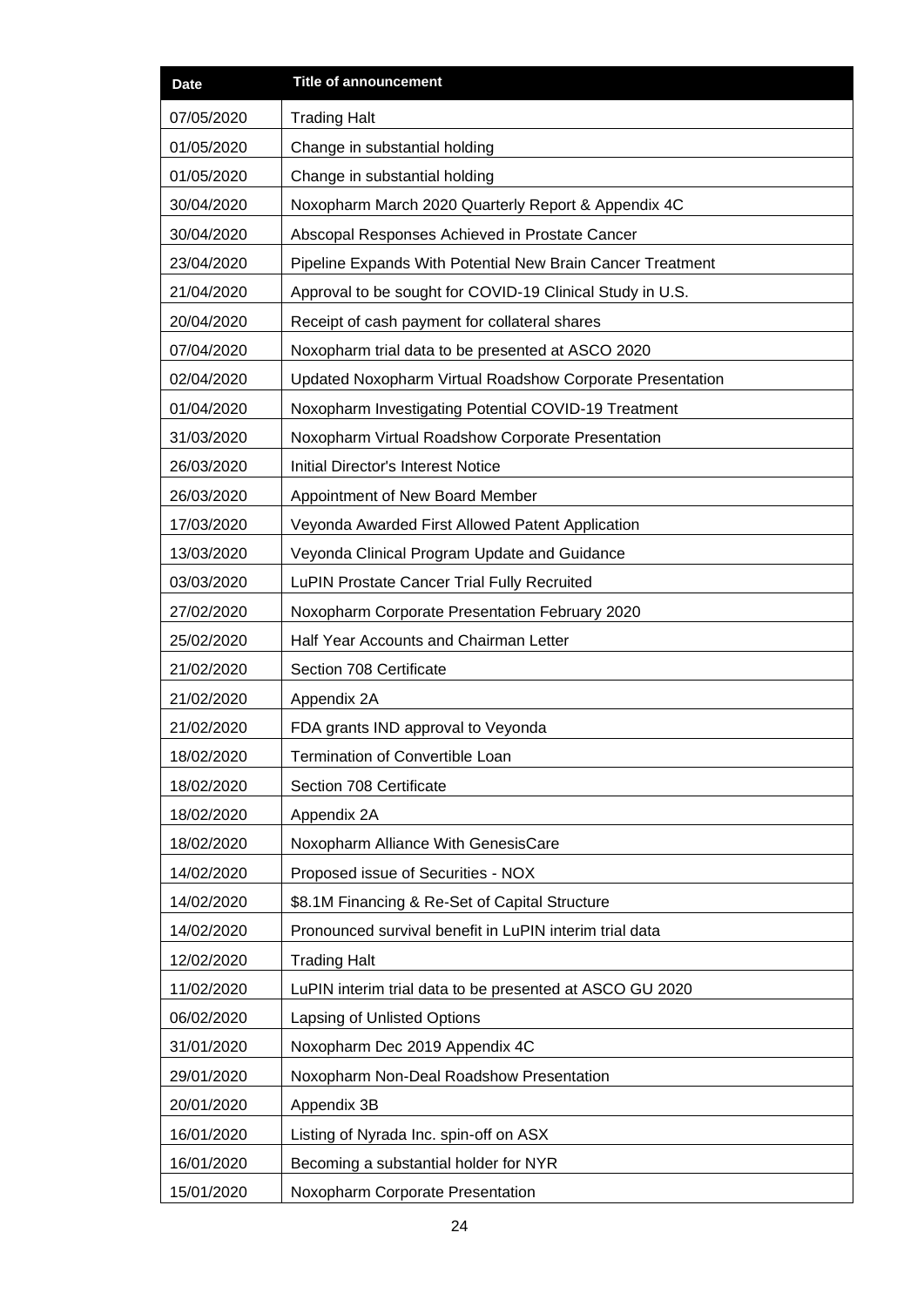| <b>Date</b> | <b>Title of announcement</b>                                 |  |
|-------------|--------------------------------------------------------------|--|
| 27/12/2019  | Ceasing to be a substantial holder                           |  |
| 23/12/2019  | Change of Director's Interest Notice - GK                    |  |
| 23/12/2019  | Section 708 Certificate                                      |  |
| 23/12/2019  | Appendix 3B                                                  |  |
| 20/12/2019  | <b>DARRT-1 Clinical Data Webinar</b>                         |  |
| 17/12/2019  | Nyrada IPO Offer Fully Subscribed                            |  |
| 13/12/2019  | Unlisted Options Expiring 18 January 2020                    |  |
| 09/12/2019  | Lodgement of Nyrada Inc Supplementary Prospectus             |  |
| 04/12/2019  | Nyrada Inc Initial Public Offering Opens                     |  |
| 03/12/2019  | Section 708 Certificate - Notes                              |  |
| 03/12/2019  | Section 708 Certificate                                      |  |
| 03/12/2019  | Appendix 3B                                                  |  |
| 03/12/2019  | AU\$2.4m Increase to Funding Agreement                       |  |
| 03/12/2019  | Section 708 Certificate                                      |  |
| 03/12/2019  | Appendix 3B                                                  |  |
| 02/12/2019  | Positive DARRT-1 Data in Late-Stage Prostate Cancer          |  |
| 28/11/2019  | <b>Trading Halt</b>                                          |  |
| 26/11/2019  | Lodgement of Nyrada Inc Prospectus - Initial Public Offering |  |
| 20/11/2019  | Constitution                                                 |  |
| 20/11/2019  | <b>Updated Share Trading Policy</b>                          |  |
| 20/11/2019  | <b>Results of Meeting</b>                                    |  |
| 20/11/2019  | Noxopharm 2019 AGM Corporate Presentations                   |  |
| 12/11/2019  | DARRT-1 Interim Data Presented To Conference                 |  |
| 12/11/2019  | LuPIN Data Being Presented To Conference                     |  |
| 06/11/2019  | Appointment of Chief Commercial Officer                      |  |
| 30/10/2019  | Noxopharm October 2019 Newsletter                            |  |
| 30/10/2019  | Appendix 4C - Quarterly                                      |  |
| 28/10/2019  | Dr Graham Kelly to Assume CEO Role                           |  |
| 25/10/2019  | Appendix 3B                                                  |  |
| 25/10/2019  | Section 708 Certificate                                      |  |
| 22/10/2019  | NOX and Nyrada TechKnow Invest Roadshow Presentations        |  |
| 21/10/2019  | Durable Anti-Cancer Effect Confirmed in DARRT-1 Study        |  |
| 18/10/2019  | Notice of 2019 Annual General Meeting & Proxy Form           |  |
| 18/10/2019  | Potential Fundamental Change in Treatment of Brain Cancer    |  |
| 16/10/2019  | New Executive Appointments and Board Change                  |  |
| 16/10/2019  | <b>Final Director's Interest Notice</b>                      |  |
| 02/10/2019  | Noxopharm 2019 Annual General Meeting Details                |  |
| 02/10/2019  | FNN Interview with Graham on recent LuPIN interim data       |  |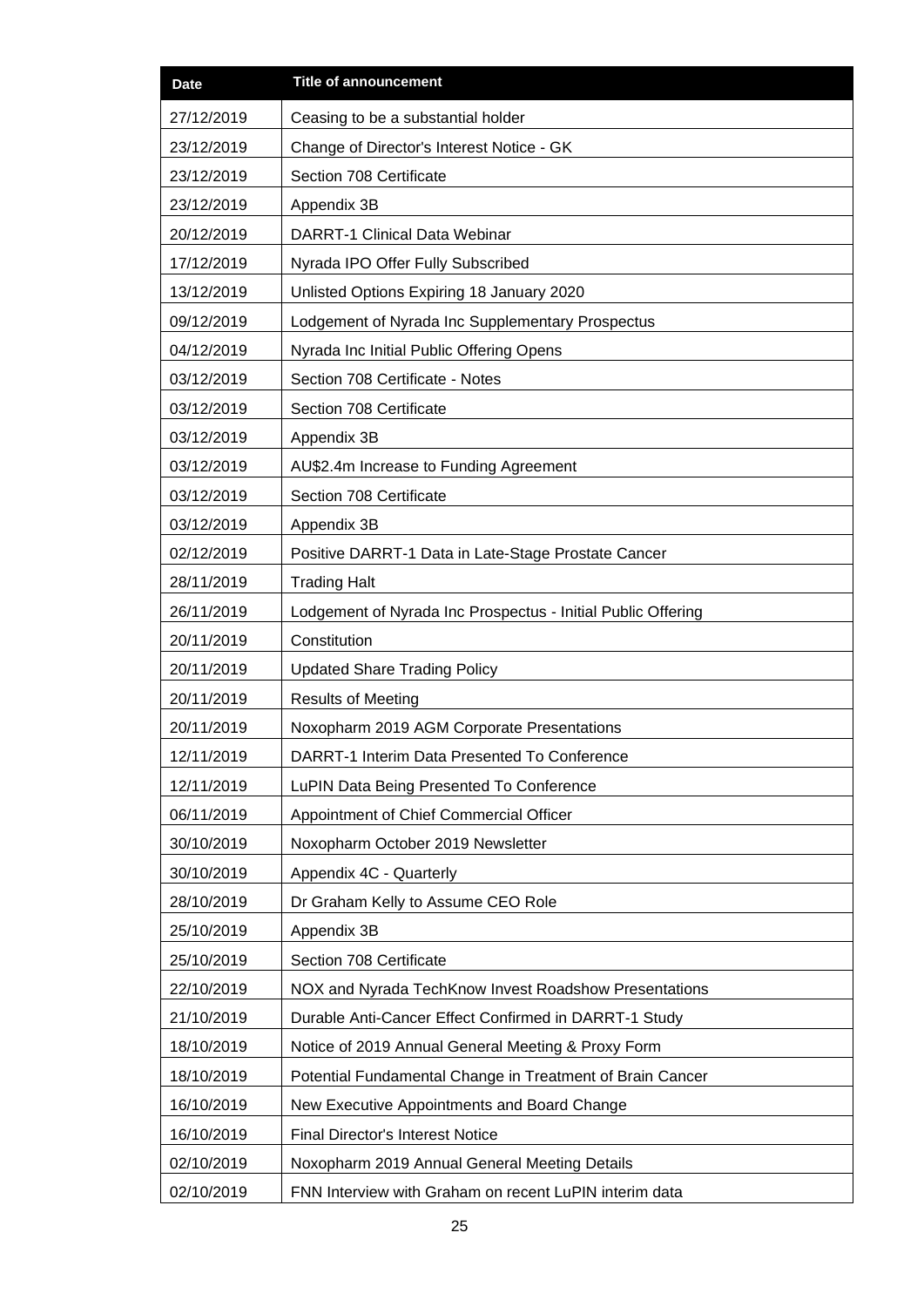| <b>Date</b> | Title of announcement                                     |
|-------------|-----------------------------------------------------------|
| 30/09/2019  | Further Review Shows Major Clinical Benefits from Veyonda |

The full text of these announcements can be found on ASX's website at [www.asx.com.au,](http://www.asx.com.au/) using ASX code: "NOX". Copies of the abovementioned documents and announcements can also be obtained free of charge from the Company by contacting the Company Secretary, David Franks, on +61 2 8098 1169 between 8.00am and 6.00pm (AEST), Monday to Friday, or by email at [David.Franks@automicgroup.com.au,](mailto:David.Franks@automicgroup.com.au) during the Offer Period.

Having taken such precautions and having made such inquiries as are reasonable, the Directors believe that the Company has complied with the general and specific disclosure and notification requirements of ASX throughout the period from the date of lodgement of the Company's 2019 Annual Report with ASIC to the date of this Prospectus.

# <span id="page-26-0"></span>**3.2 Market price of Shares**

The Company's Shares are quoted on ASX.

The highest and lowest closing market price of the Company's Shares on ASX during the sixty calendar days up to and including 6 May 2020, being the last day on which Shares were traded prior to the date of this Prospectus, are:

|                | <b>Price per Share</b> | <b>Date</b>          |
|----------------|------------------------|----------------------|
| <b>Highest</b> | \$0.27                 | 1 April 2020         |
| Lowest         | \$0.11                 | 24 and 25 March 2020 |

The closing price of the Shares on ASX on 6 May 2020, being the last day on which Shares were traded prior to the date of this Prospectus is as follows:

|                                                                 | <b>Price per Share</b> | <b>Date</b> |
|-----------------------------------------------------------------|------------------------|-------------|
| Last trading day prior to the date of this<br><b>Prospectus</b> | \$0.195                | 6 May 2020  |

The Offer Price of \$0.13 per New Share represents:

- a 40.6% discount to the volume weighted average trading price of the Shares on ASX over the sixty (60) consecutive days ended 6 May 2020, being the last day on which Shares were traded prior to the date of this Prospectus.
- a 33.2% discount to the volume weighted average trading price of the Shares on ASX over the fifteen (15) consecutive days ended 6 May 2020, being the last day on which Shares were traded prior to the date of this Prospectus; and
- a 33.3% discount to the closing price of the Shares on ASX on 6 May 2020, being the last day on which Shares were traded prior to the date of this Prospectus.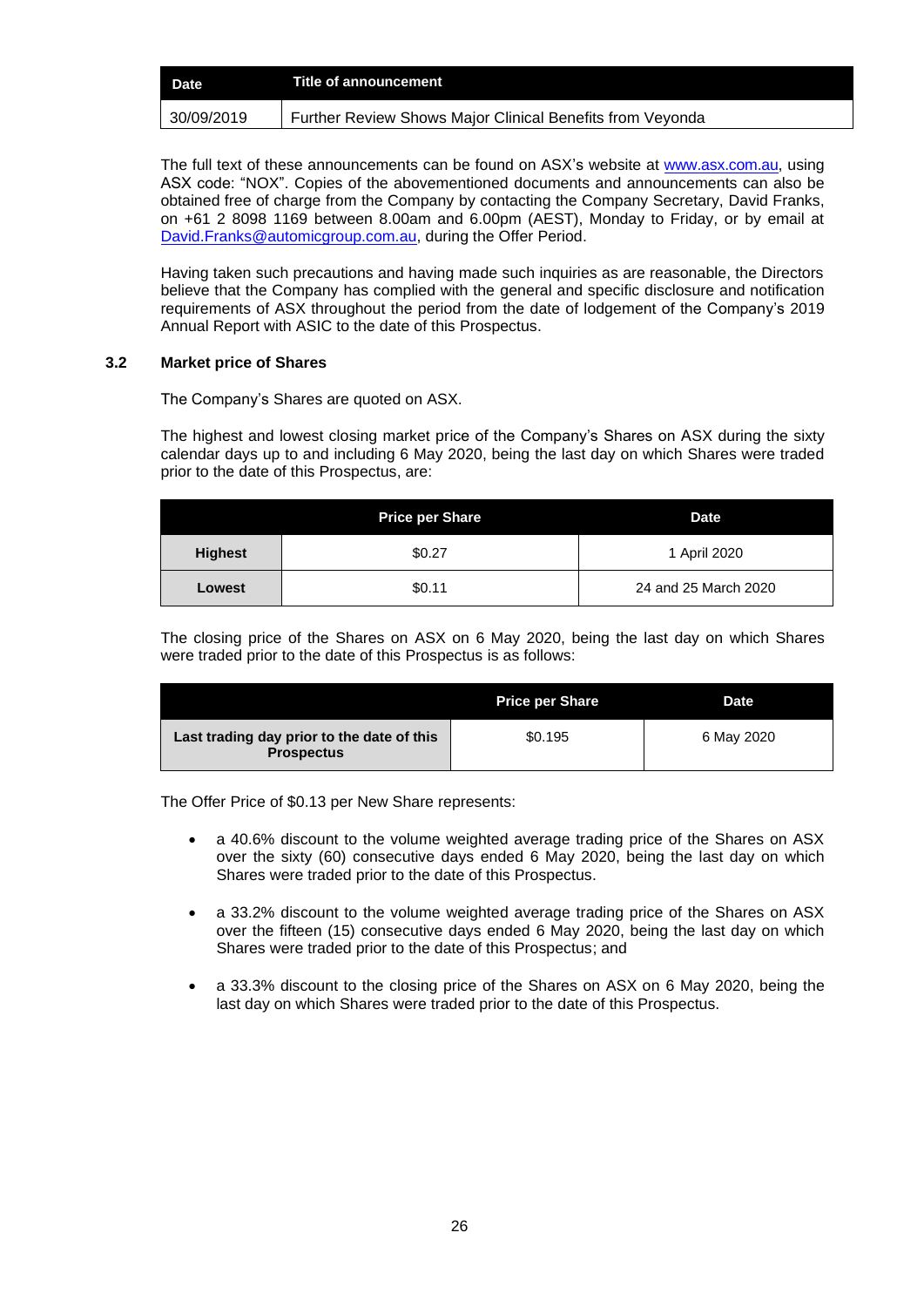# <span id="page-27-0"></span>**4. Risk Factors**

# 4.1 **Introduction**

This Section describes some of the potential risks associated with investing in the Company and in New Securities. The Company is subject to risks that are specific to the Company and its business. There are also risks that are associated with external events unrelated to the usual course of the business, or risks that are common to all investments in shares and not specific to an investment in the Company

If any of these risks were to occur, the future operating and financial performance and prospects of the Company could be materially and adversely affected and you could lose part or all of your investment in the Company. Whilst some of the risk factors may be mitigated by appropriate commercial action, many are either wholly or in part outside of the control of the Company, the Directors and management. The New Securities being offered carry no guarantee as to maintenance of or appreciation in value, the payment of dividends or return of capital. Further, there can be no guarantee that the Company will achieve its stated objectives or that any forward-looking statement will eventuate.

Please note that this Section does not purport to list every risk that may be associated with an investment in the Shares or the New Options, whether now or in the future. The risks highlighted in this Section have been selected based on an assessment of the key risks that the management and the Directors would focus on when managing the Business, the probability of the risk occurring as well the significance of the impact on the Company if the relevant risk did occur. The assessment is based on the knowledge of the Directors as at the date of this Offer, but there is no guarantee or assurance that the importance of risks will not change or other risks will not emerge. Further, your individual financial objectives, financial situation and particular needs have not been taken into account in the preparation of this Section.

Before applying for New Shares, you should satisfy yourself that you have a sufficient understanding of the inherent risks of investing in the company and becoming a shareholder of a company, including the risks described in this Section. You should consider whether New Securities are a suitable investment for you having regard to your personal investment objectives, financial circumstances and taxation position. If you do not understand any part of this Prospectus, or are in any doubt as to whether or not to invest in New Securities, the Directors strongly recommend that you seek professional guidance from your accountant, financial adviser, stockbroker, lawyer, tax adviser or other independent and qualified professional adviser before deciding whether to invest.

# 4.2 **Risks specific to an investment in the Company**

# (a) Uncertainty of clinical development

The Company's ability to commercialise its intellectual property is reliant on its ability to generate clinical data, starting with gaining the necessary approvals to conduct clinical trials. There are numerous regulatory issues to pass before agencies (such as the Food and Drug Administration in the USA, the European Medicines Agency in the European Union and the Therapeutic Goods Administration in Australia) might be prepared to grant permission for a drug candidate to undergo human studies. Further, there is no certainty that any of the drug candidates will ever receive that permission.

Drug development is a highly risky business with a high failure rate. There are numerous reasons for this, mainly relating to low therapeutic benefit and unacceptable toxicity, with the drug's pre-clinical data failing to predict those adverse outcomes. While the Company will conduct its clinical programs on the advice of consultants experienced in clinical trial design and regulatory affairs, there is no certainty that the trial design will provide appropriate data or that the data will meet the regulator's benchmark. This may require the Company to conduct further clinical studies, resulting in significant additional cost and delay.

Once a drug enters the clinic, the final drug development path typically takes 8-10 years, depending on the indication.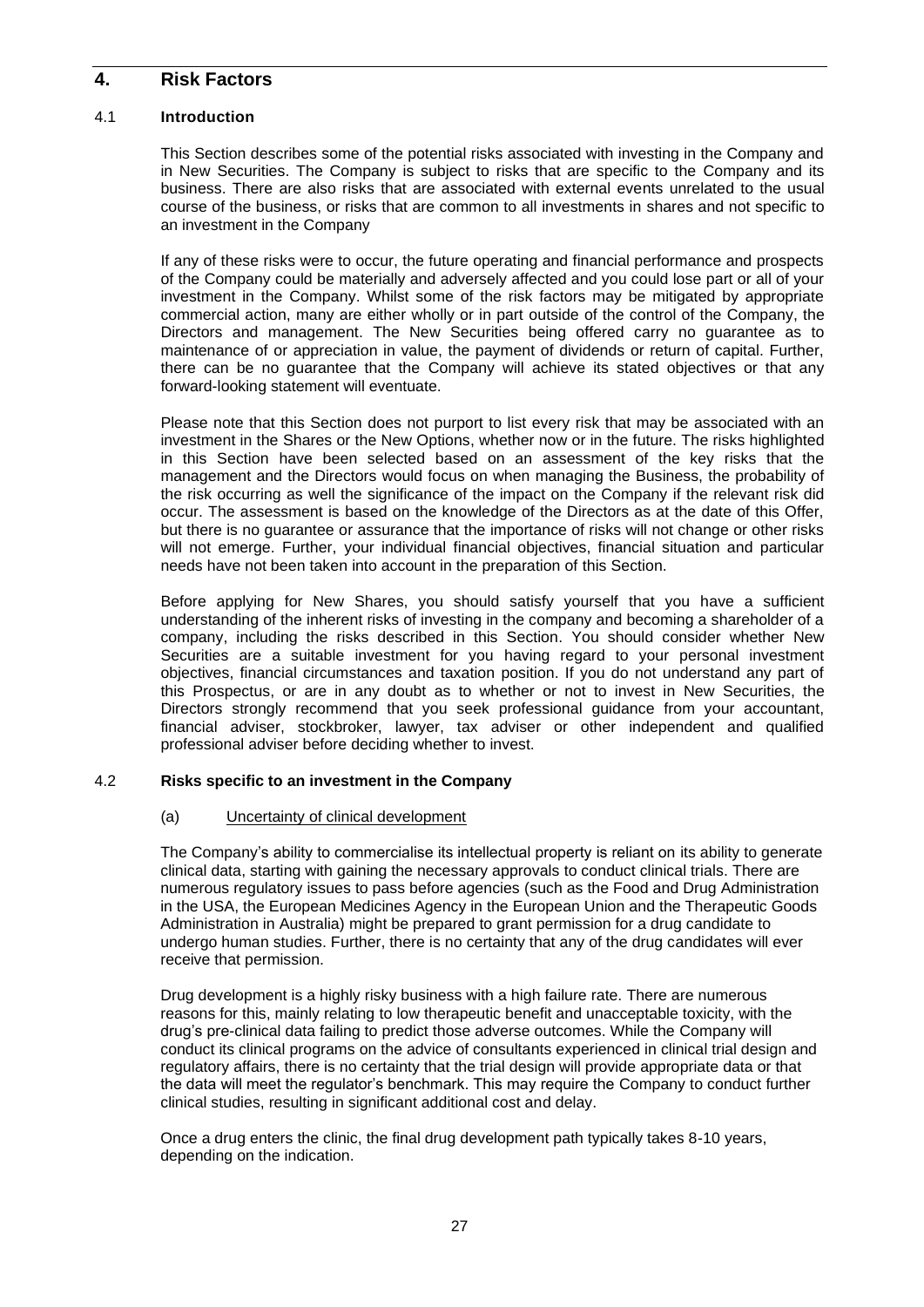# (b) Commercialisation

The Company's current business strategy is to focus on drug discovery and to develop each asset to a stage of value determination leading to a commercial realisation. Typically that will be a trade sale or license of individual drug candidates to a third party with greater resources and expertise to undertake late-stage drug development, regulatory approvals, and sales and marketing. There is no certainty that any of the Company's drug candidates will be of interest to such a third party or, if a drug candidate is of interest to such a third party, that terms can be negotiated that are commercially acceptable to the Company or will adequately realise the value of the drug candidate.

# (c) Additional capital requirements

Pharmaceutical R&D activities require a high level of funding over a protracted period of time. Notwithstanding the money raised under the Offer, additional development costs may arise during this period and the Company may require additional funding to meet its stated objectives or may decide to accelerate or diversify its activities within the same area.

The Company's requirement for additional capital may be substantial and will depend on many factors, some of which are beyond the Company's control, including:

- slower than anticipated research progress;
- the requirement to undertake additional research;
- competing technological and market developments;
- the cost of protecting the Company's intellectual property; and
- progress with commercialisation of any of the Company's drug candidates.

The Company will constantly evaluate data arising from its pre-clinical and clinical studies that may indicate new uses for its products and allow the Company to file patents, thereby providing potential new development and partnering opportunities. Accordingly, the Company may alter its funding strategies to take advantage of such new opportunities if and when they present themselves.

There is no assurance that the funding required by the Company from time to time to meet its business requirements and objectives will be available to it, on favourable terms or at all. To the extent available, any additional equity financing may dilute existing Shareholdings and any debt financing may involve restrictions on the Company's financing and operating activities.

If the Company is unsuccessful in obtaining funds when required, it may be necessary for it to reduce the scope of its operations. Any of these consequences may significantly and adversely impact the value of the Company, the Shares and the New Options.

# (d) Trade secrets

The Company relies on its trade secrets, including information relating to the manufacture, development and administration of its drug candidates. The protective measures employed by the Company may not provide adequate protection for its trade secrets. This may erode the Company's competitive advantage and materially harm its business. Further, the Company cannot be certain that others will not independently develop the same or similar technologies on their own or gain access to trade secrets.

# (e) Intellectual property rights

Obtaining, securing and maintaining the Company's intellectual property rights is an integral part of securing potential value arising from conduct of the Company's business. If patents are not granted, or if granted only for limited claims, the Company's intellectual property may not be adequately protected and may be able to be copied or reproduced by third parties. The Company may not be able to achieve its objectives, to commercialise its products or to generate revenue or other returns.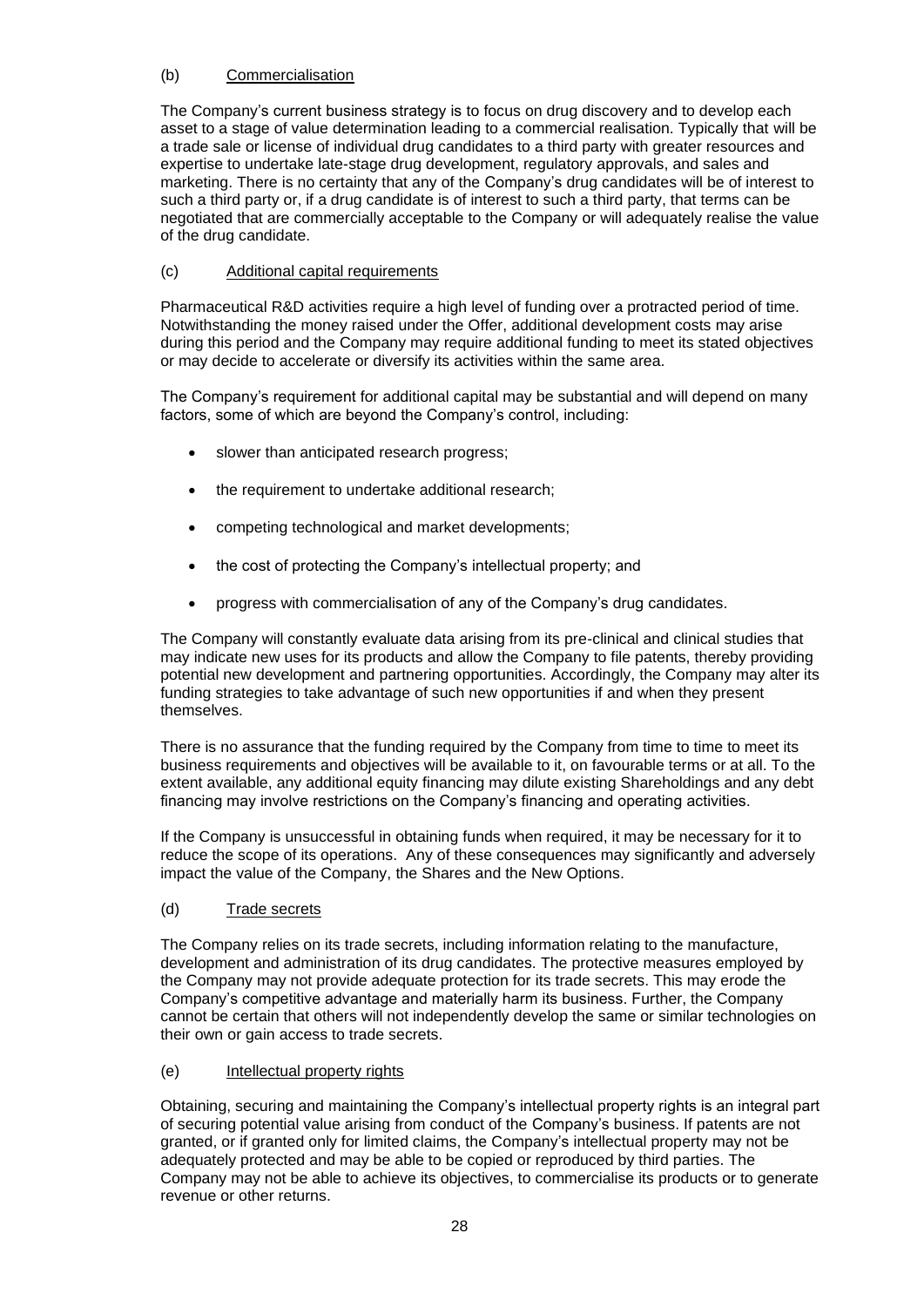The patent position of biotechnology and pharmaceutical companies can be highly uncertain and frequently involves complex legal and factual questions. Accordingly, there can be no guarantee that the provisional patent applications will be successful and lead to granted patents or all of the claims in any application will be granted. Furthermore, should such applications be granted, there is no guarantee competitors will not develop technology to avoid those patents, or that third parties will not seek to claim an interest in the intellectual property with a view to seeking a commercial benefit from the Company. The Company has engaged patent attorneys to develop and implement an intellectual property strategy to seek to establish broad patent protection to enable it to guard its exclusivity, maintain an advantage over competitors and provide it with a basis for enforcement in the event of infringement, but there is no guarantee that this intellectual property strategy will be successful.

There also can be no assurance employees, consultants or third parties will not breach their confidentiality obligations or not infringe or misappropriate the Company's intellectual property. The Company seeks to mitigate the risk of unauthorised use of its intellectual property by limiting disclosure of sensitive material to particular employees, consultants and others on a need to know basis. Where appropriate, parties having potential access to such sensitive material will be required to provide written commitments to confidentiality and ownership of intellectual property.

# (f) Third party intellectual property infringement claims

The Company's success depends, in part, on its ability to enforce and defend its intellectual property against third party challengers. The Company believes that the manner in which it proposes to conduct activities will minimise the risk of infringement upon another party's patent rights. However, there can be no assurance that another party will not seek to claim the Company is infringing upon their rights.

While the Company relies on the advice of its patent attorneys that its patent applications do not infringe third party patents, the Company is unable to state with certainty that another party will not claim its rights are infringed or, if litigation claiming that the Company is infringing the intellectual property rights of a third party is launched, what the result of any such litigation will be. While the Company is pursuing clinical development and commercialisation strategies that it believes will minimise the risk of patent infringement, there can be no certainty that there will not be action taken against the Company, although the Company is prepared to defend its position in a forthright manner if required. Further, there can be no guarantee that competitors will not seek to claim an interest in the intellectual property with a view to seeking a commercial benefit from the Company.

If a third party claims that the Company is infringing its intellectual property rights or commences litigation against the Company for infringement of patent or other intellectual property rights, the Company may incur significant costs defending such action, whether or not it ultimately prevails. Patent litigation in the pharmaceutical and biotechnology industry is typically expensive and any defence against any such action necessarily will divert the time of the Company's Directors and other key personnel. This may, in turn, have a materially adverse effect on both the financial performance and future prospects of the Company.

# (g) Dependence on key personnel

The Company is dependent on the principal members of its scientific and development team, the loss of whose services could materially adversely affect the Company and may impede the achievement of its research and development objectives. Given the nature of the Company's activities, its ability to maintain its program is dependent on its ability to attract and maintain appropriately qualified personnel either within the Company or through contractual arrangements.

If one or more of the Company's key personnel was unwilling or unable to continue in their current roles, there is a risk that the Company may be unable to recruit a suitable replacement on commercially acceptable terms or at all. The loss of any key personnel, without suitable and timely replacement, may significantly disrupt the operations of the Company's business and impede the Company's ability to implement its business plans. This may, in turn, have a materially adverse effect on both the financial performance and future prospects of the Company. The Company may also incur significant costs in recruiting and retaining new key personnel.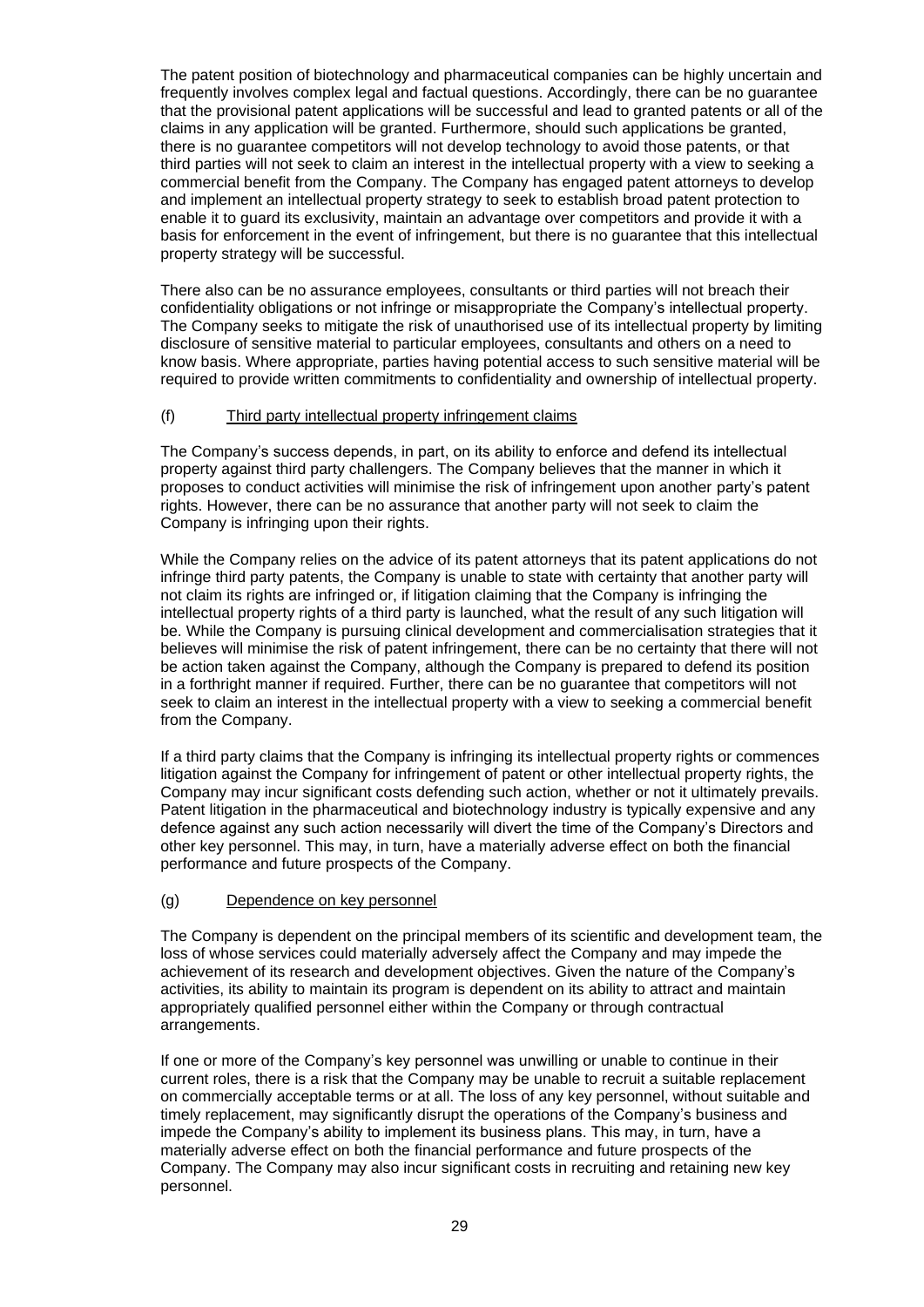Further, the Company's current size affects its ability to provide substantial training and development opportunities to its key managers and personnel. Extensive ongoing development opportunities are not feasible for a small biotechnology company such as Noxopharm. The Company has sought to address this risk by hiring sufficiently qualified and skilled management and scientific development staff.

# 4.3 **General risks**

# (a) Coronavirus disease

The outbreak of coronavirus disease (COVID-19) is starting to have an effect on global economic markets. The Directors are monitoring the situation closely, have considered the impact on the Company's business and financial performance and presently do not consider there to be a material adverse impact. However, such effects are creating risks for the Company and could effect general economic conditions in the short to medium term.

# (b) Macro-economic risks

Changes in the general economic conditions in Australia and globally are outside of the control of the Company, but may have a significant impact on the future performance of the Company and the price or value of the Shares and/or the New Options. Such changes may include:

- general down-turn in investor confidence affecting the ability of the Company to raise additional funds;
- fluctuations in interest rates, exchange rates, commodity prices and the rate of inflation in Australia resulting from domestic or international conditions (including movements in domestic interest rates and reduced activity in the Australian economy);
- changes in government, legislation, government policy or the regulatory environment in which the Company operates;
- changes in Australian and global equity market conditions;
- changes in investor sentiment toward particular market sectors;
- acts of terrorism or other hostilities; and
- the occurrence of natural disasters.

A prolonged deterioration in any number of the above factors may have a material adverse effect on the financial performance, financial position, cash flows, distributions and growth prospects of the Company and the price or value of the Shares and/or the New Options.

# (c) Regulation changes

Changes to the laws, regulations, standards and practices applicable to the industry in which the Company operates (for example, drug approval regulations and government R&D rebates) may increase costs and limit the Company's proposed scope of activity.

# (d) Taxation

Relevant tax laws and treaties and their interpretation and applicability change from time to time. There is the risk that these changes could adversely and materially affect the Company's profitability and prospects.

# (e) Litigation, claims and disputes

The Company may be subject to litigation and other claims and disputes in the course of its business, including contractual disputes with suppliers or customers, employment disputes, indemnity claims, and occupational and other claims. There is a risk that any such litigation, claim or dispute could materially adversely impact the Company's operating and financial performance due to the significant cost and time invested by management in investigating,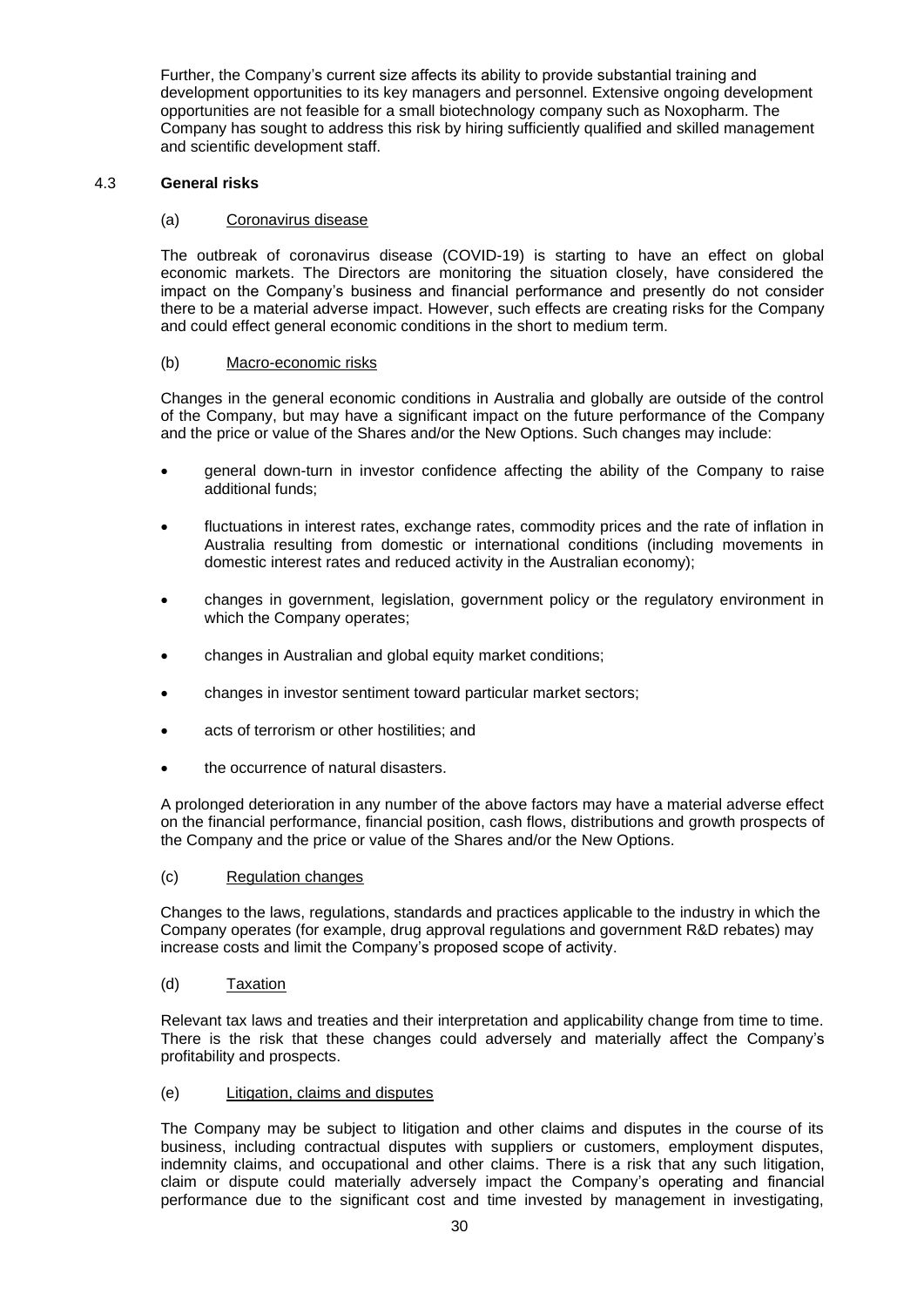commencing, defending and/or settling such matters. Any claim against the Company, if proven, may also have a sustained negative impact on its operations, financial performance, financial position and reputation.

The Company is not currently engaged in litigation and, as at the date of this Prospectus, the Directors are not aware of any legal proceedings pending or threatened against, or any material legal proceedings affecting, the Company.

# 4.4 **Risks associated with holding Shares and Options**

# (a) Stock market risks

There are risks associated with any investment in securities.

In particular, there is a risk that the price at which Shares trade on ASX may be less than the Offer Price payable under this Offer. While fluctuations in the price of the Shares and the New Options may be a direct reflection of changes in the financial performance of the Company, the market price of the Shares and New Options may also be affected by factors unrelated to the operating performance of the Company and the demand for and supply of capital generally.

# (b) Liquidity of New Options

There can be no guarantee however that an active market in the New Options will develop or that the price of the New Options will increase after Completion of the Offer. There may be relatively few buyers or sellers of the New Options on ASX at any given time, which may in turn affect the prevailing market price at which the New Options are able to be sold and generally increase the volatility of the market price of the New Options.

# (c) Risk of dilution

The Company may issue Shares (and/or Options) from time to time to raise additional capital to finance its continued growth or other future developments. The amount and timing of such additional financing needs will vary primarily on the amount of cash flow from the Company's operations. While the Company will be subject to the constraints of the ASX Listing Rules regarding the percentage of its capital that it is able to issue within any 12 month period (other than where exceptions apply), there is a risk that the issue of additional equity will result in the ownership interest of Shareholders in the Company from time to time being diluted.

# (d) No guarantee of dividends

The prospect of future dividends being paid or made to Shareholders will be contingent upon the Company's ability to generate sustainable profits. To the extent that the Company pays any dividends, the ability to offer fully franked dividends will depend on the Company making taxable profits and paying sufficient Australian tax to attach franking credits to the dividends. Taxable profits may be volatile, making the payment of fully franked dividends unpredictable. Further, the value and availability of franking credits to a Shareholder will differ depending on the Shareholder's particular tax circumstances. You should be aware that the ability to use franking credits, either as a tax offset or to claim a refund after the end of the income year, will depend on your individual tax position.

As such, no assurance can be given by any person, including the Board, about the payment or the quantum of future dividends (if any), or the level of franking or imputation of any such dividend (if any).

# (e) Tax considerations

An investment in Shares and New Options involves tax considerations which may differ for each Shareholder. You are encouraged to obtain professional tax advice in connection with any investment in Shares and New Options.

# 4.5 **Investment is speculative**

The above list of risk factors ought not to be taken as exhaustive of the risks faced by the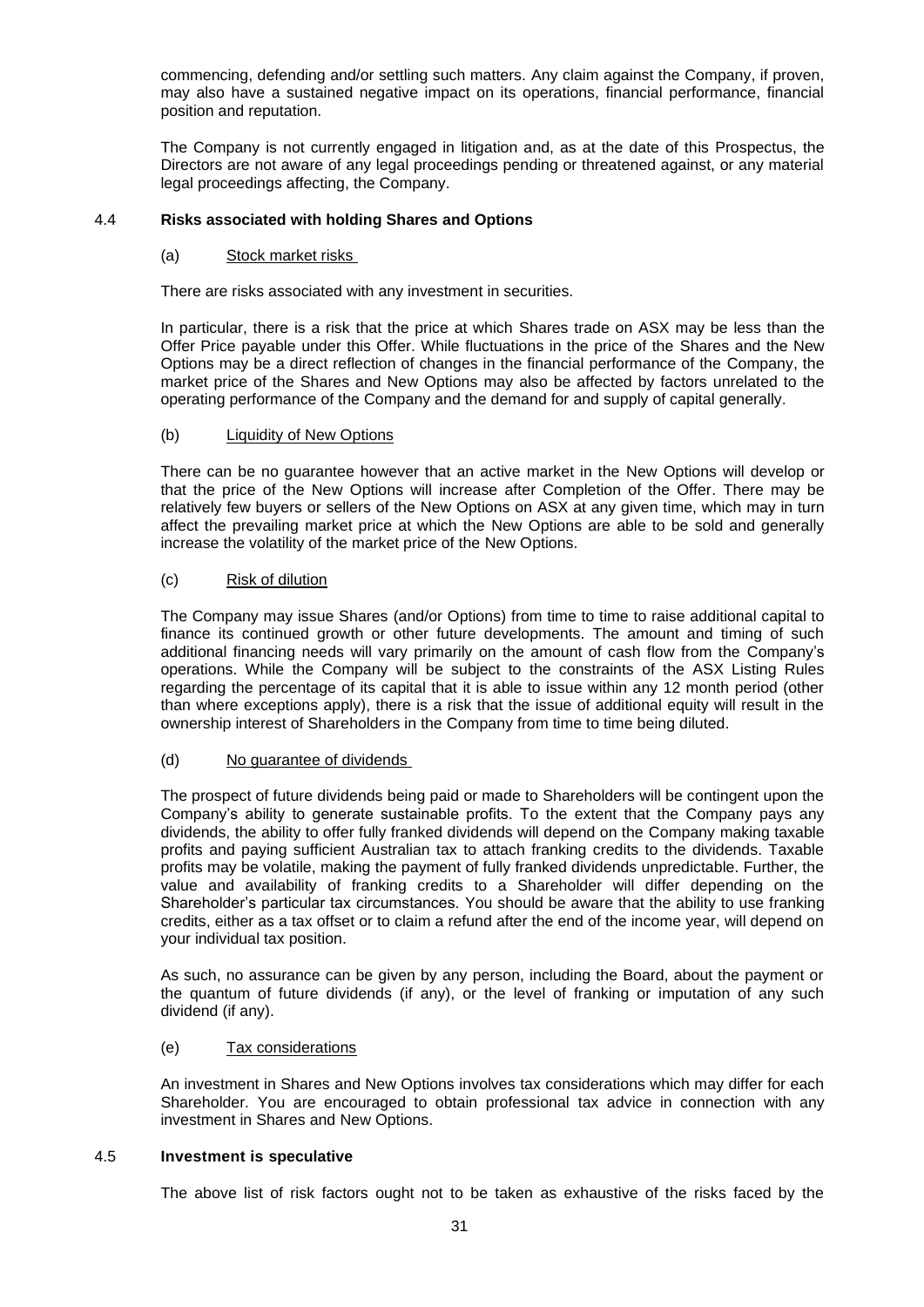Company or by investors in the Company. The above factors, and others not specifically referred to above, may in the future materially affect the financial performance of the Company and the value of the New Securities offered under this Prospectus. Therefore, the New Securities to be issued pursuant to this Prospectus carry no guarantee with respect to the payment of dividends, returns of capital or the market value of those securities.

Eligible Shareholders should consider that the investment in the Company is highly speculative and should consult their professional advisers before deciding whether to apply for securities pursuant to this Prospectus.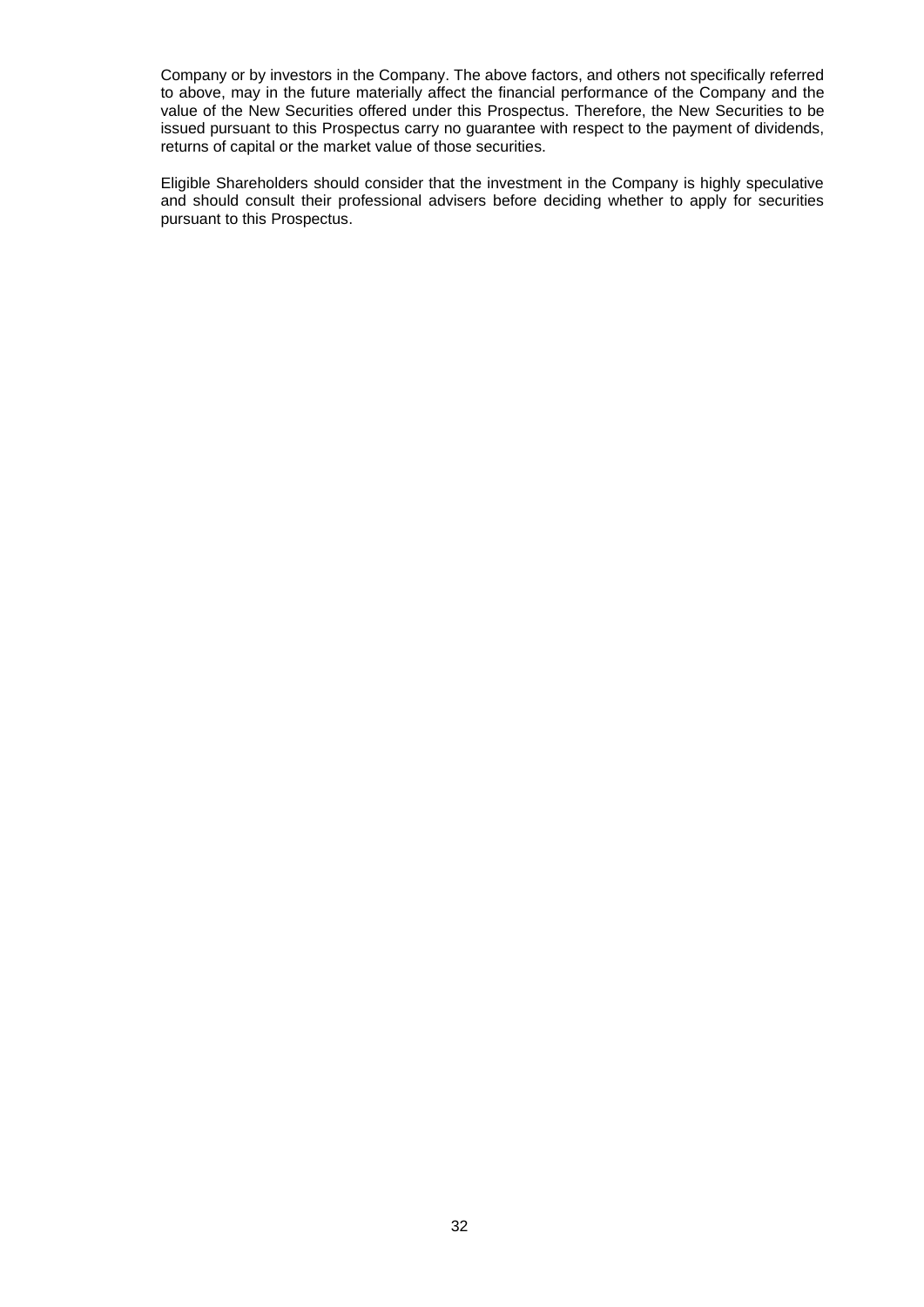# **5. Additional Information**

# <span id="page-33-0"></span>5.1 **Rights and liabilities attaching to Shares**

The rights and liabilities attaching to ownership of the New Shares offered under this Prospectus (being fully paid ordinary shares in the Company) are:

- detailed in the Company's Constitution, which may be inspected during normal business hours at the registered office of the Company; and
- in certain circumstances, regulated by the Corporations Act, the ASX Listing Rules, the ASX Settlement Operating Rules (collectively, **Applicable Law**) and the general law.

A summary of the material provisions of the Constitution, including those relating to certain significant rights, liabilities and obligations attaching to the Shares, are set out below.

This summary is not intended to be exhaustive and is qualified by the fuller terms of the Constitution. Please be aware that the following summary does not constitute a definitive statement of the rights and liabilities of Shareholders.

# 5.2 **General meetings**

Each Shareholder is entitled to receive notice of and be present to vote and speak at general meetings of the Company.

At a general meeting, each Shareholder present (in person or by proxy, attorney or representative) has one vote on a show of hands. On a poll, each Shareholder present (in person or by proxy, attorney or representative) has one vote per Share. This is subject to any other rights or restrictions that may be attached to any Shares. If a Share is held jointly, only the vote of the Shareholder whose name appears first in the register of Shareholders will be counted.

The Company must give Shareholders at least 28 days' prior notice in writing of a general meeting.

Shareholders may requisition meetings in accordance with the Corporations Act.

# 5.2.1 Dividends

Subject to the Corporations Act, the Constitution and the terms of issue or rights of any shares with special rights to dividends, each holder of a Share will participate in all dividends declared after their issue. The Board may determine that a dividend is payable by the Company and fix the amount, the time for payment and the method of payment.

The Board may resolve that a dividend (interim or final) will be paid wholly or partly by the transfer or distribution of specific assets, including fully paid shares in, or debentures of, any other corporation.

# 5.2.2 Election to accept Shares in lieu of dividend

To the extent authorised by the Company in general meeting, the Board may Resolve, in respect of any dividend which it is proposed to pay on any Shares, that Shareholders may elect to forgo their right to share in the proposed dividend or part of the proposed dividend and instead receive an issue of Shares credited as fully paid.

### 5.2.3 Rights on winding up

If the Company is wound up, subject to any special terms and conditions attached to any shares, any surplus must be divided among the Shareholders in the proportion to the Shares held by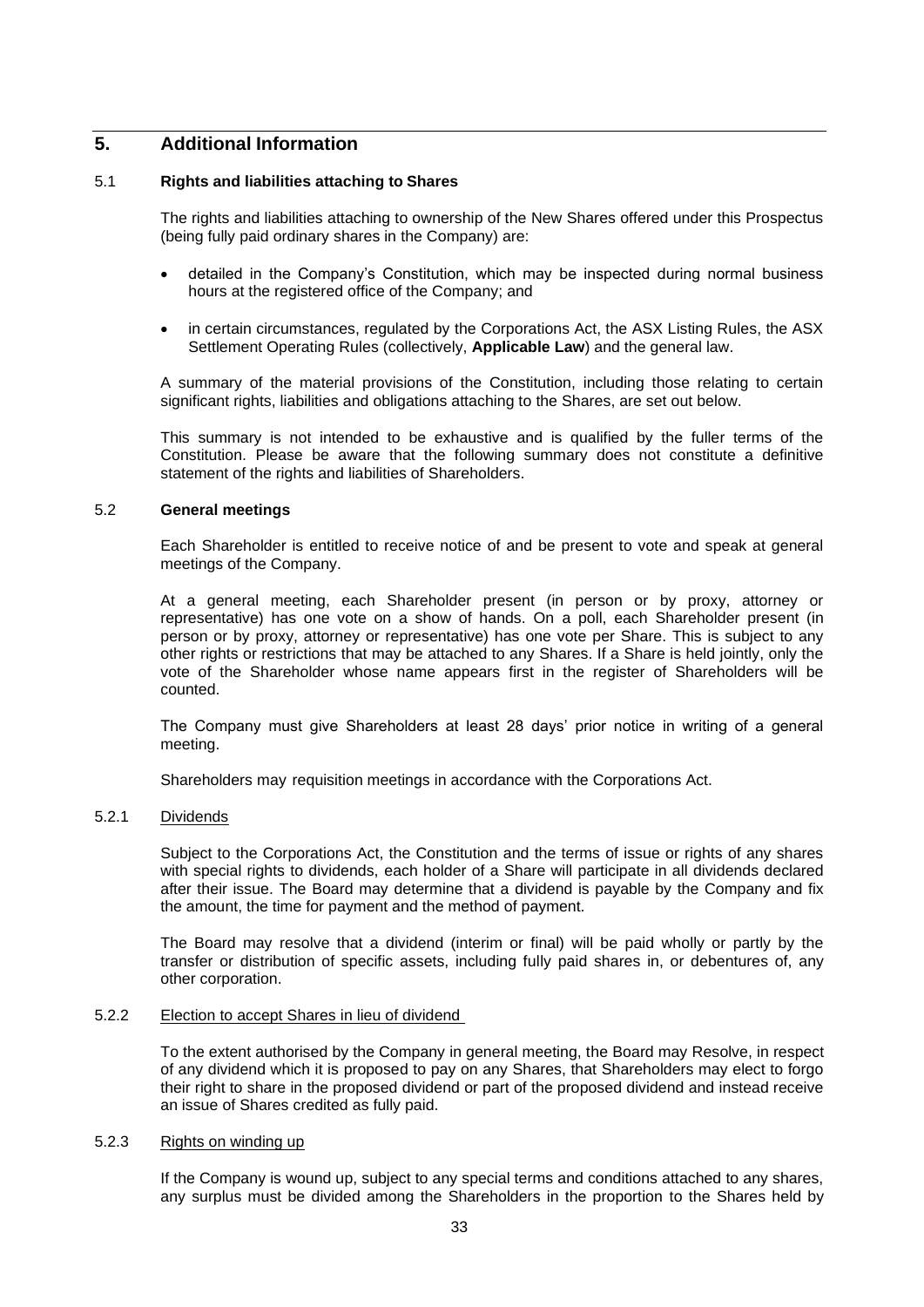them respectively, subject only to any amounts unpaid on the Shares. The liquidator may, with the sanction of a Special Resolution of Shareholders, divide among the Shareholders in kind all or any part of the Company's property, and for that purpose, determine how it will carry out the division as between the Shareholders.

### 5.2.4 Forfeiture

At present, the only class of shares on issue in the capital of the Company is fully paid ordinary shares, they are not subject to any calls for money by the Board and will therefore not become liable for forfeiture.

### 5.2.5 Transferring Shares

Subject to the Constitution and any restrictions attached to a Share, the Shares are generally freely transferrable subject to meeting certain formal requirements. A Shareholder may transfer Shares by a market transfer in accordance with any computerised or electronic system conducted in accordance with the Applicable Law for the purpose of facilitating transfers in Shares or by an instrument in writing in a form approved by the Board, ASX or other usual or common form.

The Company must refuse to register a transfer of Shares only in certain specified circumstances, such as when it is required to do so by Applicable Law or where the transfer would be contrary to the terms of an ASX-imposed restriction agreement or escrow agreement.

# 5.2.6 Future changes in capital

Subject to Applicable Law, the Constitution and any rights and restrictions attached to a class of shares, the Company may, by resolution of the Board, issue shares (including preference shares) or grant options to acquire shares, at any time, for any consideration and with such preferred, deferred or other special rights or restrictions as the Board considers appropriate.

Subject to the ASX Listing Rules, the issue of shares, options or other securities is not required to be ratified by Shareholders in general meeting.

The Company may consolidate and divide its share capital or reduce its share capital and buy back its Shares, in any manner provided by Applicable Law.

### 5.2.7 Variation of class rights

As noted above, the only class of shares on issue in the capital of the Company currently is fully paid ordinary shares. Subject to the Corporations Act and the terms of issue of shares in a particular class, the Company may vary or cancel the rights attached to shares in that class:

- by Special Resolution passed at a meeting of the holders of shares of that class; or
- with the written consent of the holders of three quarters of the issued shares in that class.

In either case, in accordance with the Corporations Act, the holders of not less than 10% of the votes in the class of shares, the rights of which have been varied or cancelled, may apply to a court of competent jurisdiction to exercise its discretion to set aside such a variation or cancellation.

### 5.2.8 Sale of non-marketable parcels

Subject to the Applicable Law, the Company may sell the Shares of a Shareholder if the total number of Shares held by that Shareholder is less than a marketable parcel at the date specified in a written notice given by the Company to that Shareholder (which must be not less than six weeks after the date on which the written notice is sent to that Shareholder), unless that Shareholder advises the Company in writing by the date specified in the written notice that it wishes to be exempted from this arrangement or that it has purchased sufficient additional Shares so as to increase its holding to at least a marketable parcel.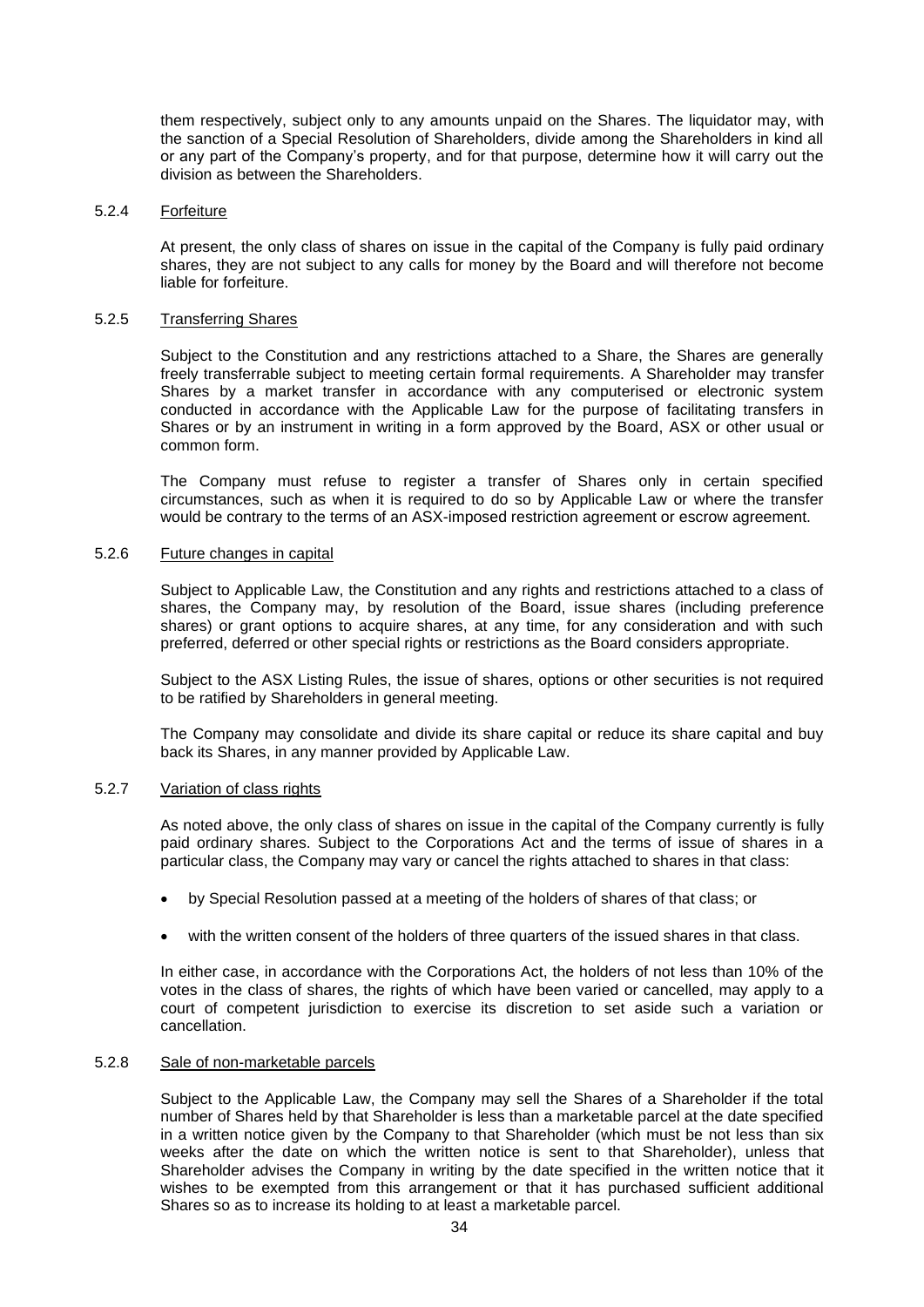# 5.2.9 Proportional takeover

The Constitution contains provisions that require Shareholder approval to be obtained in relation to any proportional takeover bid made for the Company's Shares. These provisions will cease to apply on the third anniversary of their date of adoption or last renewal, unless renewed in accordance with the Corporations Act.

# 5.2.10 Appointment and removal of directors

The number of directors (not including alternate directors) of the Company is to be no less than 3 and not more than 12, unless determined otherwise by an Ordinary Resolution of Shareholders.

The Company may, from time to time, by Ordinary Resolution remove a director from office or appoint any additional directors. The Company must accept nominations from Shareholders for the election of directors proposed by at least 50 Shareholders or Shareholders between them holding at least 5% of the votes that may be cast up to 30 business days before the general meeting at which the candidates are to be elected.

The Board may also appoint a director, either to fill a casual vacancy or as an addition to the existing directors. A director so appointed (excluding the managing director) will hold office only until the end of the next annual general meeting, and will be eligible for re-election by Shareholders at that meeting.

Retirement will occur on a rotational basis so that a director (excluding the managing director or a director appointed to fill a casual vacancy) must retire from office by no later than either the third annual general meeting of the Company following, or three years after, that Director's last election or appointment, whichever is the later. If no director would otherwise be required to retire in the foregoing circumstances but the ASX Listing Rules require that an election of directors be held at an annual general meeting, the director to retire is the director who has held office for the longest period of time since his or her last election. Retiring directors are eligible for re-election at the meeting at which their retirement is confirmed.

# 5.2.11 Variation of the Constitution

The Constitution can only be amended by Special Resolution of Shareholders passed at a general meeting.

# <span id="page-35-0"></span>5.3 **Terms of New Options**

The New Options entitle the holder (**Optionholder**) to subscribe for fully paid ordinary shares in the capital of the Company on the following terms and conditions:

- (a) Subject to [\(k\),](#page-36-1) each Option gives the Optionholder the right to subscribe for one fully paid Share.
- (b) The New Options will expire at 5.00pm (Sydney time) on the date which is 3 years after the date of issue of the New Options (**Expiry Date**). Any New Options not exercised before the Expiry Date will automatically lapse on the Expiry Date.
- (c) The amount payable upon exercise of each Option will be \$0.30 (**Exercise Price**).
- (d) The New Options held by the Optionholder may be exercised in whole or in part, and if exercised in part, multiples of 1,000 must be exercised on each occasion.
- (e) An Optionholder may exercise their New Options by lodging with the Company, before the Expiry Date:
	- (i) a written notice of exercise of New Options specifying the number of New Options being exercised; and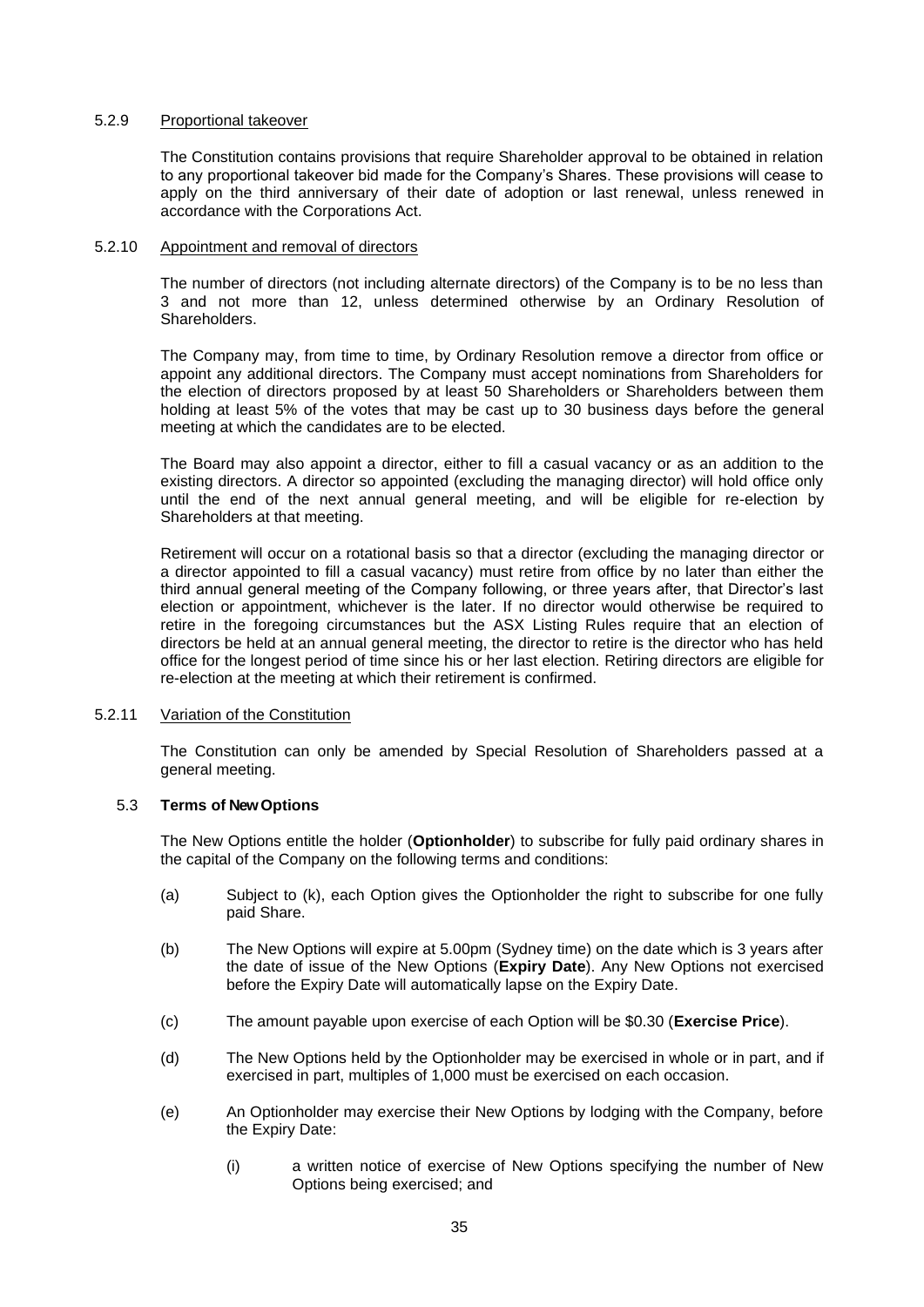(ii) electronic funds transfer for the Exercise Price for the number of New Options being exercised,

# (**Exercise Notice**).

- (f) An Exercise Notice is only effective when the Company has received the full amount of the Exercise Price in cleared funds.
- (g) Within 2 Business Days of receipt of the Exercise Notice accompanied by the Exercise Price, the Company will allot the number of Shares required under these terms and conditions in respect of the number of New Options specified in the Exercise Notice.
- (h) All Shares allotted upon the exercise of the New Options will upon allotment rank pari passu in all respects with other Shares. The Company will apply for quotation of all Shares allotted pursuant to the exercise of New Options on ASX within 2 Business Days after the date of allotment of those Shares.
- (i) The New Options are transferable.
- (j) The Company will apply for quotation of the New Options on ASX.
- <span id="page-36-1"></span>(k) If at any time the issued capital of the Company is reconstructed, all rights of an Optionholder are to be changed in a manner consistent with the Corporations Act and the ASX Listing Rules at the time of the reconstruction
- (l) There are no participating rights or entitlements inherent to the New Options and the Optionholders will not be entitled to participate in new issues of capital offered to Shareholders during the currency of the New Options. However, the Company will ensure that for the purposes of determining the entitlements to any such issue, the record date will be at least 3 Business Days after the issue is announced. This will give Optionholders the opportunity to exercise their New Options prior to the date for determining entitlements to participate in any such issue
- (m) Subject to clause [\(k\),](#page-36-1) an Option does not confer the right to a change in exercise price or a change in the number of underlying securities over which the Option can be exercised.

# <span id="page-36-0"></span>5.4 **Underwriting Agreement**

In accordance with the underwriting agreement dated on or about 13 May 2020 between the Company and the Underwriter (**Underwriting Agreement**), the Underwriter has agreed to conditionally underwrite 60,914,458 New Shares at the Offer Price and 20,304,819 New Options the subject of the Offer.

Under the Underwriting Agreement, the Company has agreed to pay the Underwriter an underwriting / issue management fee equal to 6.5% of the total gross amount raised under the Offer. All sub-underwriting and selling fees to third parties will be met from this fee by the Underwriter.

The Company must also pay to the Underwriter a corporate advisory fee of \$75,000 for its services in managing the Offer. In addition, the Company must, subject to Shareholder approval being obtained (to the extent necessary), grant to the Underwriter 5,000,000 Options on the same terms as the New Options and to the sub-underwriters 20,304,819 Options on the same terms as the New Options (together, the **Underwriting Options**). If the Company does not obtain Shareholder approval for the grant of the Underwriting Options (to the extent necessary), it must pay an appropriate alternative consideration to the Underwriter and the sub-underwriter (as negotiated in good faith or, failing agreement, based upon the Black-Scholes valuation).

The Underwriter may terminate its obligations under the Underwriting Agreement in circumstances typically found in agreements of this nature (in certain of these circumstances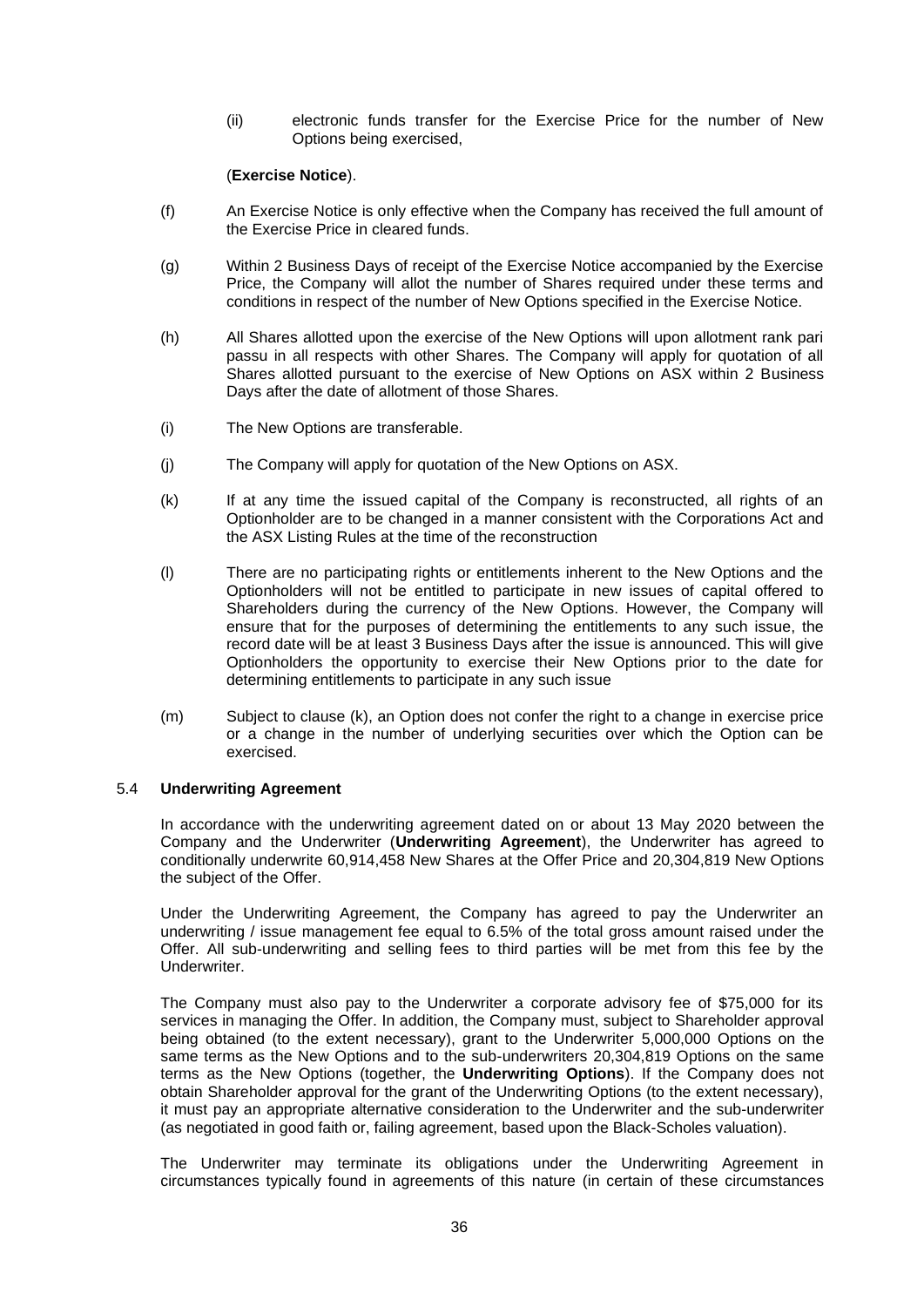including having regard to the materiality of certain events). These circumstances include (but are not limited to), where:

- (a) the All Ordinaries Index is, at any time after the date of the Underwriting Agreement, at a level that is 7.5% or more below its respective level as at the close of business on the Business Day prior to the date of the Underwriting Agreement;
- (b) the shares of the Company that trade on the ASX under the ASX code of "NOX" close at price lower than \$0.13 for three consecutive days;
- (c) the sub-underwriters introduced by the Company fail to execute sub-underwriting agreements or settle on any shortfall amount they are allocated;
- (d) The ASX rejects the Company's application for Official Quotation or agrees on terms which would have a material adverse effect:
- (e) a supplementary prospectus is lodged without prior written agreement from the Underwriter;
- (f) this Prospectus does not contain all information required by the Corporations Act;
- (g) the Company is prevented from allotting the New Securities within the time required by the Underwriting Agreement, the Corporations Act, the ASX Listing Rules, any statute, regulation or order of a court of competent jurisdiction by ASIC, ASX or any court of competent jurisdiction or any governmental or semi-governmental agency or authority;
- (h) any person (other than the Underwriter) who has previously consented to the inclusion of its, his or her name in this Prospectus or to be named in this Prospectus, withdraws that consent;
- (i) the Takeovers Panel makes a declaration that circumstances in relation to the affairs of the Company are unacceptable circumstances under Pt 6.10 of the Corporations Act, or an application for such a declaration is made to the Takeovers Panel;
- (j) there is an outbreak of hostilities or a material escalation of hostilities (whether or not war has been declared) after the date of the Underwriting Agreement involving one or more of Australia, New Zealand, Japan, Russia, the United Kingdom, the United States of America, France, North Korea, the People's Republic of China, or a terrorist act is perpetrated on any of those countries or any diplomatic, military, commercial or political establishment of any of those countries anywhere in the world;
- (k) a director or senior manager of the Company or a subsidiary of the Company is charged with an indictable offence;
- <span id="page-37-0"></span>(l) subject to the carve-out below, any of the following events (but not limited to these events) occurs:
	- (i) there is a default or breach by the Company under the Underwriting Agreement of any terms, condition, covenant or undertaking;
	- (ii) any representation, warranty or undertaking given by the Company in the Underwriting Agreement is or becomes untrue or incorrect;
	- (iii) an event occurs which gives rise to a material adverse effect or any adverse change or any development including a prospective adverse change after the date of the Underwriting Agreement in the assets, liabilities, financial position, trading results, profits, forecasts, losses, prospects, business or operations of any subsidiary of the Company including, without limitation, if any forecast in this Prospectus becomes incapable of being met or in the Underwriter's reasonable opinion, unlikely to be met in the projected time;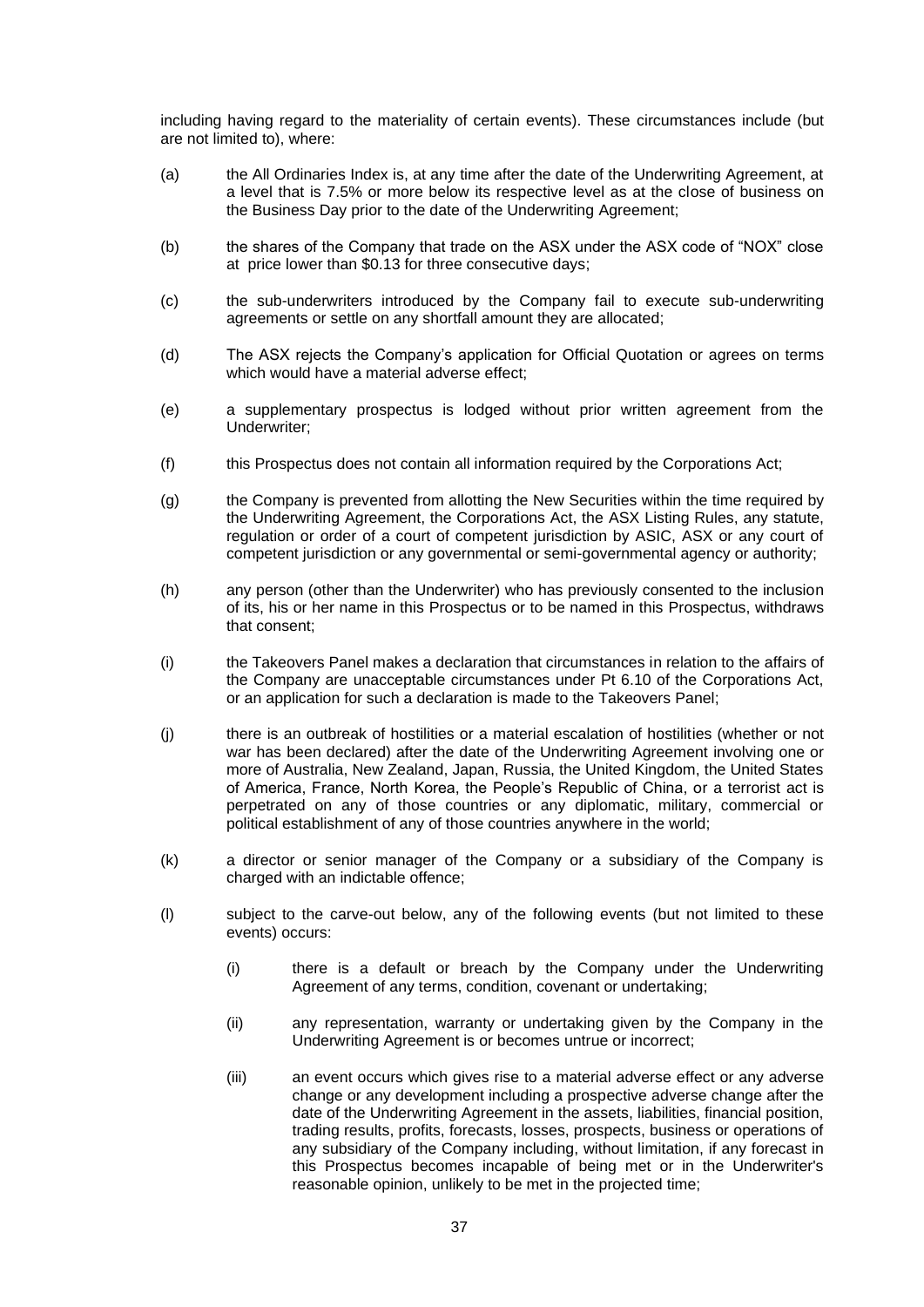- (iv) a "new circumstance" as referred to in section 719(1) of the Corporations Act arises that is materially adverse from the point of view of an investor;
- (v) without the prior approval of the Underwriter, a public statement is made by the Company in relation to the Offer or this Prospectus;
- (vi) any information supplied at any time by the Company or any person on its behalf to the Underwriter in respect of any aspect of the Offer or the affairs of any subsidiary of the Company is or becomes misleading or deceptive or likely to mislead or deceive;
- (vii) material litigation, arbitration, administrative or industrial proceedings are after the date of the Underwriting Agreement commenced or threatened against the Company or a subsidiary of the Company other than any claims disclosed to the Underwriter in writing prior to the date of the Underwriting Agreement or foreshadowed in this Prospectus;
- (viii) there is a material change in the major or controlling shareholdings of the Company or a subsidiary of the Company or a takeover offer or scheme of arrangement pursuant to Chapter 5 or 6 of the Corporations Act is publicly announced in relation to the Company or a subsidiary of the Company;
- (ix) a force majeure affecting the Company's business or any obligation under the Underwriting Agreement lasting in excess of 7 days occurs;
- (x) the Company or a subsidiary of the Company alters its capital structure in any manner not contemplated by this Prospectus;
- (xi) any person is appointed under any legislation in respect of companies to investigate the affairs of the Company or a subsidiary of the Company; or
- (xii) a suspension or material limitation in trading generally on ASX occurs or any material adverse change or disruption occurs in the existing financial markets, political or economic conditions of Australia, Japan, the United Kingdom, the United States of America or other international financial markets.

The Underwriter may not exercise its rights under paragraph [\(l\)](#page-37-0) unless, in the reasonable opinion of the Underwriter reached in good faith, the occurrence of a termination event has or is likely to have, or two or more termination events together have or are likely to have:

- (a) a material adverse effect; or
- (b) could give rise to a liability of the Underwriter under the Corporations Act or otherwise.

Upon termination by the Company or the Underwriter for cause, the Company must pay the Underwriter the Corporate Advisory Fee as a termination fee together with the reimbursement of any expenses incurred or accrued) up to the date of termination

The Underwriting Agreement also contains a number of indemnities, representation and warranties from the Company to the Underwriter that are considered standard for an agreement of this nature.

# <span id="page-38-0"></span>5.5 **Directors' benefits and interests**

# (a) **Directors' fees**

The Directors are entitled to receive directors' fees for their services to the Company.

In the two financial years ended prior to the date of this Prospectus, the Company has paid the following fees to the Directors (including share-based payments):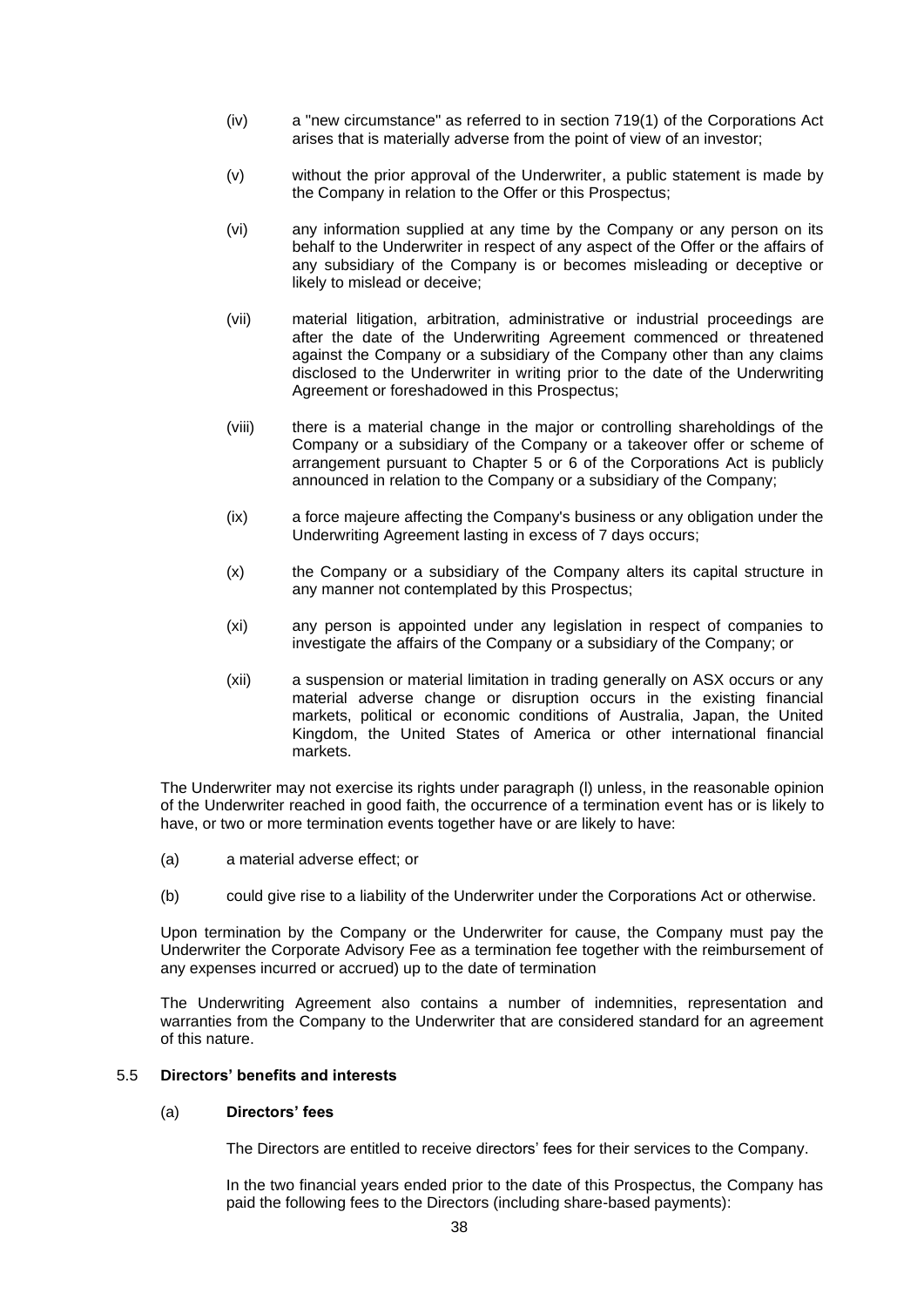| <b>Director</b>                                                   | <b>Financial year ended 30</b><br><b>June 2019</b> | <b>Financial year ended</b><br>30 June 2018 |
|-------------------------------------------------------------------|----------------------------------------------------|---------------------------------------------|
| Dr Graham Kelly (Executive Chairperson)                           | \$1,065,077                                        | \$767.303                                   |
| Mr Peter Marks (Non-Executive Director)                           | \$208,295                                          | \$387,152                                   |
| Dr Ian Dixon (Non-Executive Director)                             | \$90,000                                           | \$329,900                                   |
| Mr Boris Patkin (Non-Executive Director)<br>(appointed 25/3/2020) | N/A                                                | N/A                                         |
| Mr Fred Bart (Non-Executive Director)<br>(appointed 8/5/2020)     | N/A                                                | N/A                                         |

In respect of the financial year ending 30 June 2020, the Company has agreed to pay annual fees to the Directors as set out below:

| <b>Director</b>                          | <b>Agreed annual fee</b> |
|------------------------------------------|--------------------------|
| Dr Graham Kelly (Executive Chairperson)  | \$396,000 to 30/9/2020   |
|                                          | \$330,000 to 30/6/2020   |
| Mr Peter Marks (Non-Executive Director)  | \$120,000 to 30/9/2020   |
|                                          | \$60,000pa to 30/6/2020  |
| Dr Ian Dixon (Non-Executive Director)    | \$90,000 to 30/9/2020    |
|                                          | \$45,000 to 30/6/2020    |
| Mr Boris Patkin (Non-Executive Director) | \$45,000                 |
| Mr Fred Bart (Non-Executive Director)    | \$45,000                 |

All directors' fees are inclusive of superannuation required by law to be made by the Company.

# (b) **Interests in Shares**

As at the date of this Prospectus, the following Directors hold the following Shares, either directly and/or through company and trust structures:

| <b>Director</b>                                              | <b>Number of Shares</b> | % of total issued capital |
|--------------------------------------------------------------|-------------------------|---------------------------|
| (Executive<br>Graham<br>Kelly<br>Dr<br>Chairperson)          | 31,540,756              | 20.71%                    |
| Mr<br>(Non-Executive<br>Peter<br>Marks<br>Director)          | 500,000                 | 0.33%                     |
| Dr Ian Dixon (Non-Executive Director)                        | 1,766,246               | 1.16%                     |
| Mr<br><b>Boris</b><br>(Non-Executive)<br>Patkin<br>Director) | 450,000                 | 0.30%                     |
| Mr Fred Bart (Non-Executive Director)                        | 0                       | $0.00\%$                  |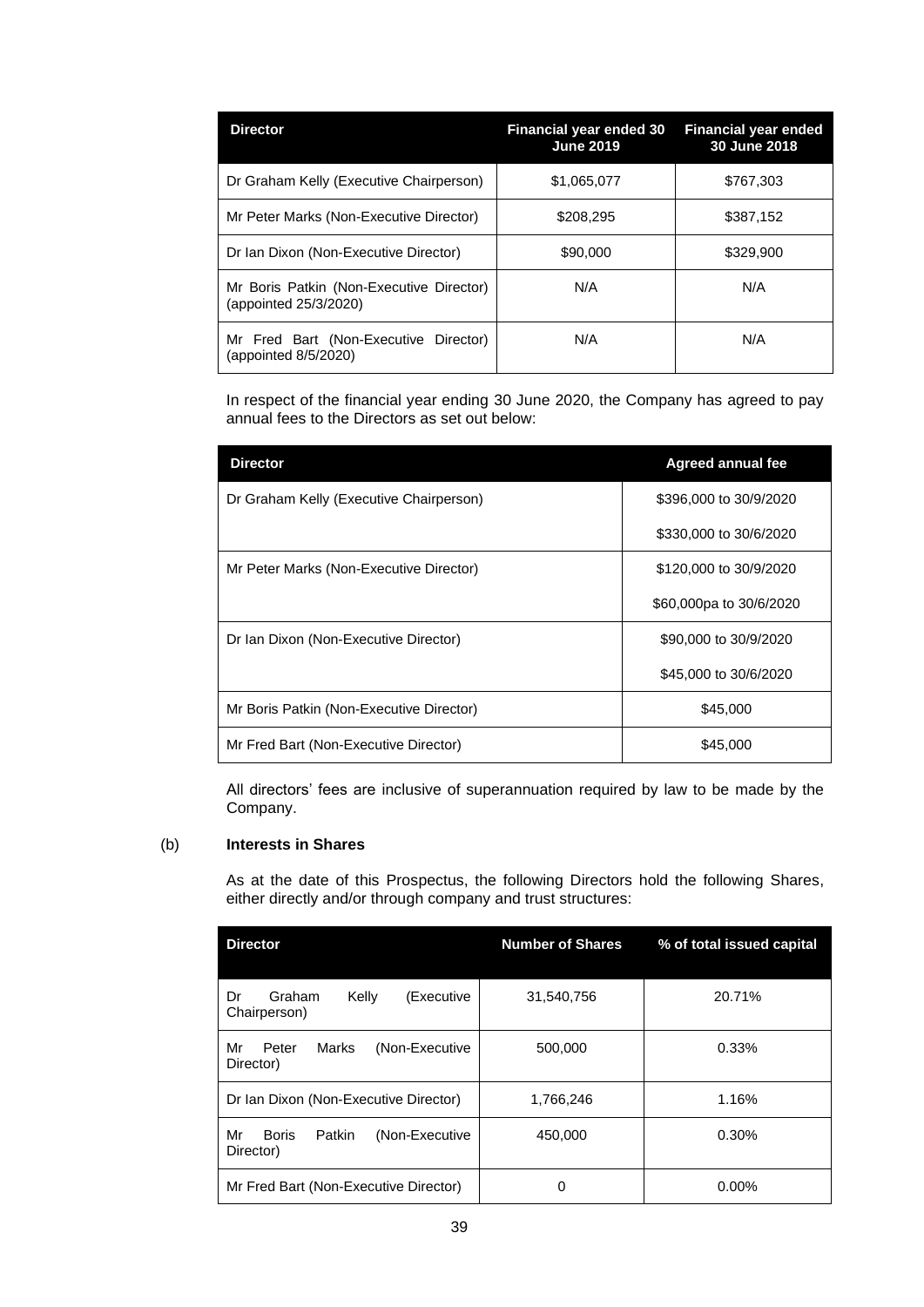Under the Constitution, directors are not required to hold any Shares or other securities in the Company in order to hold office in the Company.

# (c) **Interests in Options or other securities**

As at the date of this Prospectus, the following Directors hold the following Options, either directly and/or through company and trust structures:

| <b>Director</b>                                             | <b>Number of Options</b> | % of total issued capital<br>(fully diluted) |
|-------------------------------------------------------------|--------------------------|----------------------------------------------|
| (Executive<br>Graham<br>Kelly<br>Dr<br>Chairperson)         | 12,437,037               | 6.79%                                        |
| Mr<br>Peter<br>Marks<br>(Non-Executive<br>Director)         | 700,000                  | 0.38%                                        |
| Dr Ian Dixon (Non-Executive Director)                       | 1,200,000                | 0.66%                                        |
| Mr<br><b>Boris</b><br>Patkin<br>(Non-Executive<br>Director) | 0                        | $0.00\%$                                     |
| Mr Fred Bart (Non-Executive Director)                       | 0                        | $0.00\%$                                     |

# <span id="page-40-0"></span>5.6 **Interests of advisers**

For the purpose of preparing this Prospectus and conducting the Offer, the Company engaged:

- Canaccord Genuity (Australia) Limited as lead manager and underwriter in relation to the Offer. The Company has paid, or agreed to pay, approximately \$590,000 (excluding disbursements and GST) and to grant 5,000,000 Options to the Underwriter for these services; and
- Addisons as Australian legal adviser, for the purpose of advising the Company in relation to legal issues arising in connection with the Offer under Australian law and the preparation of this Prospectus. The Company has paid, or agreed to pay, approximately \$43,000 (excluding disbursements and GST) to Addisons for these services for the period up to the date of this Prospectus. Further amounts may be paid to Addisons in accordance with its normal time-based rates.

The Company will pay these amounts, and other expenses of the Offer, out of the funds raised under the Offer or cash otherwise available to the Company. Further information on the use of the proceeds, and the payment of the expenses, of the Offer are set out in Sections [2.5](#page-12-0) and [5.9.](#page-41-0)

# 5.7 **No other interests and benefits**

Sections [5.4,](#page-36-0) [5.5](#page-38-0) and [5.6](#page-40-0) set out the nature and extent of the interests and fees received by certain persons involved in the Offer.

Other than as set out in Sections [5.4,](#page-36-0) [5.5](#page-38-0) and [5.6:](#page-40-0)

- no Director;
- no person named in this Prospectus as having performed a function in a professional, advisory or other capacity in connection with the preparation or distribution of this Prospectus, nor any firm in which such person is a partner or employee; and
- no promoter of the Company,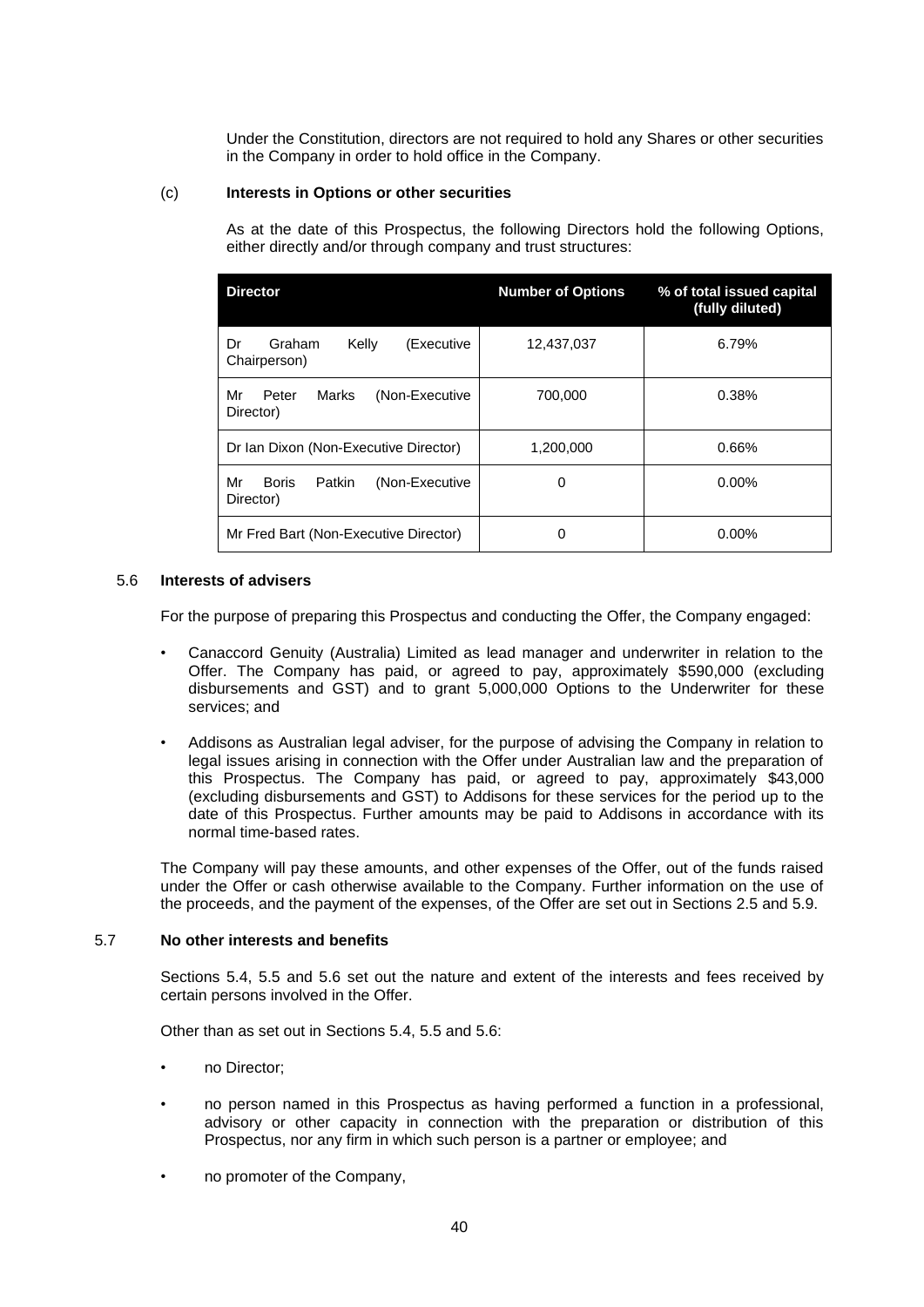holds at the date of this Prospectus, nor has held in the two years preceding that date, any interest in:

- the formation or promotion of the Company;
- property acquired or proposed to be acquired by the Company in connection with its formation or promotion, or in connection with the Offer; or
- the Offer,

and no amount (whether in cash, Shares or otherwise) has been paid or agreed to be paid, nor has any benefit been given or agreed to be given to any such person for services in connection with the formation or promotion of the Company or the Offer, or to any Director to induce him to become, or qualify as, a director of the Company.

# 5.8 **Consents and liability statements**

The Corporations Act requires the Company to obtain the consent of any person who has made a statement that is included in this Prospectus or whose statement forms the basis of certain content in this Prospectus. For this and all other purposes:

- Canaccord Genuity (Australia) Limited has given, and at the time of lodgement of this Prospectus has not withdrawn, its consent to be named in this Prospectus as the lead manager and underwriter in relation to the Offer in the form and context in which it has been named; and
- Addisons has given, and at the time of lodgement of this Prospectus has not withdrawn, its consent to be named in this Prospectus as Australian legal adviser to the Company in relation to the Offer in the form and context in which it has been named.

References are made in this Prospectus to entities that have certain dealings with the Company including counterparties to contractual arrangements referred to in this Prospectus. Please note that these parties have been referred to for information purposes only, and have neither authorised or caused the issue of this Prospectus nor had no involvement in the preparation of any part of this Prospectus.

# <span id="page-41-0"></span>5.9 **Expenses of the Offer**

The total expenses of the Offer payable by the Company are estimated at approximately \$727,825 as at the date of this Prospectus, and will be paid out of the funds raised under the Offer or cash otherwise available to the Company (see Section [2.5\)](#page-12-0). These expenses include legal advisory fees, ASX listing fees and other miscellaneous expenses. Further particulars of these expenses can be found in Section [5.6.](#page-40-0)

# 5.10 **No modifications of the Corporations Act or waivers from ASX Listing Rules**

Other than legislative instruments (formerly known as class orders) issued by ASIC which are of general application to the class of persons to which the instrument applies, the Company is not relying on any modifications or waivers of, or exemptions from, the Corporations Act or the ASX Listing Rules in connection with the issue of this Prospectus or the making of the Offer under this Prospectus.

# 5.11 **Governing law**

This Prospectus and the contracts that arise from the acceptance of the Applications are governed by the laws applicable in New South Wales and each Applicant submits to the exclusive jurisdiction of the courts of New South Wales.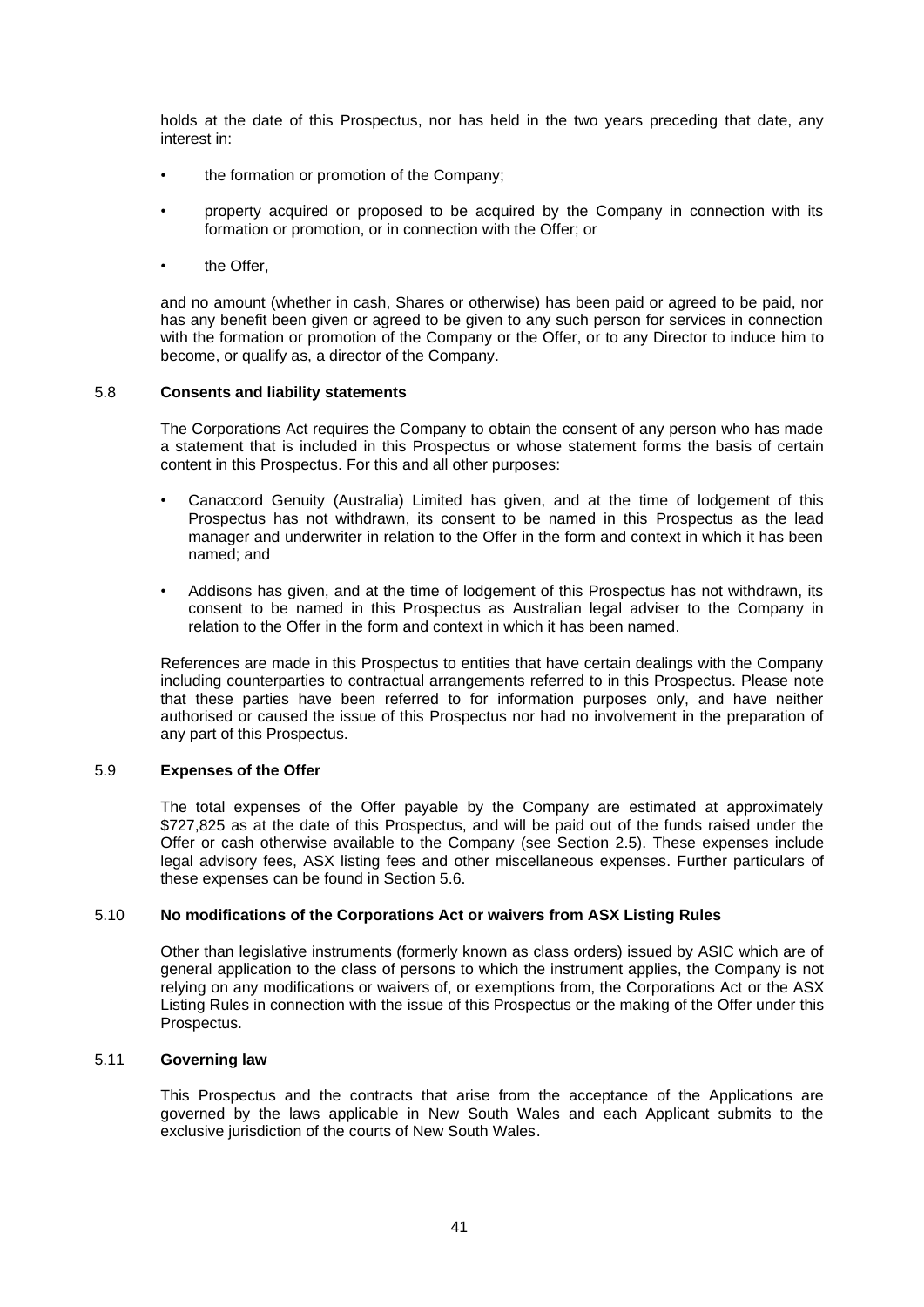# **6. Directors' Statement**

This Prospectus is dated 13 May 2020 and is issued by Noxopharm Limited. Its issue has been authorised by a resolution of the Directors.

In accordance with section 720 of the Corporations Act, each Director has consented to the lodgement of this Prospectus with ASIC and, at the date of this Prospectus, withdrawn his consent.

Of the

Graham Kelly Executive Chairman on behalf of the Board of Directors of Noxopharm Limited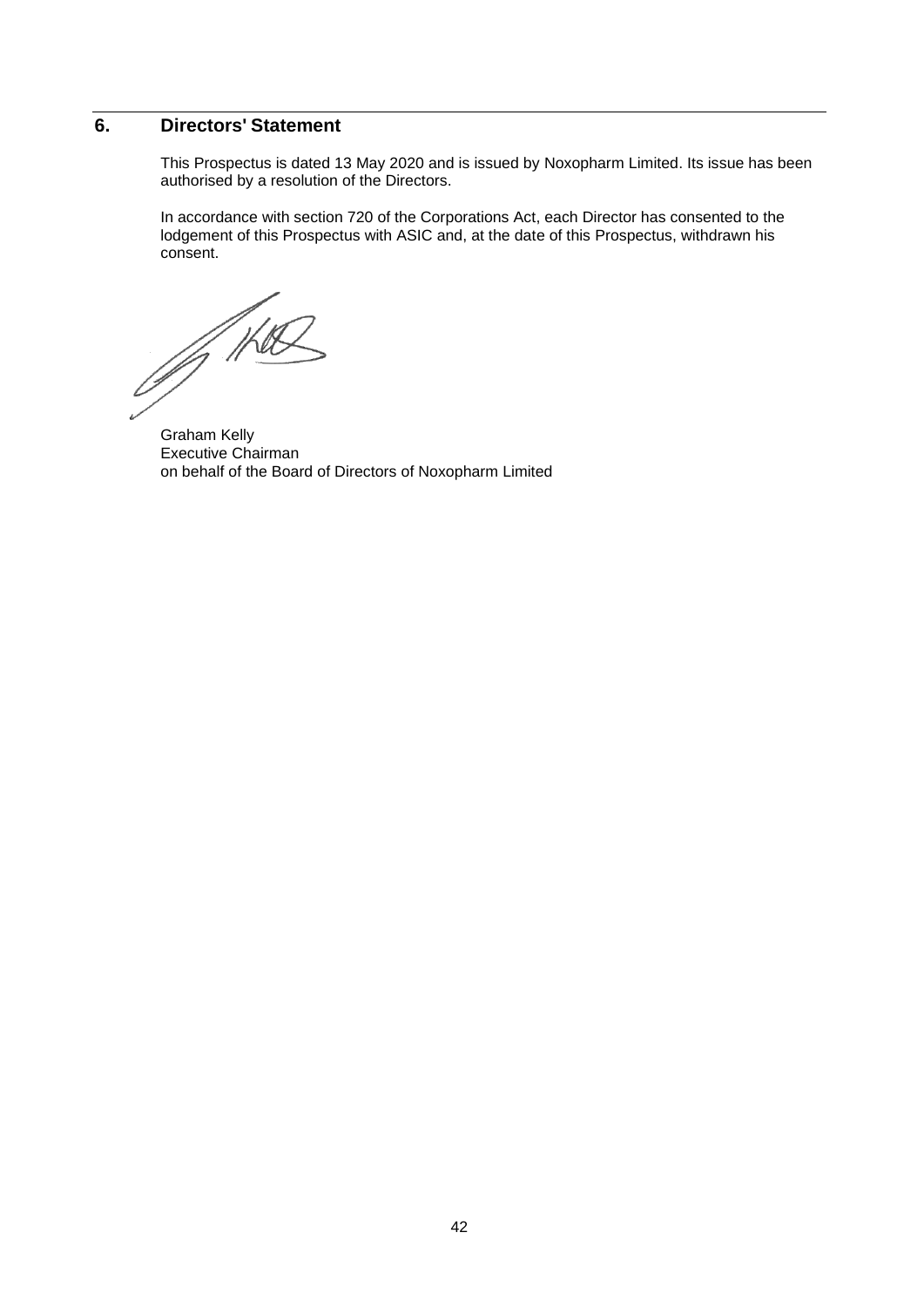# <span id="page-43-0"></span>**7. Glossary**

For the purposes of this Prospectus, the following terms have the meanings specified below:

| 2019 Annual Report<br>The Group's Annual Report for the financial year ended 30 June<br>2019 as lodged with ASX on 26 September 2019.                                        |                                                                                                                                                                                                         |  |
|------------------------------------------------------------------------------------------------------------------------------------------------------------------------------|---------------------------------------------------------------------------------------------------------------------------------------------------------------------------------------------------------|--|
| <b>AAS</b>                                                                                                                                                                   | Australian Accounting Standards and other authoritative<br>pronouncements issued by the AASB and Urgent Issues Group<br>interpretations.                                                                |  |
| <b>AASB</b><br>Australian Accounting Standards Board, being an Australian<br>government agency under the Australian Securities and<br>Investments Commission Act 2001 (Cth). |                                                                                                                                                                                                         |  |
| <b>AEST</b>                                                                                                                                                                  | Australian Eastern Standard Time.                                                                                                                                                                       |  |
| Those Eligible Shareholders as at the Record Date applying for<br><b>Applicant</b><br>New Shares under this Prospectus.                                                      |                                                                                                                                                                                                         |  |
| <b>Application</b>                                                                                                                                                           | An application made by an Applicant to subscribe for New Shares in<br>accordance with the terms of the Offer as set out in this Prospectus.                                                             |  |
| <b>Application Form</b>                                                                                                                                                      | The personalised application form accompanying this Prospectus<br>setting out each Eligible Shareholder's entitlement to apply for New<br>Shares under the Offer.                                       |  |
| <b>Application Money</b>                                                                                                                                                     | Money received from an Applicant in respect of its application for<br>New Shares under the Offer.                                                                                                       |  |
| <b>ASIC</b>                                                                                                                                                                  | Australian Securities and Investments Commission.                                                                                                                                                       |  |
| <b>ASX</b>                                                                                                                                                                   | ASX Limited (ACN 008 624 691) or, where the context requires,<br>the financial market it operates.                                                                                                      |  |
| <b>ASX Listing Rules</b>                                                                                                                                                     | The listing rules of ASX.                                                                                                                                                                               |  |
| <b>ASX Settlement Operating</b><br><b>Rules</b>                                                                                                                              | The operating rules of the settlement facility provided by ASX<br>Settlement Pty Limited (ACN 008 504 532).                                                                                             |  |
| <b>Board</b>                                                                                                                                                                 | The Board of Directors of the Company.                                                                                                                                                                  |  |
| <b>Business Day</b>                                                                                                                                                          | Has the meaning given in the ASX Listing Rules.                                                                                                                                                         |  |
| Chairperson                                                                                                                                                                  | Chairperson of the Company as at the date of this Prospectus,<br>being Dr Graham Kelly.                                                                                                                 |  |
| <b>Closing Date</b>                                                                                                                                                          | 5.00pm (AEST) on 11 June 2020, unless varied by the Company at<br>the discretion of the Board.                                                                                                          |  |
| Company                                                                                                                                                                      | Noxopharm Limited (ACN 608 966 123).                                                                                                                                                                    |  |
| <b>Company Secretary</b>                                                                                                                                                     | The company secretary of the Company as at the date of this<br>Prospectus, being David Franks.                                                                                                          |  |
| <b>Completion or Completion of</b><br>the Offer                                                                                                                              | The completion of the Offer, upon which New Shares validly<br>subscribed under the Offer and the New Options will be issued to<br>successful Applicants in accordance with its terms as set out in this |  |
| <b>Constitution</b>                                                                                                                                                          | The constitution of the Company.                                                                                                                                                                        |  |
| <b>Corporations Act</b>                                                                                                                                                      | Corporations Act 2001 (Cth).                                                                                                                                                                            |  |
| <b>Director</b>                                                                                                                                                              | A director of the Company as at the date of this Prospectus, being<br>each of Dr Graham Kelly, Mr Peter Marks, Dr Ian Dixon, Mr Boris<br>Patkin and Mr Fred Bart.                                       |  |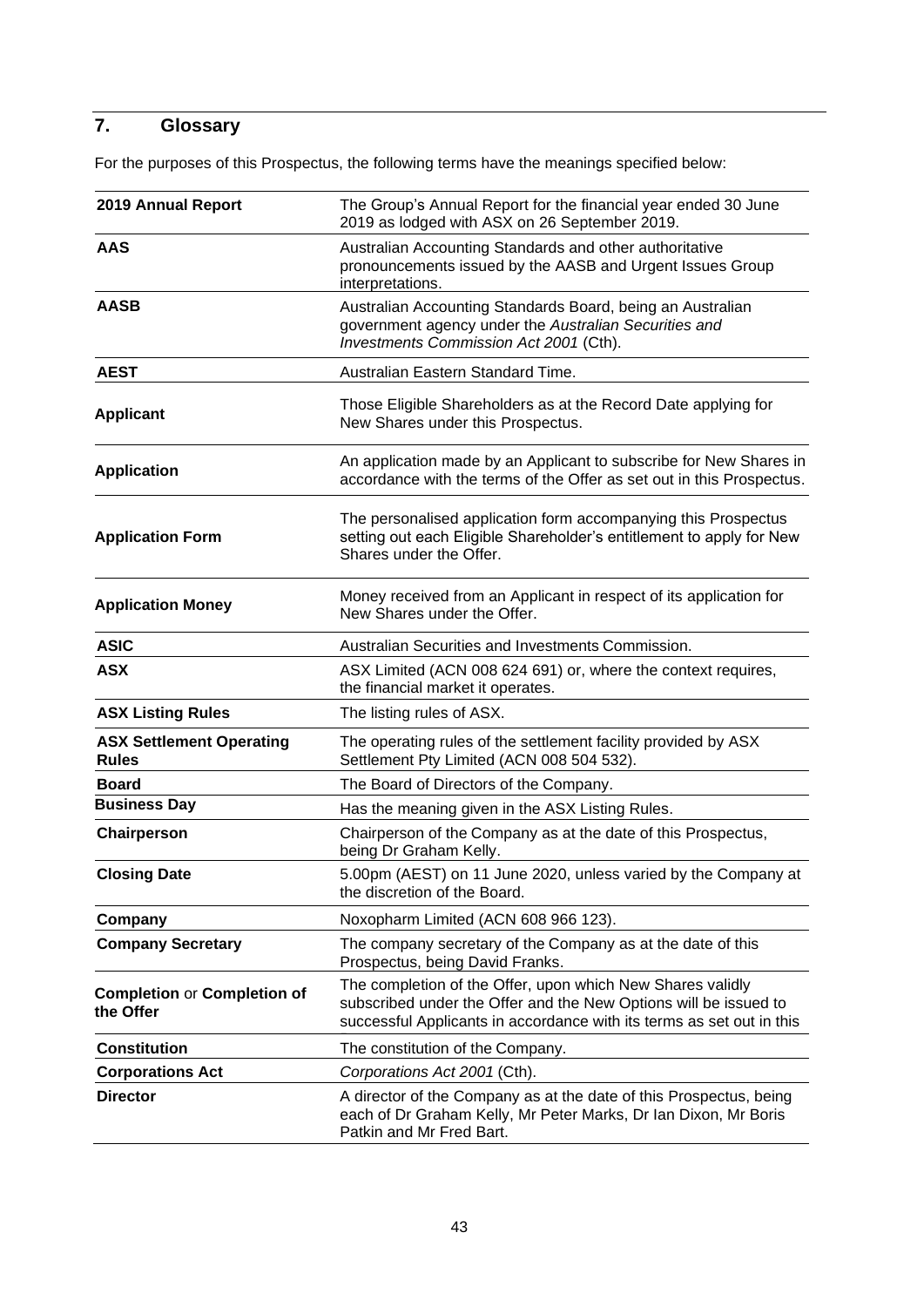| <b>Eligible Shareholder</b> | A Shareholder who:                                                                                                                                                                                                                                               |
|-----------------------------|------------------------------------------------------------------------------------------------------------------------------------------------------------------------------------------------------------------------------------------------------------------|
|                             | is registered as a holder of Shares as at the Record Date;                                                                                                                                                                                                       |
|                             | has a registered address on the Register in Australia or New<br>٠<br>Zealand or is otherwise eligible under all applicable securities<br>laws to receive an offer to subscribe for New Shares under the<br>Offer; and                                            |
|                             | is not in the United States and is not acting for the account or<br>٠<br>benefit of a person in the United States.                                                                                                                                               |
| <b>Entitlement</b>          | A Shareholder's pro-rata entitlement or right to take up New Shares<br>under the Offer in accordance with the terms and conditions of this<br>Prospectus.                                                                                                        |
| <b>New Options</b>          | The new Options to be issued under this Prospectus, exercisable at<br>\$0.30 within three years of the date of grant.                                                                                                                                            |
| <b>New Securities</b>       | The New Shares and the New Options.                                                                                                                                                                                                                              |
| <b>New Shares</b>           | The shares being offered for subscription under this Prospectus,<br>being each a fully-paid ordinary share in the issued capital of the<br>Company.                                                                                                              |
| Offer                       | The offer for subscription of approximately 60,914,458 New Shares<br>and approximately 20,304,819 New Options under this Prospectus<br>on the terms set out in this Prospectus.                                                                                  |
| <b>Offer Period</b>         | The period during which the Offer is open for acceptance, being the<br>period from the day after the date of this Prospectus to the Closing<br>Date (both inclusive).                                                                                            |
| <b>Offer Price</b>          | The price at which New Shares are proposed to be issued under the<br>Offer, being \$0.13 per New Share.                                                                                                                                                          |
| <b>Official Quotation</b>   | Quotation by ASX on the official list of ASX.                                                                                                                                                                                                                    |
| <b>Option</b>               | An option to acquire a Share.                                                                                                                                                                                                                                    |
| <b>Ordinary Resolution</b>  | A resolution passed by a simple majority of the votes cast by<br>Shareholders or the holders of shares of a particular class (as<br>applicable) that are present (in person or by proxy, attorney or<br>representative) and entitled to vote on that resolution. |
| <b>Overseas Shareholder</b> | Means a Shareholder whose address in the Register is outside of<br>Australia and New Zealand.                                                                                                                                                                    |
| <b>Prospectus</b>           | This document (including the electronic form of this Prospectus), and<br>any supplementary or replacement prospectus lodged with ASIC in<br>relation to this document.                                                                                           |
| <b>Record Date</b>          | 7.00pm (AEST) on 20 May 2020.                                                                                                                                                                                                                                    |
| <b>Register</b>             | The register of members of the Company maintained by or on behalf<br>of the Company for the purposes of section 169 of the Corporations<br>Act.                                                                                                                  |
| <b>Relevant Interest</b>    | Has the meaning given in sections 608 and 609 of the Corporations<br>Act.                                                                                                                                                                                        |
| <b>Rights Issue</b>         | The non-renounceable pro-rata offer of New Shares being made to<br>Eligible Shareholders under this Prospectus.                                                                                                                                                  |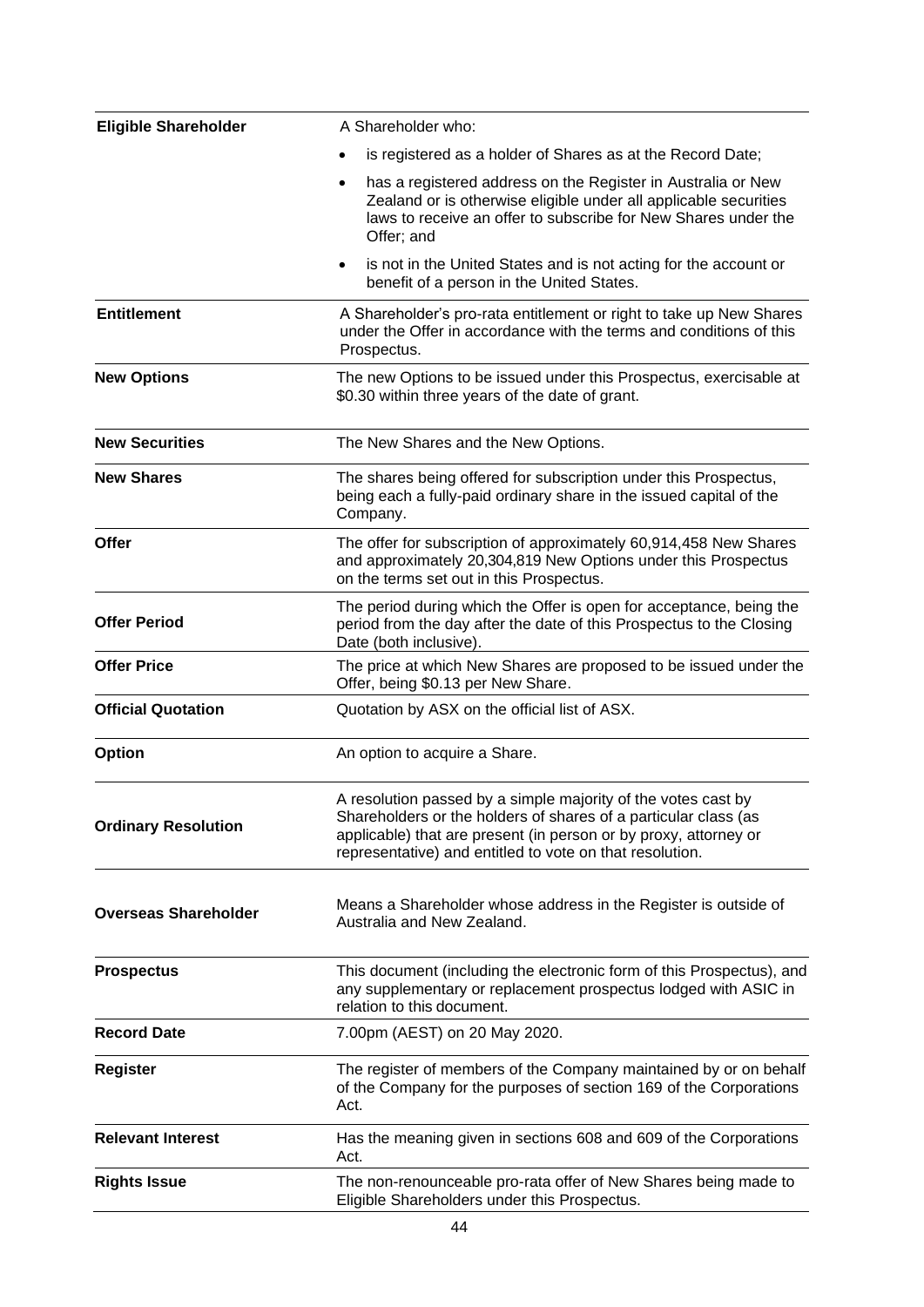| <b>Section</b>                | A section of this Prospectus.                                                                                                                                                                                                                                           |
|-------------------------------|-------------------------------------------------------------------------------------------------------------------------------------------------------------------------------------------------------------------------------------------------------------------------|
| <b>Shares</b>                 | Fully paid ordinary shares in the issued capital of the Company.                                                                                                                                                                                                        |
| <b>Shareholder</b>            | A person recorded on the Register as being the holder of one of<br>more Shares.                                                                                                                                                                                         |
| <b>Share Registry</b>         | Automic Registry Services of Level 5, 126 Phillip Street, Sydney<br>NSW Australia 2000.                                                                                                                                                                                 |
| <b>Special Resolution</b>     | A resolution passed by at least 75% (by number) of the votes cast by<br>Shareholders or the holders of shares of a particular class (as<br>applicable) that are present (in person or by proxy, attorney or<br>representative) and entitled to vote on that resolution. |
| <b>Underwriter</b>            | Canaccord Genuity (Australia) Limited ACN 075 071 466.                                                                                                                                                                                                                  |
| <b>Underwriting Agreement</b> | Has the meaning given in Section 5.4.                                                                                                                                                                                                                                   |
| <b>Underwriting Options</b>   | Has the meaning given in Section 5.4.                                                                                                                                                                                                                                   |
| <b>U.S. or United States</b>  | United States of America.                                                                                                                                                                                                                                               |
| <b>U.S. Securities Act</b>    | U.S. Securities Act of 1933, as amended.                                                                                                                                                                                                                                |
| <b>Voting Power</b>           | Has the meaning given in section 610 of the Corporations Act.                                                                                                                                                                                                           |